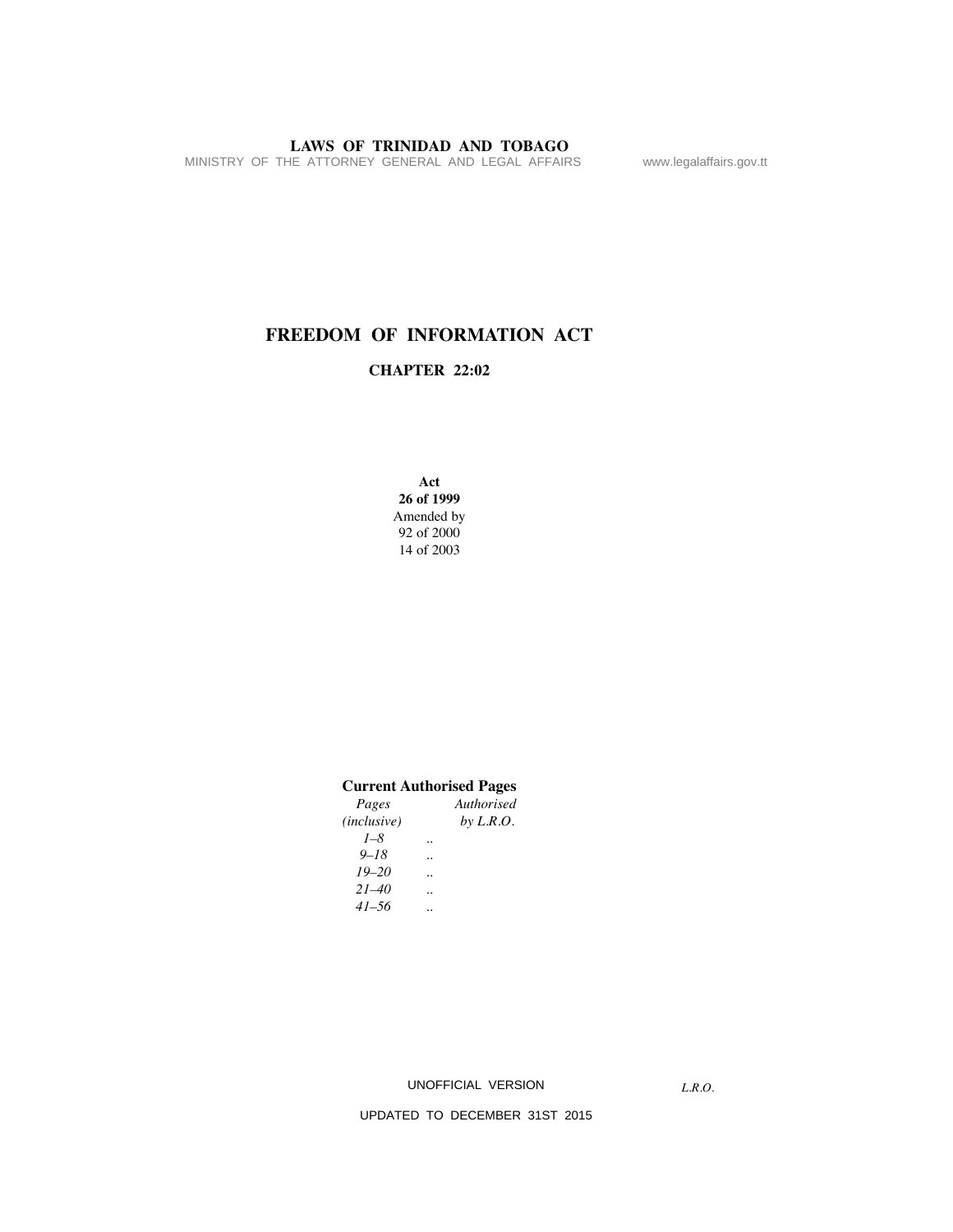|  | <b>Chap. 22:02</b>                                 |  | Freedom of Information |                         |
|--|----------------------------------------------------|--|------------------------|-------------------------|
|  | MINISTRY OF THE ATTORNEY GENERAL AND LEGAL AFFAIRS |  |                        | www.legalaffairs.gov.tt |

## **Index of Subsidiary Legislation**

| Freedom of Information (Publication of Arrangements) Regulations    |           | Page |
|---------------------------------------------------------------------|-----------|------|
| (LN 114/2001)<br>$\dddotsc$                                         | .         | 44   |
| Freedom of Information (Fees and Charges) Regulations (LN 115/2001) |           | 45   |
| Freedom of Information (Exemption) Order (LN 21/2003)               | .         | 54   |
| Freedom of Information (Exemption) (No. 2) Order (LN 76/2004)       | $\ddotsc$ | 55   |
| Freedom of Information (Exemption) (No. 3) Order (LN 131/2005)      | $\ddotsc$ | 55   |
| Freedom of Information (Exemption) Order (No. 4) (LN 48/2015)       | .         | 56   |

UNOFFICIAL VERSION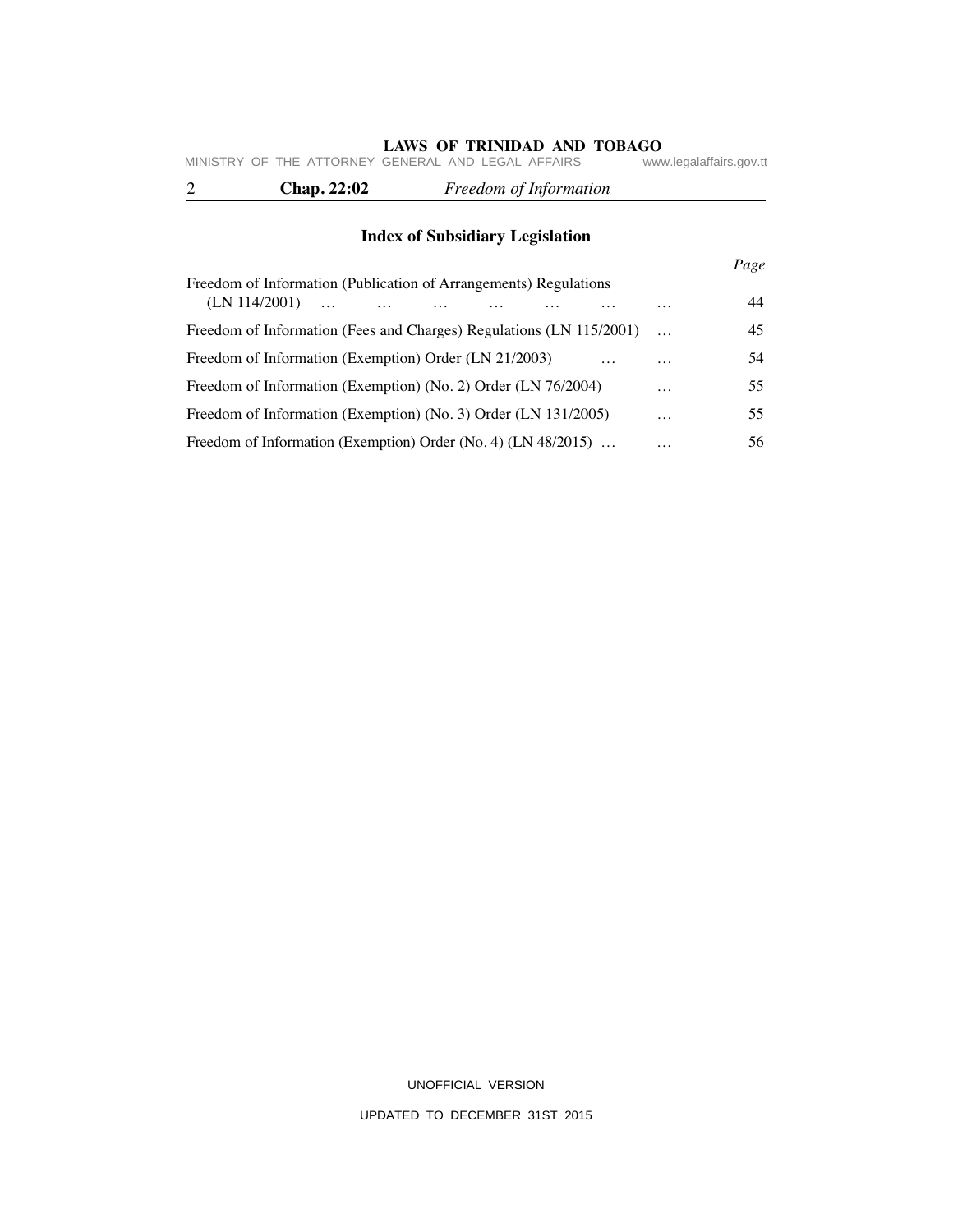MINISTRY OF THE ATTORNEY GENERAL AND LEGAL AFFAIRS www.legalaffairs.gov.tt

 *Freedom of Information* **Chap. 22:02** 3

#### **CHAPTER 22:02**

## **FREEDOM OF INFORMATION ACT**

ARRANGEMENT OF SECTIONS

**SECTION**

#### **PART I**

#### **PRELIMINARY**

- 1. Short title.
- 2. Commencement.
- 3. Object of Act.
- 4. Interpretation.
- 5. Non-application of Act.
- 6. Act binds the State.

#### **PART II**

### **PUBLICATION OF CERTAIN DOCUMENTS AND INFORMATION**

- 7. Publication of information concerning functions, etc., of public authorities.
- 8. Certain documents to be available for inspection and purchase.
- 9. Statement of possession of certain documents to be published.
- 10. Notice requiring to specify a document in the statement.

#### **PART III**

#### **RIGHT OF ACCESS TO INFORMATION**

- 11. Right of access.
- 12. Access procedure not to apply to certain documents.
- 13. Requests for access.
- 14. Duty to assist applicants.
- 15. Time limit for determining requests.
- 16. Giving of access and deletion of exempt information.
- 17. Fees for access to documents.
- 18. Forms of access.
- 19. Deferment of access.
- 20. Repeated requests.

UNOFFICIAL VERSION

*L.R.O.*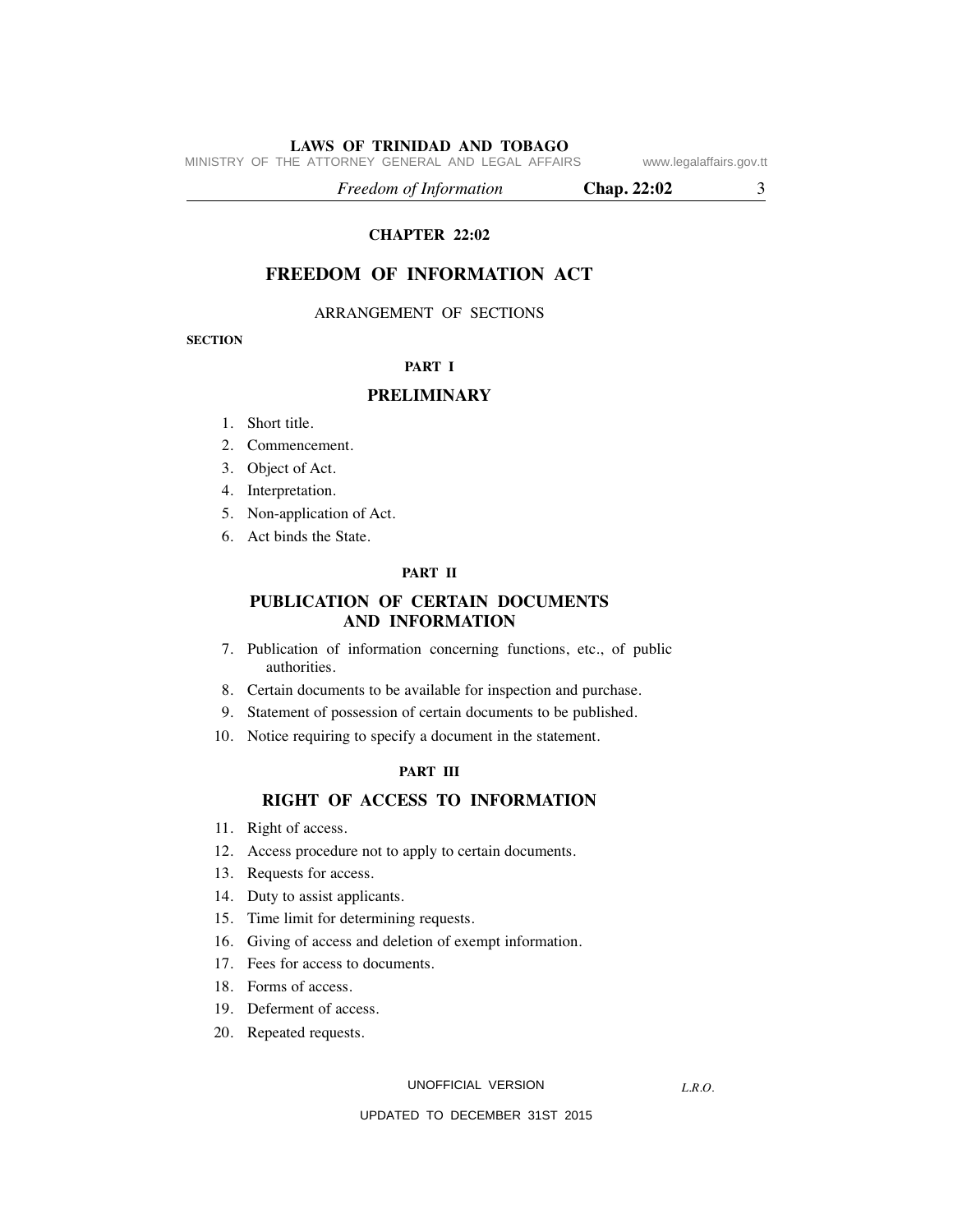MINISTRY OF THE ATTORNEY GENERAL AND LEGAL AFFAIRS

4 **Chap. 22:02** *Freedom of Information*

#### ARRANGEMENT OF SECTIONS—*Continued*

#### **SECTION**

- 21. Requests may be refused in certain cases.
- 22. Decision to be made by authorised person.
- 23. Reasons to be given for deferment or refusal.

#### **PART IV**

#### **EXEMPT DOCUMENTS**

- 24. Cabinet documents.
- 25. Defence and security documents.
- 26. International relations documents.
- 27. Internal working documents.
- 28. Law enforcement documents.
- 29. Documents affecting legal proceedings or subject to legal professional privilege.
- 30. Documents affecting personal privacy.
- 31. Documents relating to trade secrets.
- 32. Documents containing material obtained in confidence.
- 33. Documents affecting the economy, commercial affairs and certain documents concerning operations of public authorities.
- 34. Documents to which secrecy provisions apply.
- 35. Disclosure of exempt document in the public interest.

#### **PART V**

#### **MISCELLANEOUS**

- 36. Correction of personal information.
- 37. Broadcasting materials.
- 38. Protection against action for defamation.
- 38A. Review by the Ombudsman.
	- 39. Judicial review.
	- 40. Report to Parliament.
	- 41. Regulations.
	- 42. Preservation of records and documents.

#### **SCHEDULE.**

UNOFFICIAL VERSION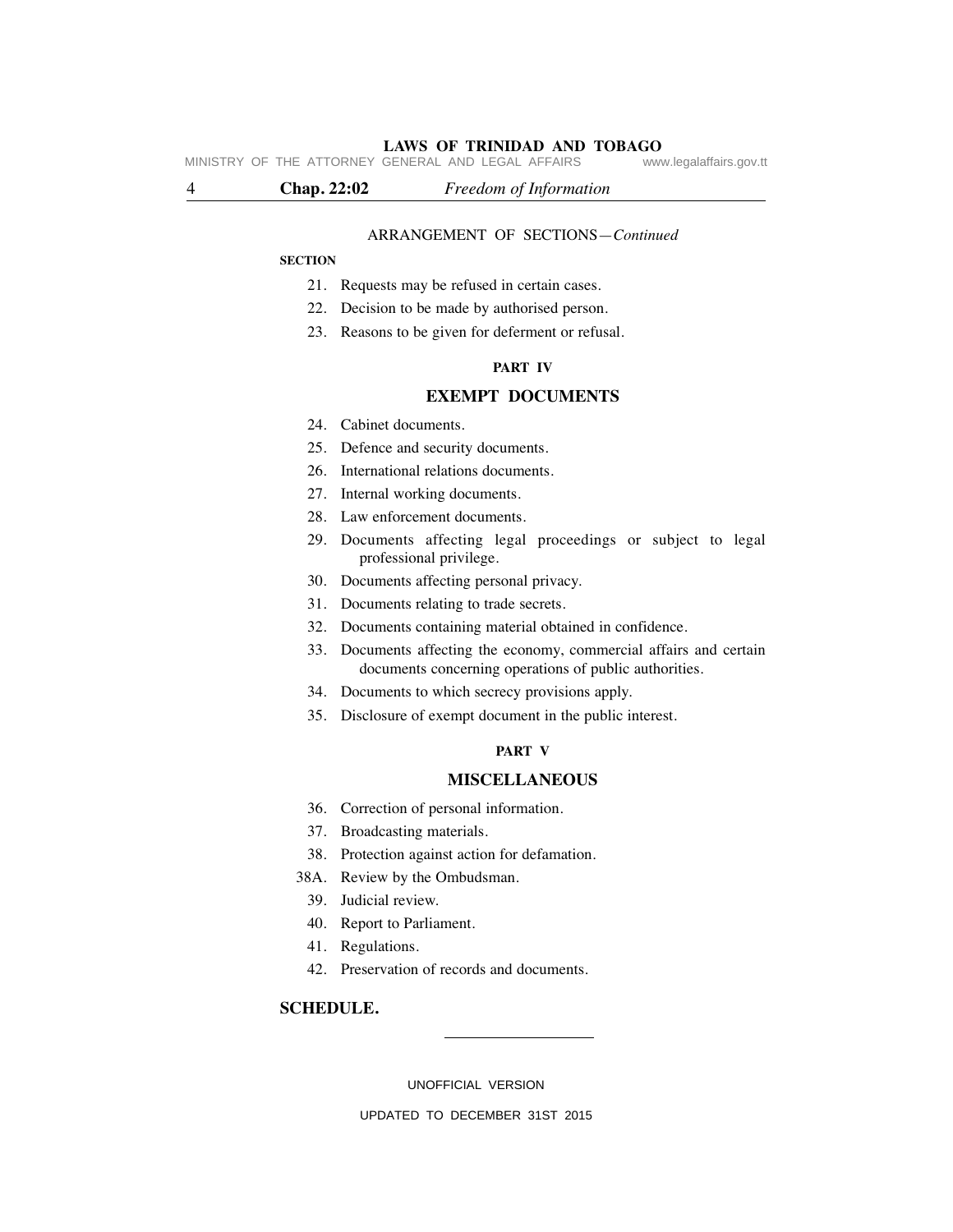MINISTRY OF THE ATTORNEY GENERAL AND LEGAL AFFAIRS www.legalaffairs.gov.tt

 *Freedom of Information* **Chap. 22:02** 5

#### **CHAPTER 22:02**

#### **FREEDOM OF INFORMATION ACT**

**An Act to give members of the public a general right (with 26 of 1999. exceptions) of access to official documents of public authorities and for matters related thereto.**

#### \*[ASSENTED TO 4TH NOVEMBER 1999]

#### **PART I**

#### **PRELIMINARY**

1. This Act may be cited as the Freedom of Information Act. Short title.

**2.** Sections 1–6 of this Act came into force on 20th Commencement. November 2000;

LN 282/2000. LN 46/2001. LN 116/2001.

 Sections 7–10 came into force on 30th April 2001; and Sections 11–42 came into force on 30th August 2001.

**3.** (1) The object of this Act is to extend the right of Object of Act. members of the public to access to information in the possession of public authorities by—

- *(a)* making available to the public information about the operations of public authorities and, in particular, ensuring that the authorisations, policies, rules and practices affecting members of the public in their dealings with public authorities are readily available to persons affected by those authorisations, policies, rules and practices; and
- *(b)* creating a general right of access to information in documentary form in the possession of public authorities limited only by exceptions and exemptions necessary for the protection of essential public interests and the private and business affairs of persons in respect of whom information is collected and held by public authorities.

<sup>\*</sup>*See* Section 2 for commencement dates.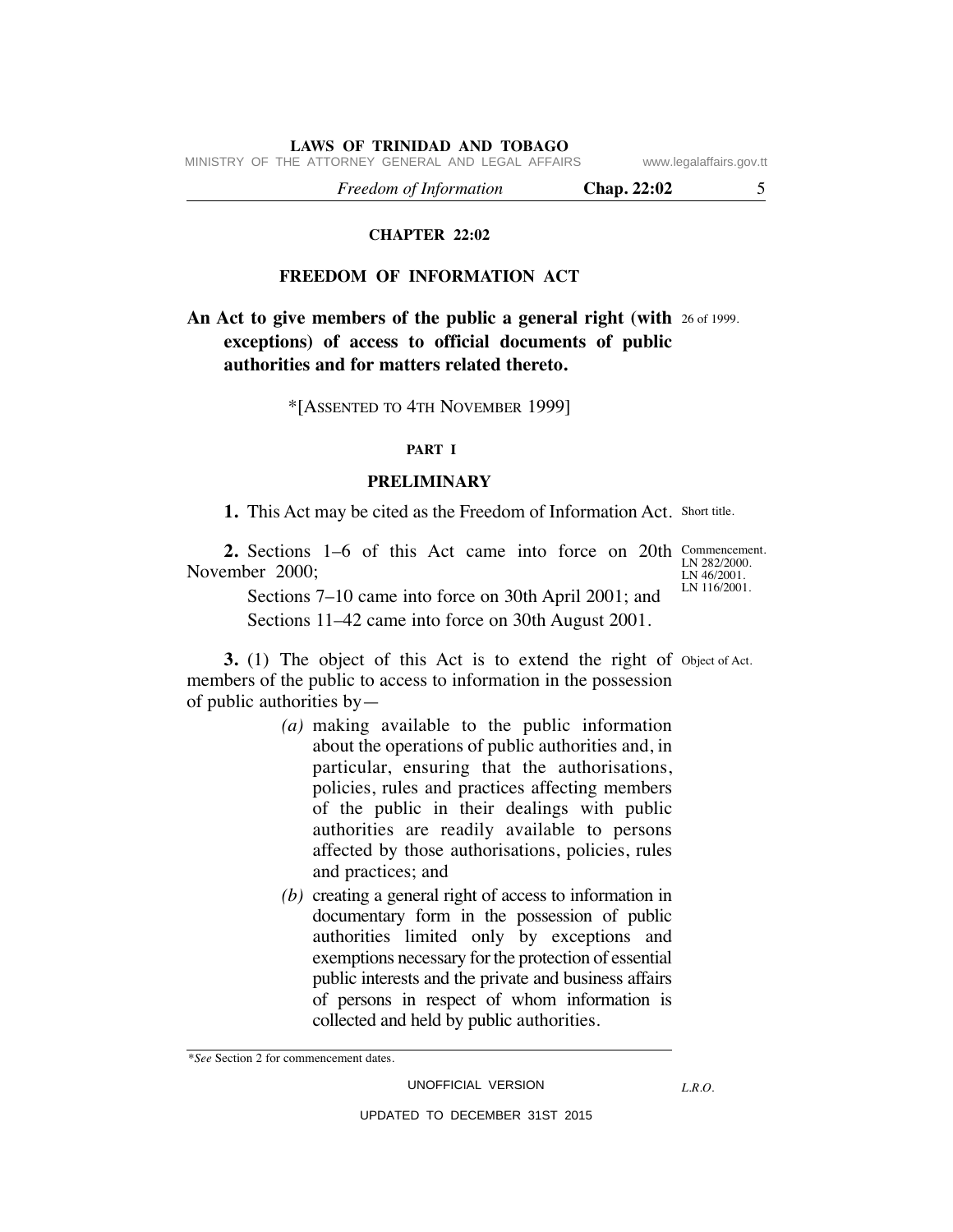MINISTRY OF THE ATTORNEY GENERAL AND LEGAL AFFAIRS

| <b>Chap. 22:02</b> | Freedom of Information |
|--------------------|------------------------|
|                    |                        |

 (2) The provisions of this Act shall be interpreted so as to further the object set out in subsection (1) and any discretion conferred by this Act shall be exercised as far as possible so as to facilitate and promote, promptly and at the lowest reasonable cost, the disclosure of information.

## **4.** In this Act—

Interpretation. [92 of 2000 14 of 2003].

- "applicant" means a person who has made a request in accordance with section 13;
- "designated officer", in relation to a public authority, means the person referred to in section 7(1)*(a)*(vi);
- "document" means information recorded in any form, whether printed or on tape or film or by electronic means or otherwise and includes any map, diagram, photograph, film, microfilm, video-tape, sound recording, or machine-readable record or any record which is capable of being produced from a machine-readable record by means of equipment or a programme (or a combination of both) which is used for that purpose by the public authority which holds the record;

"exempt document" means a document referred to in Part IV;

"exempt information" means information the inclusion of which in a document causes the document to be an exempt document;

"Minister" means the Minister of Government to whom responsibility for information is assigned;

- "official document" means a document held by a public authority in connection with its functions as such, whether or not it was created by that authority, and whether or not it was created before the commencement of this Act and, for the purposes of this definition, a document is held by a public authority if it is in its possession, custody or power;
- "personal information" means information about an individual, including—
	- *(a)* information relating to the race, national or ethnic origin, colour, religion, age, sex or marital or family status of the individual;

UNOFFICIAL VERSION UPDATED TO DECEMBER 31ST 2015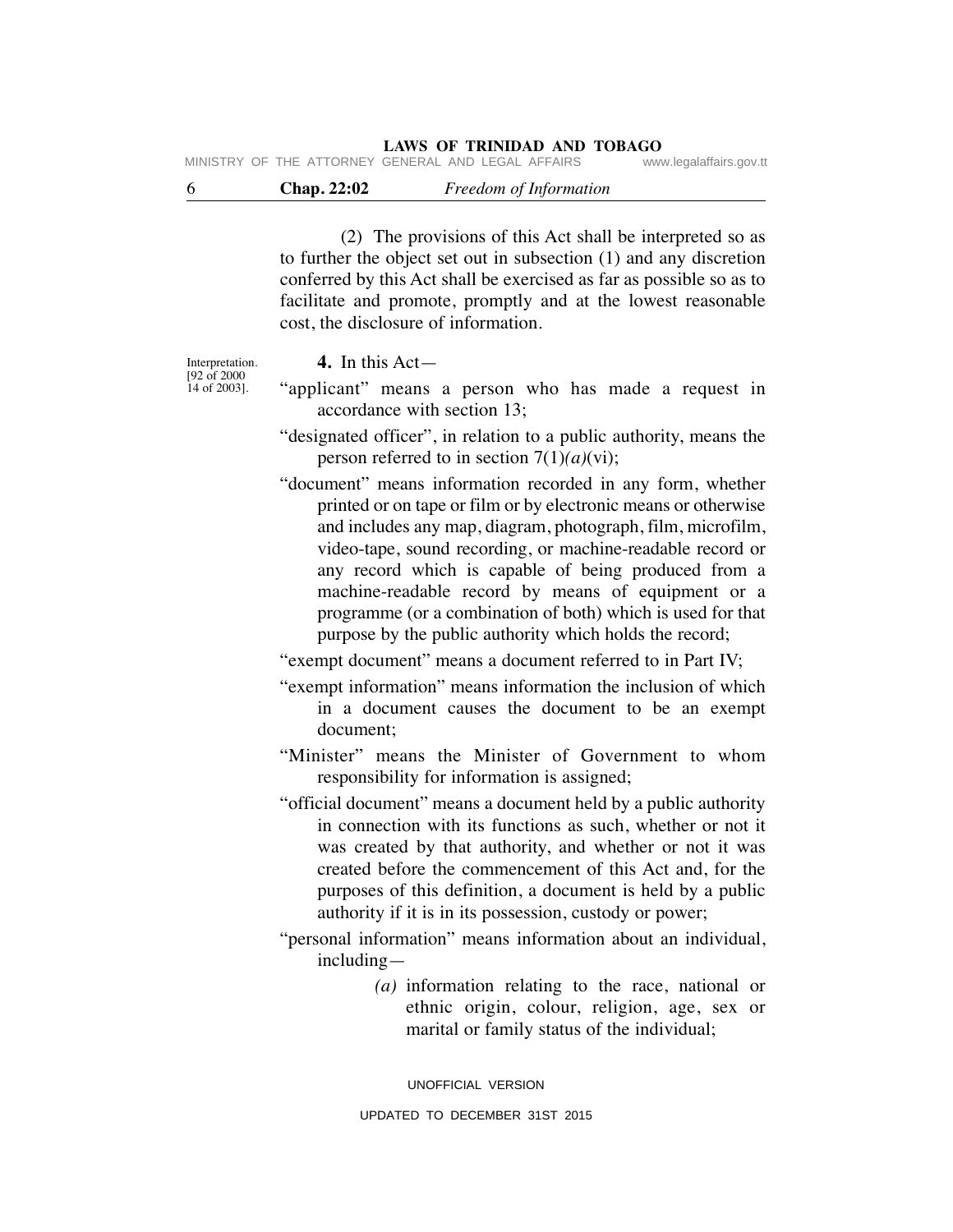| $F_{\text{max}}$ of $F_{\text{max}}$ of $F_{\text{max}}$ | $C_{max}$ 00.00         |
|----------------------------------------------------------|-------------------------|
| MINISTRY OF THE ATTORNEY GENERAL AND LEGAL AFFAIRS       | www.legalaffairs.gov.tt |

| 7 | Chap. 22:02 | Freedom of Information                                                                                                                                                                                                                                |                           |
|---|-------------|-------------------------------------------------------------------------------------------------------------------------------------------------------------------------------------------------------------------------------------------------------|---------------------------|
|   |             | $(b)$ information relating to the education or the<br>medical, psychiatric, psychological, criminal or<br>employment history of the individual or<br>information relating to financial transactions in<br>which the individual has been involved;     |                           |
|   |             | $(c)$ any identifying number, symbol or other<br>particular assigned to the individual;                                                                                                                                                               |                           |
|   |             | $(d)$ the address, telephone number, fingerprints or<br>blood type of the individual;                                                                                                                                                                 |                           |
|   |             | $(e)$ the personal opinions or views of the individual<br>except where they relate to another individual;                                                                                                                                             |                           |
|   |             | $(f)$ correspondence sent to a public authority by the<br>individual that is implicitly or explicitly of a<br>private or confidential nature, and replies to that<br>correspondence that would reveal the contents<br>of the original correspondence; |                           |
|   |             | $(g)$ the views or opinions of another individual<br>about the individual; and                                                                                                                                                                        |                           |
|   |             | $(h)$ the individual's name where it appears with other<br>personal information relating to the individual or<br>where the disclosure of the name would reveal<br>other personal information about the individual;                                    |                           |
|   |             | "prescribed" means prescribed by the Minister by Regulations<br>made under section 41;                                                                                                                                                                |                           |
|   |             |                                                                                                                                                                                                                                                       | "public authority" means— |
|   | of          | (a) Parliament, a Joint Select Committee<br>Parliament or a committee of either House of<br>Parliament;                                                                                                                                               |                           |
|   |             | (b) subject to section $5(2)$ , the Court of Appeal, the<br>High Court, the Industrial Court, the Tax Appeal<br>Board or a Court of summary jurisdiction;                                                                                             |                           |
|   |             | $(c)$ the Cabinet as constituted under the Constitution;<br>$(d)$ a Ministry or a department or division of a<br>Ministry;                                                                                                                            |                           |
|   |             |                                                                                                                                                                                                                                                       |                           |

UNOFFICIAL VERSION

*L.R.O.*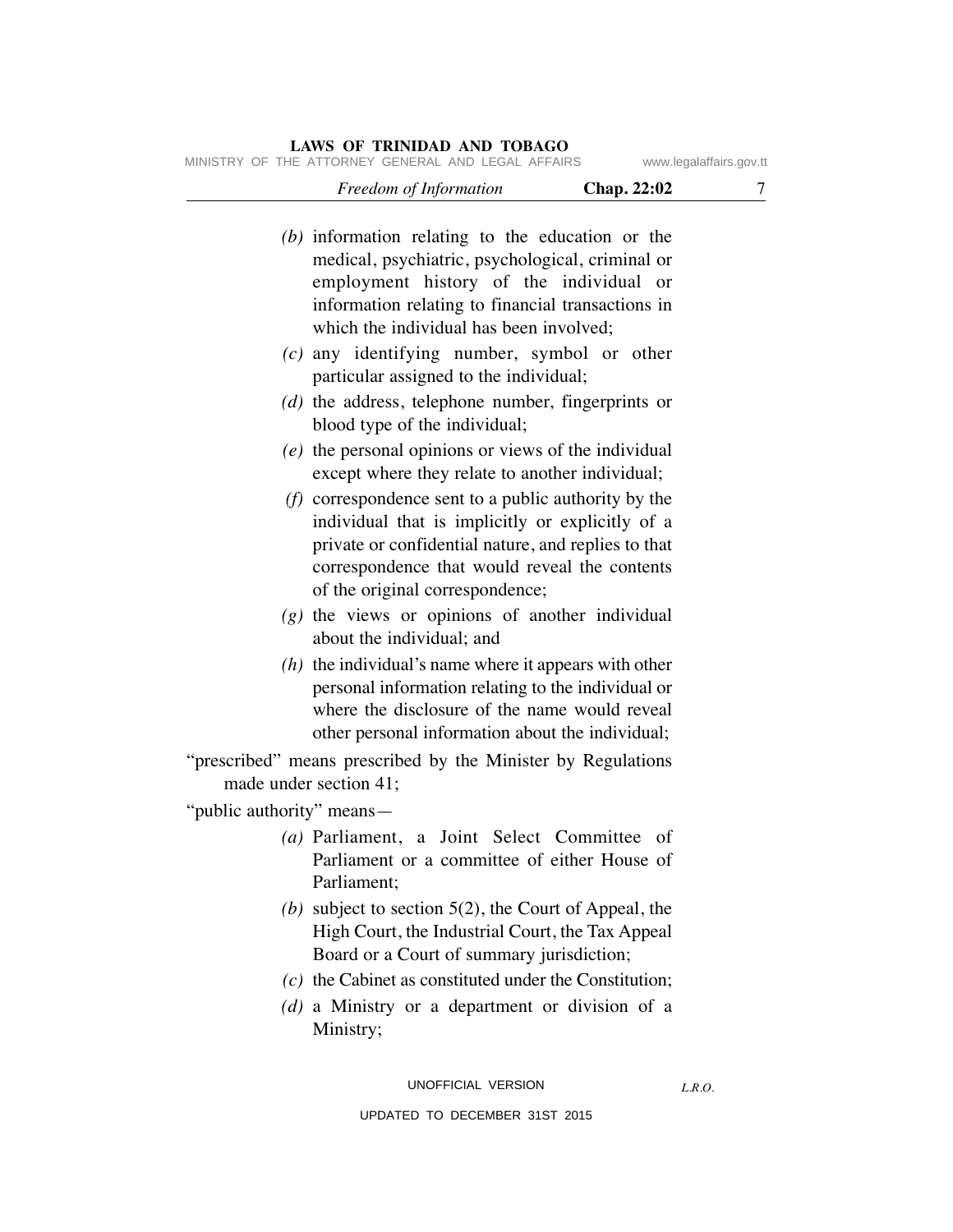| 8          | <b>Chap. 22:02</b> | Freedom of Information                                                                                                                                                 |
|------------|--------------------|------------------------------------------------------------------------------------------------------------------------------------------------------------------------|
|            |                    | (e) the Tobago House of Assembly, the Executive<br>Council of the Tobago House of Assembly or a                                                                        |
|            |                    | division of the Tobago House of Assembly;<br>$(f)$ a Municipal Corporation established under the                                                                       |
| Ch. 25:04. |                    | Municipal Corporations Act;<br>$(g)$ a Regional Health Authority established under                                                                                     |
| Ch. 29:05. |                    | the Regional Health Authorities Act;                                                                                                                                   |
|            |                    | $(h)$ a statutory body, responsibility for which is<br>assigned to a Minister of Government;                                                                           |
|            |                    | $(i)$ a company incorporated under the laws of the<br>Republic of Trinidad and Tobago which is<br>owned or controlled by the State;                                    |
|            |                    | ( <i>j</i> ) a Service Commission established under the<br>Constitution or other written law; or                                                                       |
|            |                    | $(k)$ a body corporate or unincorporated entity —                                                                                                                      |
|            |                    | (i) in relation to any function which it<br>exercises on behalf of the State;                                                                                          |
|            |                    | which is established by virtue of the<br>(ii)<br>President's prerogative, by a Minister of<br>Government in his capacity as such or by<br>another public authority; or |
|            |                    | which is supported, directly<br>(iii)<br>or<br>indirectly, by Government funds and<br>over which Government is in a position<br>to exercise control;                   |
|            |                    | "responsible Minister", in relation to a public authority, means—                                                                                                      |
|            |                    | (a) the Minister of Government to<br>whom<br>responsibility for the public authority is<br>assigned; or                                                                |
|            |                    | (b) such Minister of Government as the President<br>may, by Order, declare to be the responsible<br>Minister of the public authority for the purposes<br>of this Act;  |
|            |                    | "Tobago House of Assembly" means the Tobago House of<br>Assembly established under the Constitution.                                                                   |
|            |                    | UNOFFICIAL VERSION                                                                                                                                                     |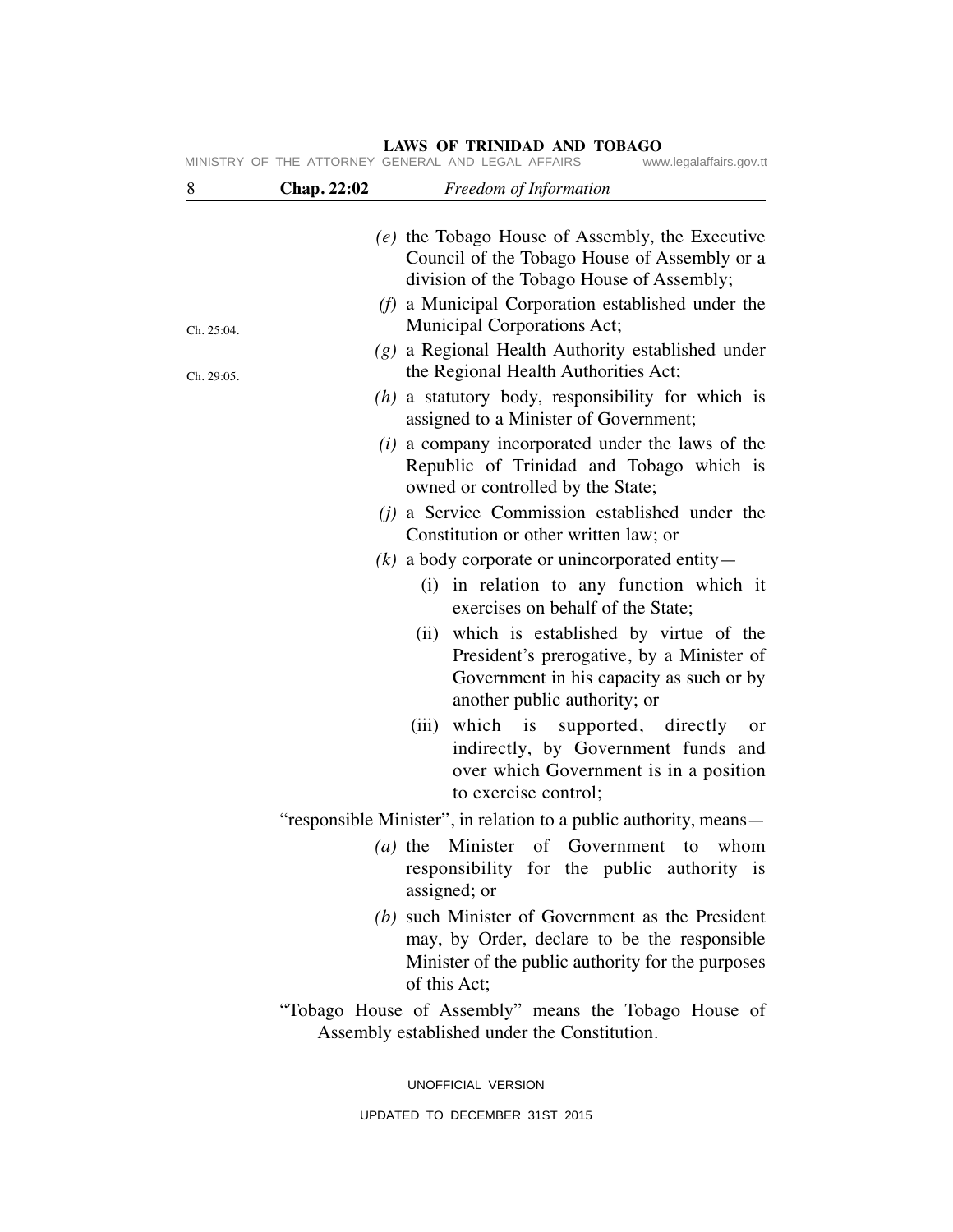| LAWS OF TRINIDAD AND TOBAGO<br>MINISTRY OF THE ATTORNEY GENERAL AND LEGAL AFFAIRS<br>www.legalaffairs.gov.tt                                                                                                                                                                                                                                                                                                                                                                                                                                                                                           |                            |  |  |  |
|--------------------------------------------------------------------------------------------------------------------------------------------------------------------------------------------------------------------------------------------------------------------------------------------------------------------------------------------------------------------------------------------------------------------------------------------------------------------------------------------------------------------------------------------------------------------------------------------------------|----------------------------|--|--|--|
| Freedom of Information<br>Chap. 22:02                                                                                                                                                                                                                                                                                                                                                                                                                                                                                                                                                                  | 9                          |  |  |  |
| 5. (1) This Act does not apply to $-$<br>$(a)$ the President;<br>$(b)$ a commission of inquiry issued by the<br>President; or<br>$(c)$ such public authority or function of a public<br>authority as the President may, by Order subject<br>to negative resolution of Parliament, determine.                                                                                                                                                                                                                                                                                                           | Non-application<br>of Act. |  |  |  |
| $(2)$ For the purposes of this Act—<br>$(a)$ in relation to its or his judicial functions, a<br>Court or the holder of a judicial office or other<br>office pertaining to a Court in his capacity as the<br>holder of that office, shall not be regarded as a<br>public authority;<br>$(b)$ a registry or other office of Court Administration,<br>and the staff of such a registry or other office of<br>Court Administration in their capacity as<br>members of that staff in relation to those matters<br>which relate to Court administration, shall be<br>regarded as part of a public authority. |                            |  |  |  |
| <b>6.</b> This Act binds the State.                                                                                                                                                                                                                                                                                                                                                                                                                                                                                                                                                                    | Act binds the<br>State.    |  |  |  |
| PART II<br>PUBLICATION OF CERTAIN DOCUMENTS<br><b>AND INFORMATION</b>                                                                                                                                                                                                                                                                                                                                                                                                                                                                                                                                  |                            |  |  |  |
| 7. (1) A public authority shall, with the approval of the Publication of<br>responsible Minister-                                                                                                                                                                                                                                                                                                                                                                                                                                                                                                      | information<br>concerning  |  |  |  |

## *(a)* cause to be published in the *Gazette* and in a daily newspaper circulating in Trinidad and Tobago as soon as practicable after the commencement of this Act—

 (i) a statement setting out the particulars of the organisation and functions of the public authority, indicating, as far as practicable, the decision-making powers and other powers affecting members of the public that

UNOFFICIAL VERSION

UPDATED TO DECEMBER 31ST 2015

concerning functions, etc., of public authorities. [92 of 2000].

*L.R.O.*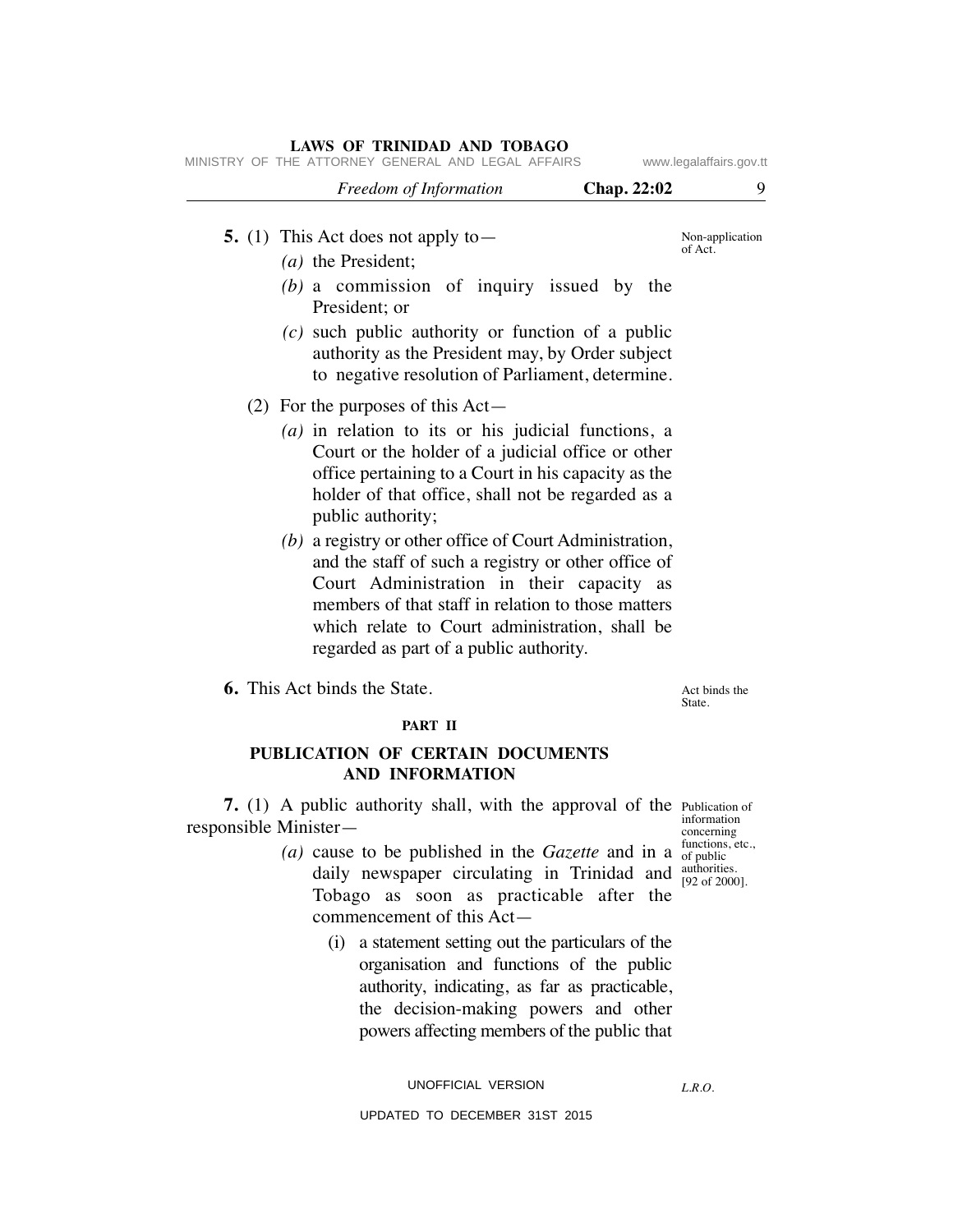|  | MINISTRY OF THE ATTORNEY GENERAL AND LEGAL AFFAIRS | www.legalaffairs.gov.tt |
|--|----------------------------------------------------|-------------------------|
|--|----------------------------------------------------|-------------------------|

| 10 | Chap. 22:02 | Freedom of Information                                                                                                                                                                                                                                                                                                                                                               |             |
|----|-------------|--------------------------------------------------------------------------------------------------------------------------------------------------------------------------------------------------------------------------------------------------------------------------------------------------------------------------------------------------------------------------------------|-------------|
|    |             | are involved in those functions and<br>particulars of any arrangement that exists<br>for consultation with, or representation by,<br>members of the public in relation to the<br>formulation of policy in, or<br>administration of, the public authority;<br>statement of the categories<br>(ii)<br>a<br>documents that are maintained in the<br>possession of the public authority; | the<br>- of |
|    |             | a statement of the material that has been<br>(iii)<br>prepared by the public authority under<br>this Part for publication or inspection by<br>members of the public, and the places at<br>which a person may inspect or obtain<br>that material;                                                                                                                                     |             |
|    |             | a statement listing the literature available<br>(iv)<br>by way of subscription services;                                                                                                                                                                                                                                                                                             |             |
|    |             | a statement of the procedure to be followed<br>(v)<br>by a person when a request for access to a<br>document is made to a public authority;                                                                                                                                                                                                                                          |             |
|    |             | (vi)<br>statement specifying the<br>a<br>responsible within each public authority<br>for the initial receipt of, and action upon,<br>notices under section 10, requests for<br>access to documents under section 13 and<br>applications under section 36;                                                                                                                            | officer     |
|    |             | a statement listing all boards, councils,<br>(vii)<br>committees and other bodies constituted<br>by two or more persons, that are part of,<br>or that have been established for the<br>purpose of advising, the public authority,<br>and whose meetings are open to the<br>public, or the minutes of whose meetings<br>are available for public inspection;                          |             |
|    |             | if the public authority maintains a library<br>(viii)<br>or reading room that is available for public                                                                                                                                                                                                                                                                                |             |
|    |             | UNOFFICIAL VERSION                                                                                                                                                                                                                                                                                                                                                                   |             |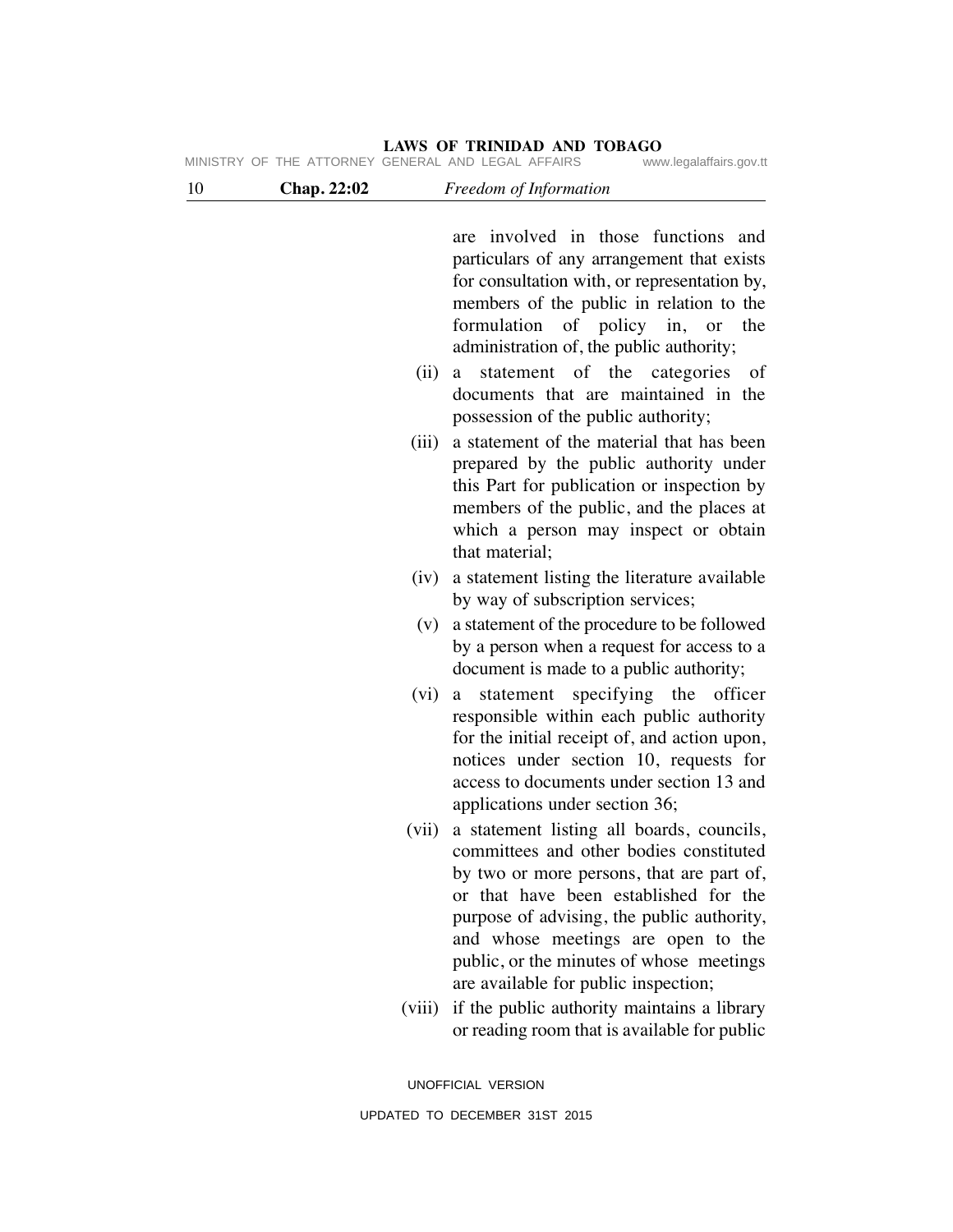## *Freedom of Information* **Chap. 22:02** 11 MINISTRY OF THE ATTORNEY GENERAL AND LEGAL AFFAIRS www.legalaffairs.gov.tt

use, a statement of that fact including details of the address and hours of opening of the library or reading room; and

 *(b)* during the year commencing on 1st January next following the publication, in respect of a public authority, of the statements under paragraph *(a)* that are the statements first published under that paragraph, and during each succeeding year, cause to be published in the *Gazette* and in a daily newspaper circulating in Trinidad and Tobago statements bringing up to date the information contained in the previous statements.

 (2) Nothing in this section requires the publication of exempt information.

 (3) Where a public authority is created on or after the commencement of this Act, the public authority shall comply with subsection (1), as soon as practicable after its creation.

 (4) Where a statement has not been published in accordance with subsection (1), the responsible Minister shall promptly give reasons, to be published in the *Gazette,* for the failure to publish.

**8.** (1) This section applies to documents that are provided Certain by a public authority for the use or guidance of the public available for authority or its officers—

documents to be inspection and purchase. [92 of 2000].

*L.R.O.* 

- *(a)* in making decisions or recommendations, or in providing advice to persons outside the public authority, with respect to rights, privileges, benefits, obligations, penalties or other detriments, being—
	- (i) documents containing interpretations or particulars of written laws or schemes administered by the public authority, not being particulars contained in another written law; or

#### UNOFFICIAL VERSION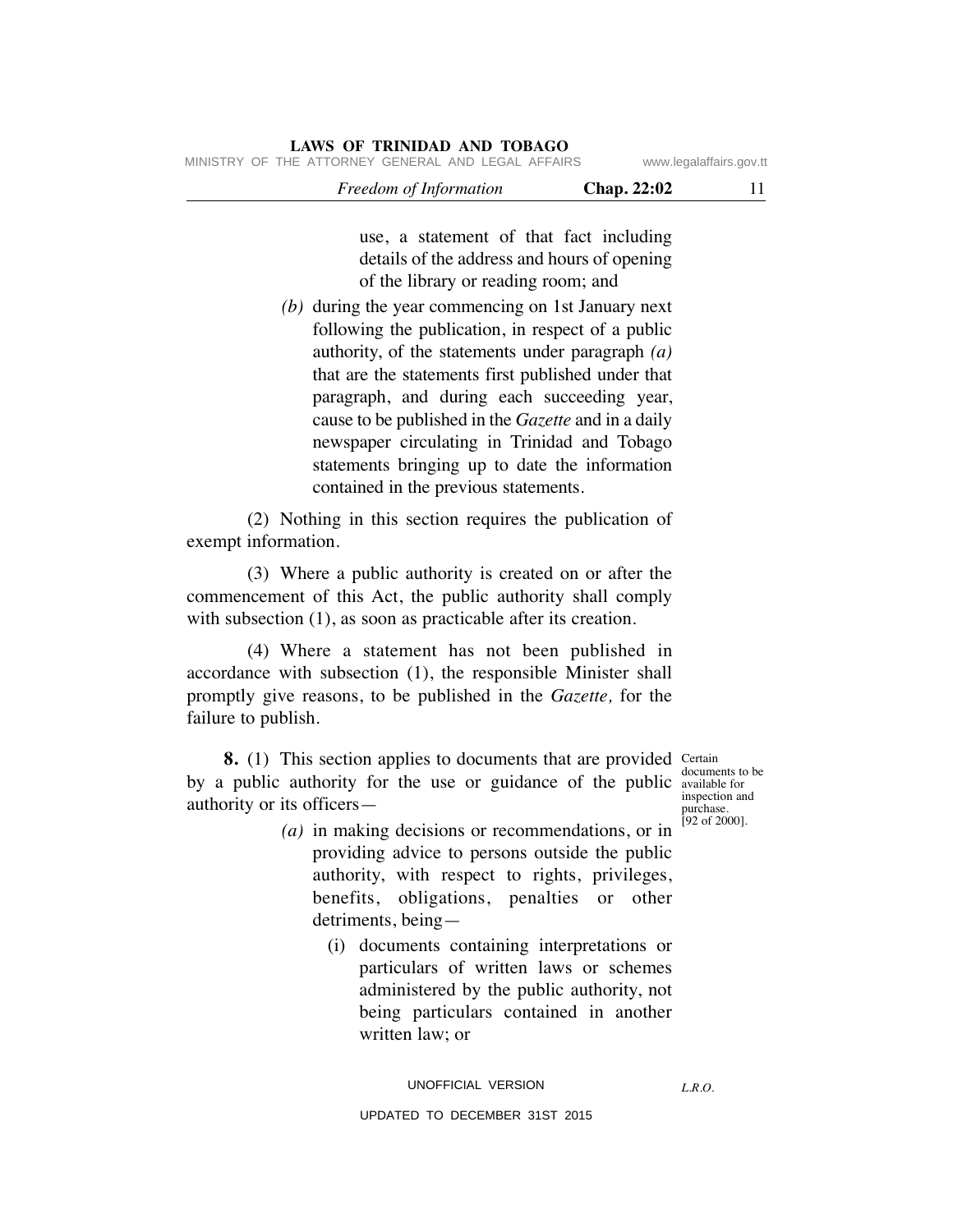# (ii) manuals, rules of procedure, statements of policy, records of decisions, letters of advice to persons outside the public authority, or similar documents containing rules, policies, guidelines, practices or precedents; and  *(b)* in enforcing written laws or schemes administered by the public authority where a member of the public might be directly affected by that enforcement, being documents containing information on the procedures to be employed or the objectives to be pursued in the enforcement of, the written laws or schemes. (2) A public authority shall—  *(a)* as soon as practicable after the commencement of this Act— (i) cause copies of all documents to which this section applies in respect of the public authority to be made available for inspection and for purchase by members of the public; and (ii) with the approval of the responsible Minister, cause to be published in the *Gazette* and in a daily newspaper circulating in Trinidad and Tobago, a statement (which may be in the form of an index) specifying the documents that are, at the time of preparation of the statement, so available and the place or places where copies may be inspected and may be purchased; and  *(b)* during twelve months after the publication of the first statement under paragraph *(a)* and thereafter at intervals of twelve months, with the approval of the responsible Minister cause to be published in the *Gazette* and in a daily newspaper circulating **LAWS OF TRINIDAD AND TOBAGO** 12 **Chap. 22:02** *Freedom of Information* MINISTRY OF THE ATTORNEY GENERAL AND LEGAL AFFAIRS

UNOFFICIAL VERSION UPDATED TO DECEMBER 31ST 2015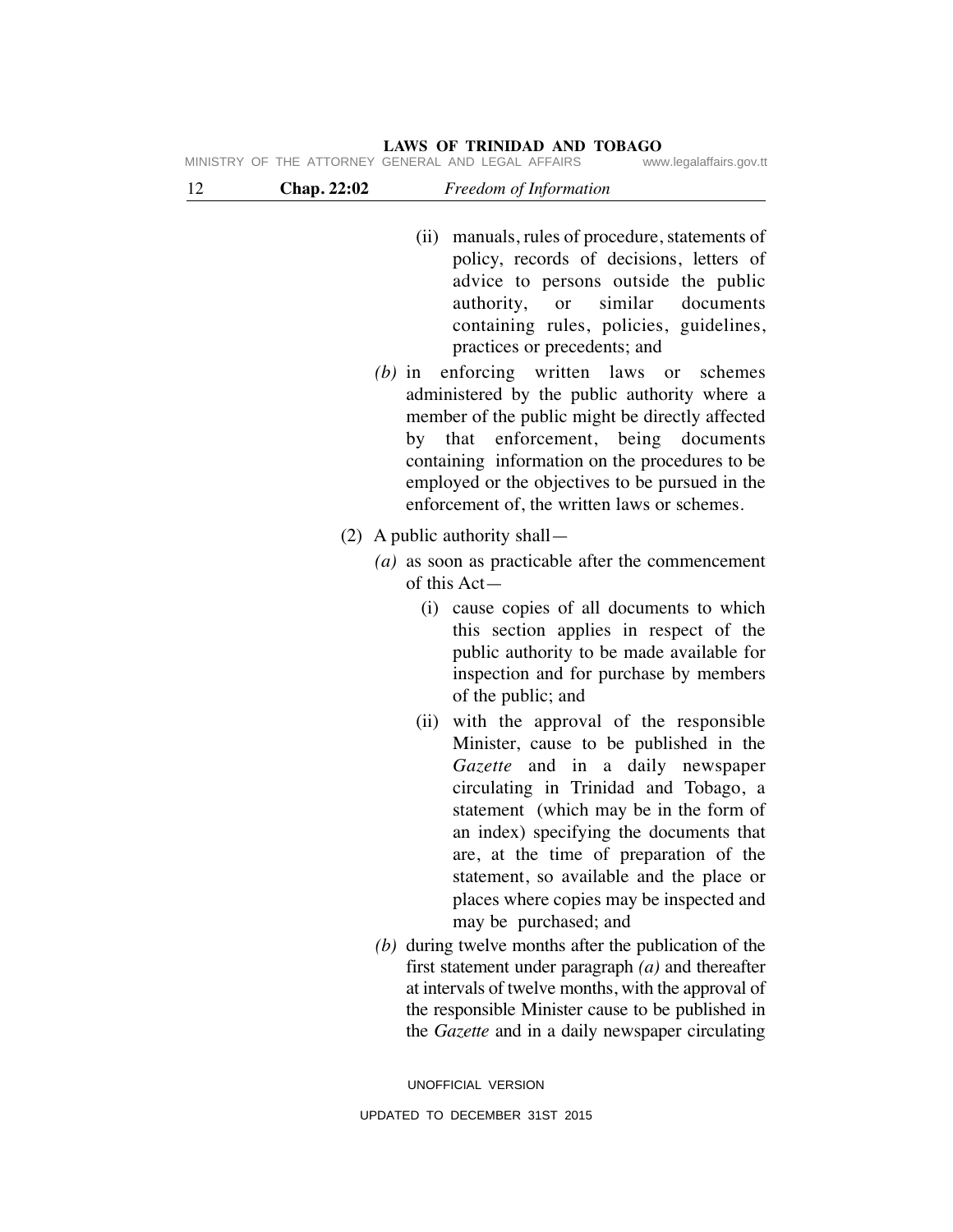in Trinidad and Tobago, statements bringing up to date the information contained in the previous statement or statements.

 (3) This section does not require a document of the kind referred to in subsection (1) containing exempt information to be made available in accordance with subsection (2), but, if such document is not so made available, the public authority shall, except where impracticable, cause to be prepared a corresponding document, altered only to the extent necessary to exclude the exempt information, and cause the document so prepared to be dealt with in accordance with subsection (2).

 (4) A document from which exempt information has been excluded in accordance with subsection (3) shall indicate, to the extent practicable without exempt information being disclosed, the nature of the information excluded.

 (5) Notwithstanding that a document of the kind referred to in subsection (1) is an exempt document, if the fact of the existence of that document can be published in accordance with subsection  $(2)(a)(ii)$  without exempt information being disclosed, the public authority shall cause that fact to be published.

 (6) A public authority that comes into existence on or after the commencement of this Act shall comply—

- (a) with the provisions of subsection  $(2)(a)$  as soon as practicable after the day on which it came into existence and not later than twelve months after that day; and
- *(b)* with the provisions of subsection  $(2)(b)$  as if the reference to "first publication" in that subsection were a reference to first publication in compliance with this subsection.

**9.** (1) This section applies, in respect of a public authority, Statement of to any document that is—

possession of certain documents to be

 $(a)$  a report, or a statement containing the advice or  $\frac{1}{2}$  published. recommendations, of a body or entity  $[92 \text{ of } 2000]$ . established within the public authority;

UNOFFICIAL VERSION

*L.R.O.*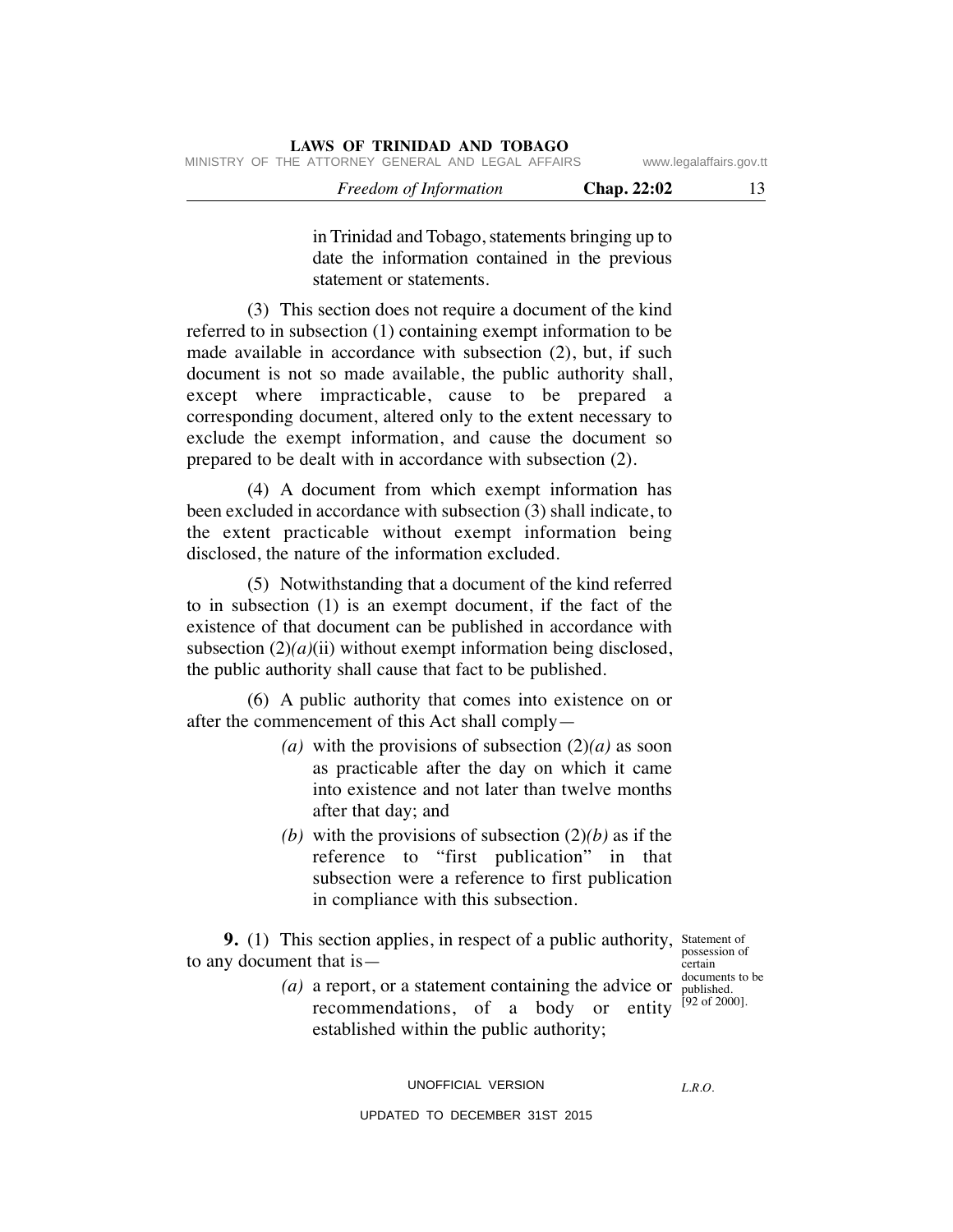| <b>Chap.</b> 22:02 | <i>Freedom of Information</i>                      |                         |
|--------------------|----------------------------------------------------|-------------------------|
|                    | MINISTRY OF THE ATTORNEY GENERAL AND LEGAL AFFAIRS | www.legalaffairs.gov.tt |

| $(b)$ a report, or a statement containing the advice or |
|---------------------------------------------------------|
| recommendations, of a body or entity                    |
| established outside the public authority by or          |
| under a written law, or by a Minister of                |
| Government or other public authority for the            |
| purpose of submitting a report or reports,              |
| providing advice or making recommendations              |
| to the public authority or to the responsible           |
| Minister of that public authority;                      |
|                                                         |

- *(c)* a report, or a statement containing the advice or recommendations, of an inter-departmental Committee whose membership includes an officer of the public authority;
- *(d)* a report, or a statement containing the advice or recommendations, of a committee established within the public authority to submit a report, provide advice or make recommendations to the responsible Minister of that public authority or to another officer of the public authority who is not a member committee;
- *(e)* a report (including a report concerning the results of studies, surveys or tests) prepared for the public authority by a scientific or technical expert, whether employed within the public authority or not, including a report expressing the opinion of such an expert on scientific or technical matters;
- *(f)* a report prepared for the public authority by a consultant who was paid for preparing the report;
- *(g)* a report prepared within the public authority and containing the results of studies, surveys or tests carried out for the purpose of assessing, or making recommendations on, the feasibility of establishing a new or proposed Government policy, programme or project;

UNOFFICIAL VERSION UPDATED TO DECEMBER 31ST 2015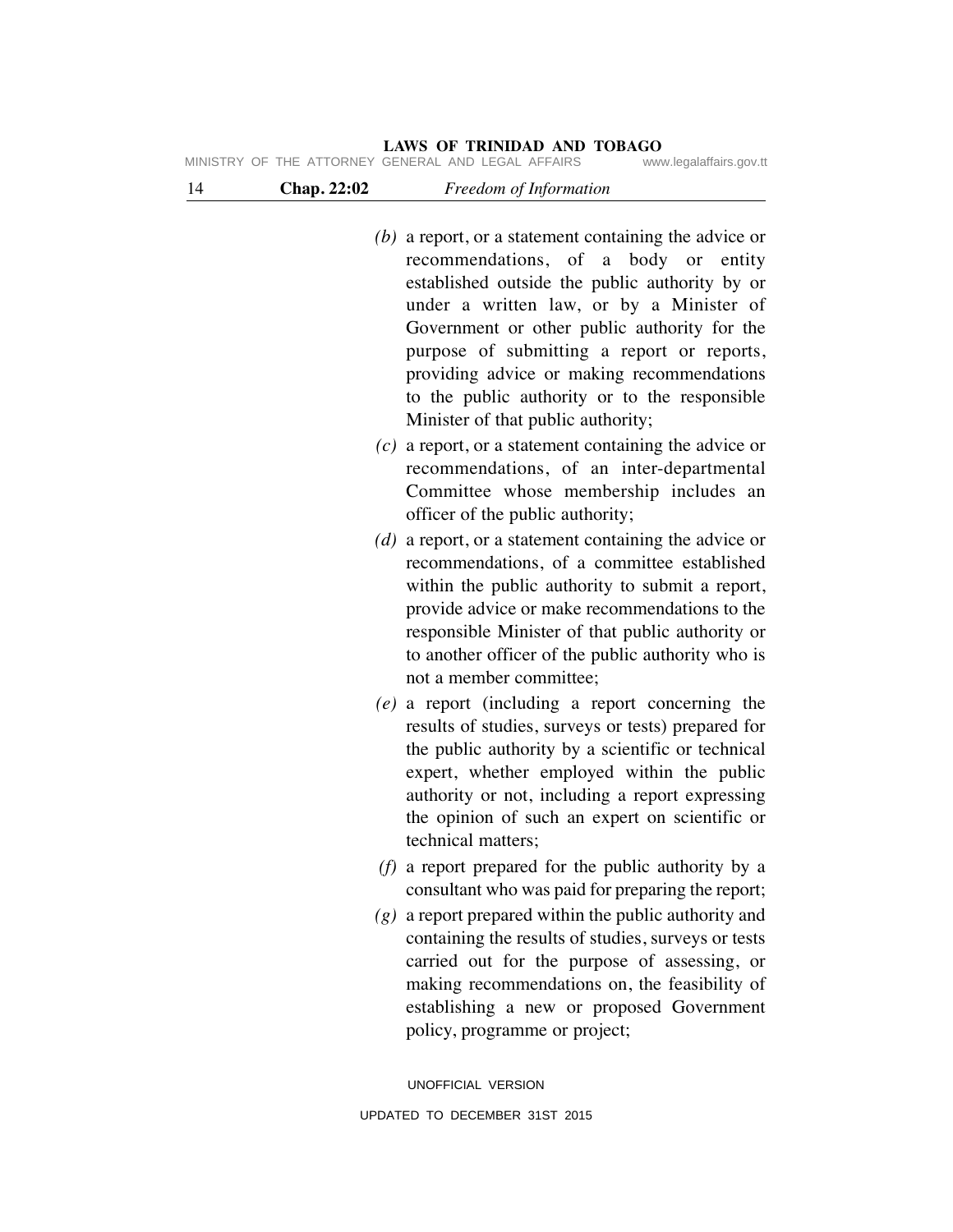MINISTRY OF THE ATTORNEY GENERAL AND LEGAL AFFAIRS www.legalaffairs.gov.tt

| Freedom of Information | Chap. 22:02 |  |
|------------------------|-------------|--|
|                        |             |  |

- *(h)* a report on the performance or efficiency of the public authority, or of an office, division or branch of the public authority, whether the report is of a general nature or concerns a particular policy, programme or project administered by the public authority;
- *(i)* a report containing final plans or proposals for the re-organisation of the functions of the public authority, the establishment of a new policy, programme or project to be administered by the public authority, or the alteration of an existing policy, programme or project administered by the public authority, whether or not the plans or proposals are subject to approval by an officer of the public authority, another public authority, the responsible Minister of the public authority or Cabinet;
- *(j)* a statement prepared within the public authority and containing policy directions for the drafting of legislation;
- $(k)$  a report of a test carried out within the public authority on a product for the purpose of purchasing equipment;
- *(l)* an environmental impact statement prepared within the public authority; and
- *(m)* a valuation report prepared for the public authority by a valuator, whether or not the valuator is an officer of the public authority.

 (2) A public authority shall, with the approval of the responsible Minister—

> *(a)* cause to be published in the *Gazette* and in a daily newspaper circulating in Trinidad and Tobago as soon as practicable after the commencement of this Act, a statement (which may take the form of an index) specifying the documents to which this section applies which have been created since the date of commencement of this Act and are in the possession of the public authority;

*L.R.O.*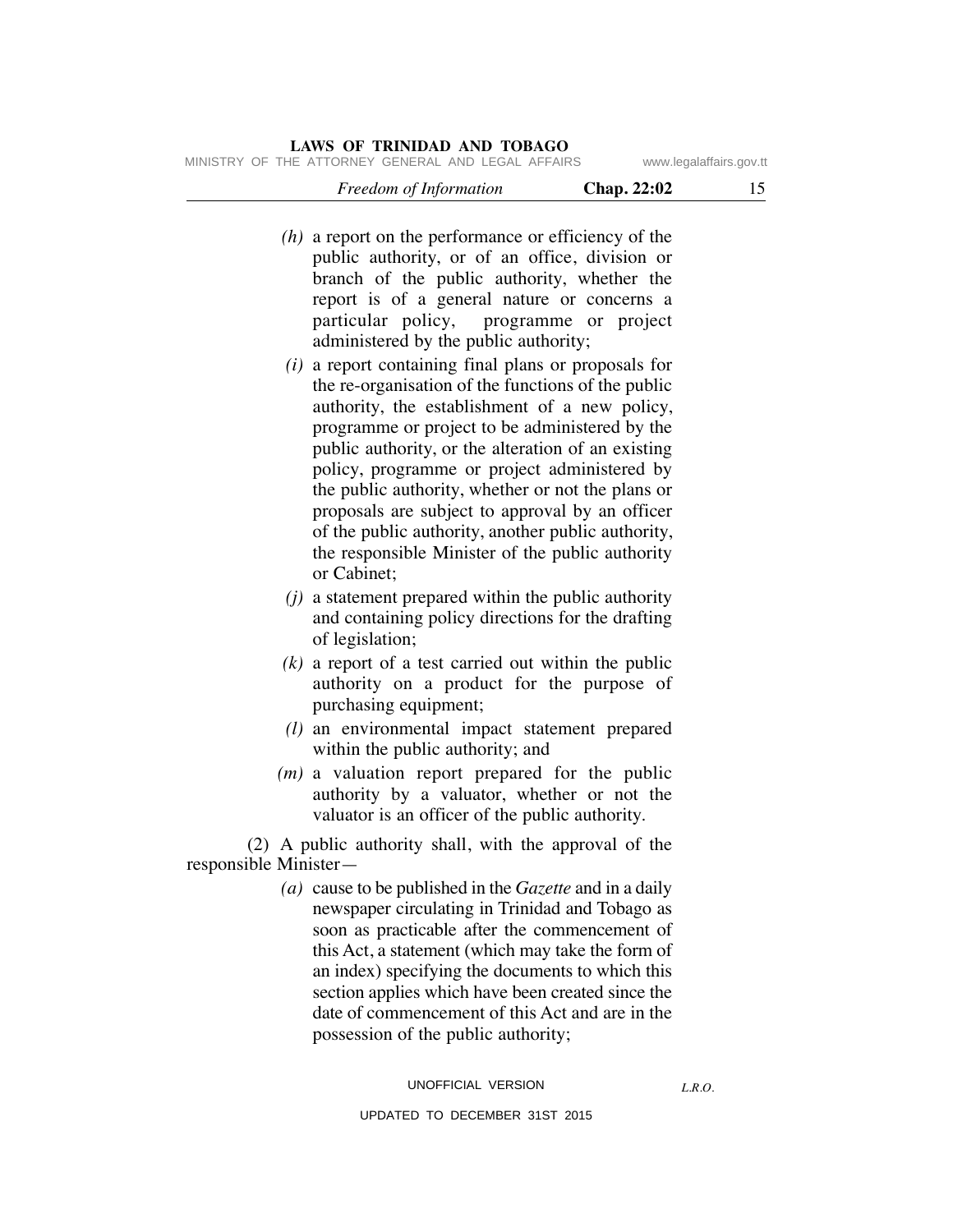16 **Chap. 22:02** *Freedom of Information* MINISTRY OF THE ATTORNEY GENERAL AND LEGAL AFFAIRS

- *(b)* within twelve months after publication of the statement required under paragraph *(a)* and thereafter at intervals of twelve months, cause to
	- be published in the *Gazette* and in a daily newspaper circulating in Trinidad and Tobago, statements bringing up to date the information contained in the previous statement or statements.

 (3) This section does not require a document of the kind referred to in subsection (1) containing exempt information to be referred to in a statement published in accordance with subsection (2)*(a)*, if the fact of the existence of the document cannot be referred to in the statement without exempt information being disclosed.

 (4) A public authority that comes into existence on or after the commencement of this Act shall comply—

- (a) with the provisions of subsection  $(2)(a)$  as soon as practicable after the day on which the public authority comes into existence and not later than twelve months after that day; and
- *(b)* with the provisions of subsection  $(2)(b)$  as if the reference to "first publication" in that subsection were a reference to first publication in compliance with this subsection.

 **10.** (1) A person may serve upon a public authority a notice in writing stating that, in the opinion of the person, a statement published by the public authority under section 8(2)*(a)* or *(b)* or section  $9(2)(a)$  or *(b)* does not specify a document as described in section  $8(1)$  or  $9(1)$  that was required to be specified in the statement.

- (2) The public authority shall—
	- *(a)* make a decision within twenty-one days of receiving a notice and publish the decision in relation to the document referred to in subsection (1), no later than seven days thereafter in the *Gazette*;
	- *(b)* cause the person to be given notice in writing of its decision.

UNOFFICIAL VERSION

Notice requiring to specify a document in the statement.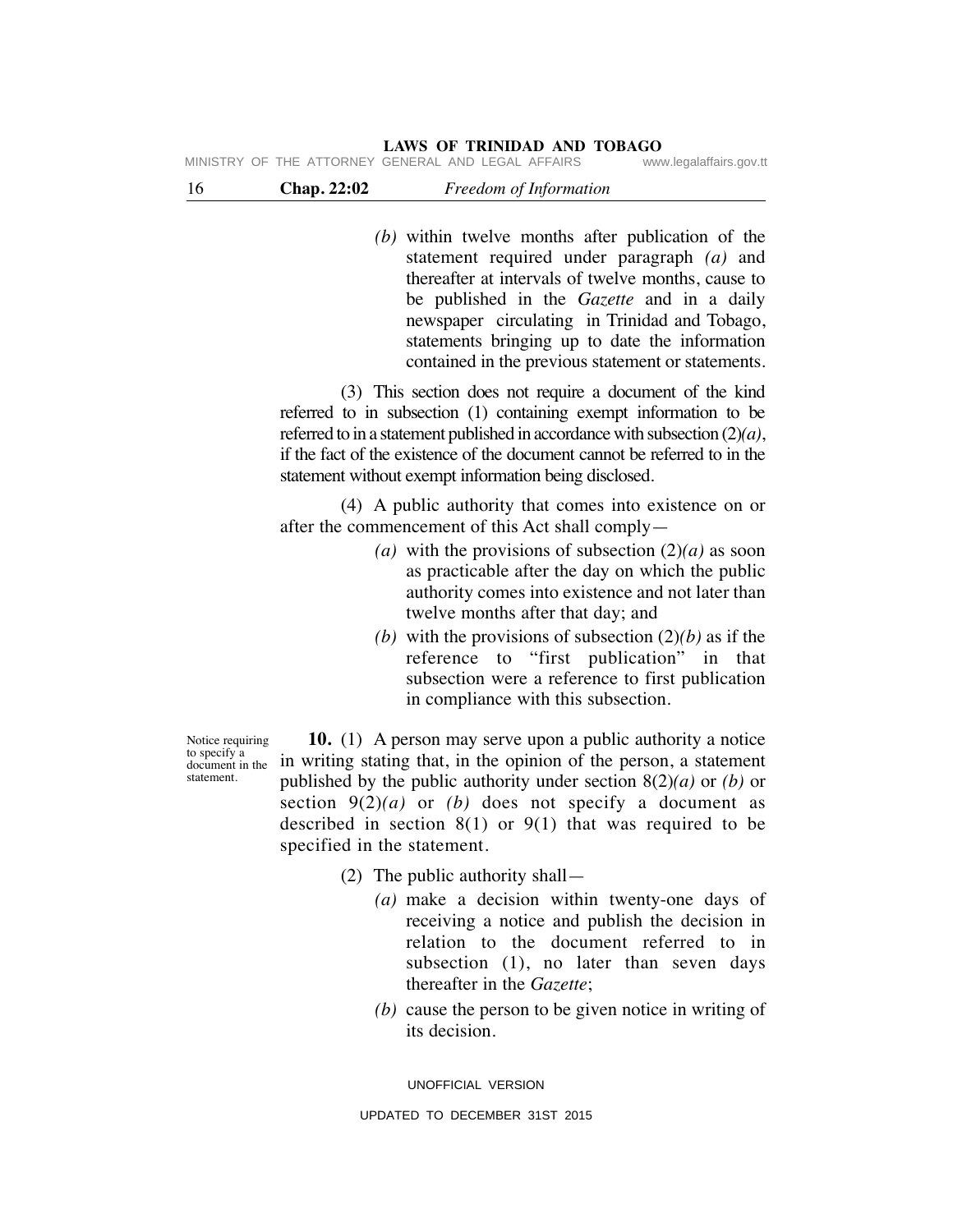|  |                                                    | <b>Freedom of Information</b> |  |  | Chap. 22:02 |                         |  |
|--|----------------------------------------------------|-------------------------------|--|--|-------------|-------------------------|--|
|  | MINISTRY OF THE ATTORNEY GENERAL AND LEGAL AFFAIRS |                               |  |  |             | www.legalaffairs.gov.tt |  |

 (3) Where the decision is adverse to the person's claim, the notice shall—

- *(a)* state the findings on any material questions of fact, referring to the material on which those findings were based, and the reasons for the decision; and
- *(b)* inform the person of his right to apply to the High Court for judicial review of the decision and the time within which the application for review is required to be made.

#### **PART III**

#### **RIGHT OF ACCESS TO INFORMATION**

11. (1) Notwithstanding any law to the contrary and subject Right of access. to the provisions of this Act, it shall be the right of every person to obtain access to an official document.

 (2) Nothing in this Act shall prevent a public authority from—

 *(a)* giving access to documents or information;

 *(b)* amending documents,

other than as required by this Act where it has the discretion to do so or where it is required to do so by any written law or order of a Court.

12. A person is not entitled to obtain, in accordance with the Access procedure provided for in this Part, access to—

procedure not to **apply** to certain documents.

- *(a)* a document which contains information that is open to public access, as part of a public register or otherwise, in accordance with another written law, where that access is subject to a fee or other charge;
- *(b)* a document which contains information that is available for purchase by the public in accordance with arrangements made by a public authority;
- *(c)* a document that is available for public inspection in a registry maintained by the Registrar General or other public authority;

UNOFFICIAL VERSION

UPDATED TO DECEMBER 31ST 2015

*L.R.O.*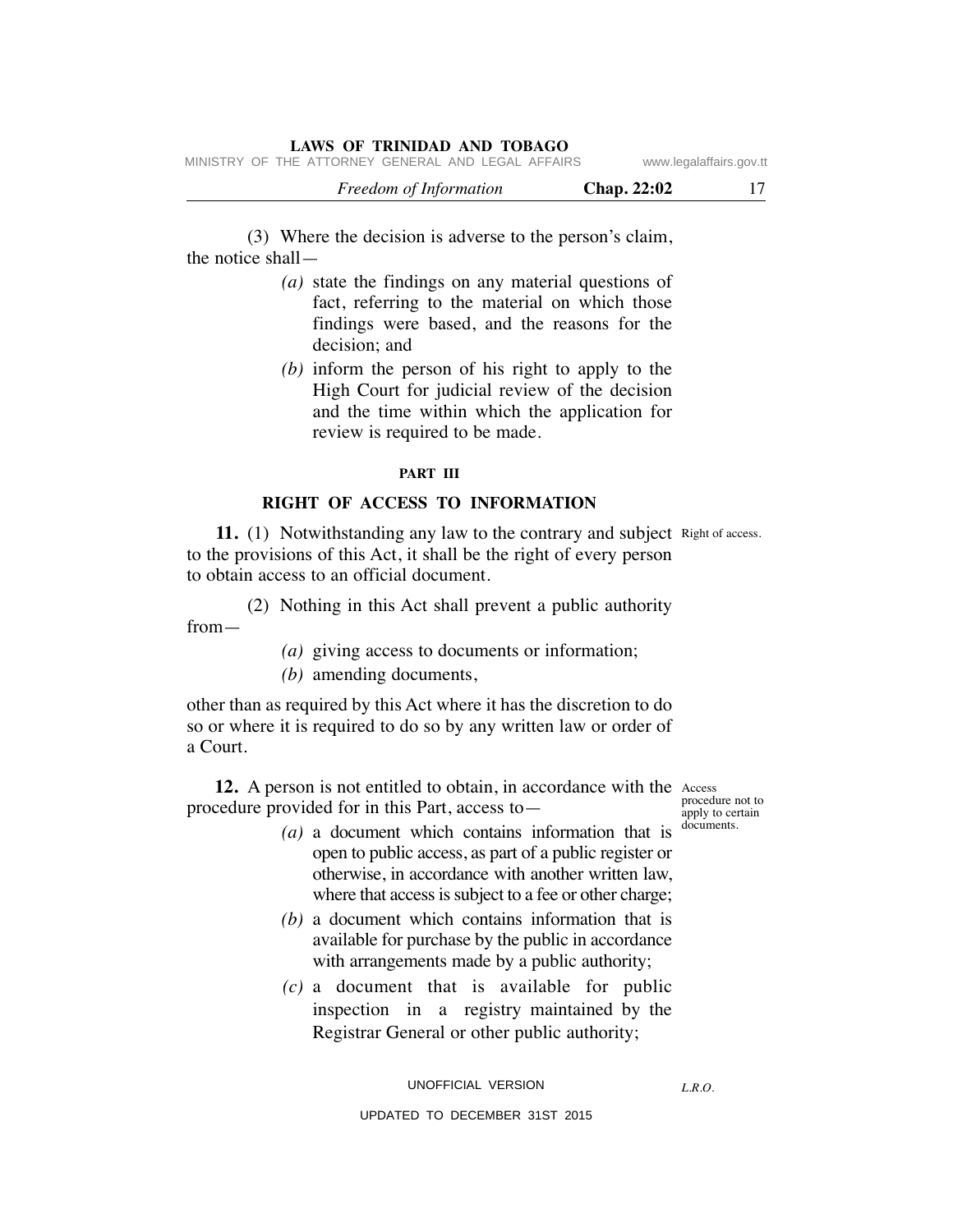18 **Chap. 22:02** *Freedom of Information*

 *(d)* a document which is stored for preservation or safe custody, being a document which is a duplicate of a document of a public authority.

Requests for access. Schedule.

 **13.** (1) A person who wishes to obtain access to an official document shall make a request in the form set out in the Schedule, to the relevant public authority for access to the document.

 (2) A request shall identify the official document, or provide sufficient information to enable the designated officer of the public authority, or an employee of the public authority who is familiar with the relevant documents, to identify the document with reasonable effort.

 (3) A request may specify in which of the forms described in section 18 the applicant wishes to be given access.

 (4) Subject to section 21, a request under this section may be made for access to all records of a particular description or all records relating to a particular subject.

 (5) An application for access to an official document held by a public authority referred to in section  $4(k)(i)$  or (iii) shall be made to the responsible Minister.

Duty to assist applicants.

 **14.** (1) A public authority shall take reasonable steps to assist any person who—

- *(a)* wishes to make a request under section 13; or
- *(b)* has made a request which does not comply with the requirements of section 13(2),

to make a request in a manner which complies with that section.

 (2) Where a request in writing is made to a public authority for access to an official document, the public authority shall not refuse the request on the ground that the request does not comply with section 13(2), without first giving the applicant a reasonable opportunity of consultation with the public authority with a view to the making of a request in a form that does comply with that section.

> UNOFFICIAL VERSION UPDATED TO DECEMBER 31ST 2015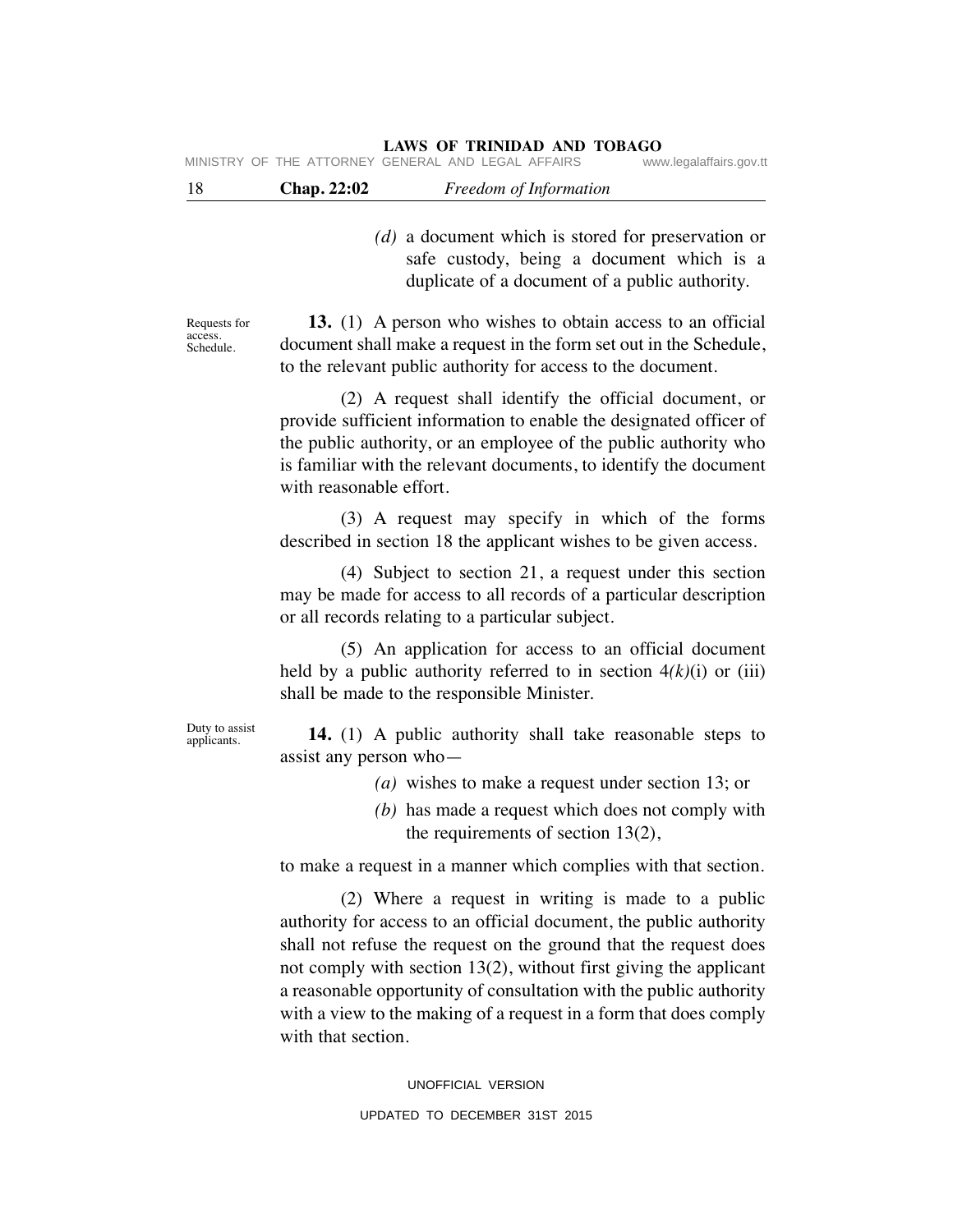| LAWS OF TRINIDAD AND TOBAGO                        |                    |                         |
|----------------------------------------------------|--------------------|-------------------------|
| MINISTRY OF THE ATTORNEY GENERAL AND LEGAL AFFAIRS |                    | www.legalaffairs.gov.tt |
| Freedom of Information                             | <b>Chap. 22:02</b> | 19.                     |

 (3) Without prejudice to section 21, a public authority shall take reasonable steps to assist any person in the exercise of any other right under this Act.

**15.** A public authority shall take reasonable steps to enable Time limit for determining an applicant to be notified of the approval or refusal of his request requests. as soon as practicable but in any case not later than thirty days after the day on which the request is duly made.

**16.** (1) Subject to this Act, where—

- (*a*) a request is duly made by an applicant to a public  $\frac{\text{exempt}}{\text{information}}$ authority for access to an official document;
	- *(b)* the request is approved by the public authority; and
	- *(c)* any fee prescribed under section 17 that is required to be paid before access is granted has been paid,

the public authority shall forthwith give the applicant access to the official document.

- (2) Where—
	- *(a)* a decision is made not to grant a request for access to a document on the ground that it is an exempt document;
	- *(b)* it is practicable for the public authority to grant access to a copy of the document with such deletions as to make the copy not an exempt document; and
	- *(c)* it appears from the request, or the applicant subsequently indicates, that the applicant would wish to have access to such a copy,

the public authority shall give the applicant access to such a copy of the document.

**17.** (1) No fee shall be charged by a public authority for the Fees for access making of a request for access to an official document.

to documents.

UNOFFICIAL VERSION

*L.R.O.* 

UPDATED TO DECEMBER 31ST 2015

Giving of access and deletion of exempt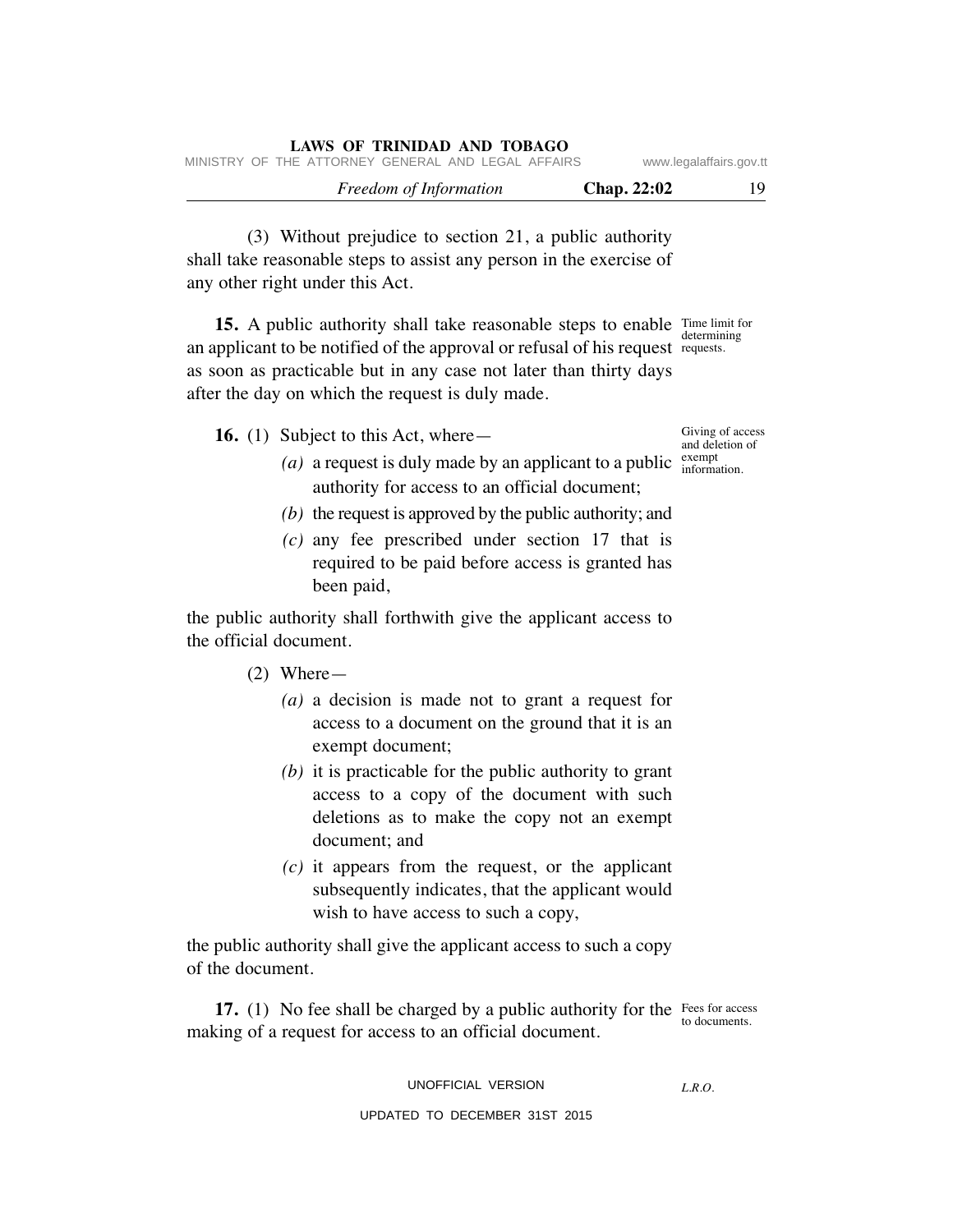(2) Where access to an official document is to be given in the form of printed copies, or copies in some other form, such as on tape, disc, film or other material, the applicant shall pay the prescribed fee.

 (3) Notwithstanding subsection (2), where a public authority fails to comply with section 15, any access to official documents to which the applicant is entitled pursuant to his request shall be provided free of charge.

 (4) Notwithstanding subsection (2), where a public authority fails to give an applicant access to an official document within seven working days of the payment of the relevant fee pursuant to section  $16(1)(c)$ , the applicant shall, in addition to access to the official document requested, be entitled to a refund of the fee paid.

 (5) The fees payable by the applicant shall be commensurate with the cost incurred in making documents available.

Forms of access.

 **18.** (1) Where a document to which access is required to be given under this Act is held by a public authority in printed form, the public authority shall give access to it by supplying a copy of it to the applicant or, if the applicant so requests, by making it available to the applicant for inspection.

 (2) Where a document to which access is required to be given under this Act is held by a public authority other than in printed form, the public authority shall, if the applicant so requests, give access to it—

 *(a)* by supplying a copy of it to the applicant;

- *(b)* in the case of a document that is an article or thing from which sounds or visual images are capable of being reproduced, by making arrangements for the applicant to hear or view those sounds or visual images;
- *(c)* in the case of a document by which words are recorded in a manner in which they are capable of being reproduced in the form of sound or in

UNOFFICIAL VERSION UPDATED TO DECEMBER 31ST 2015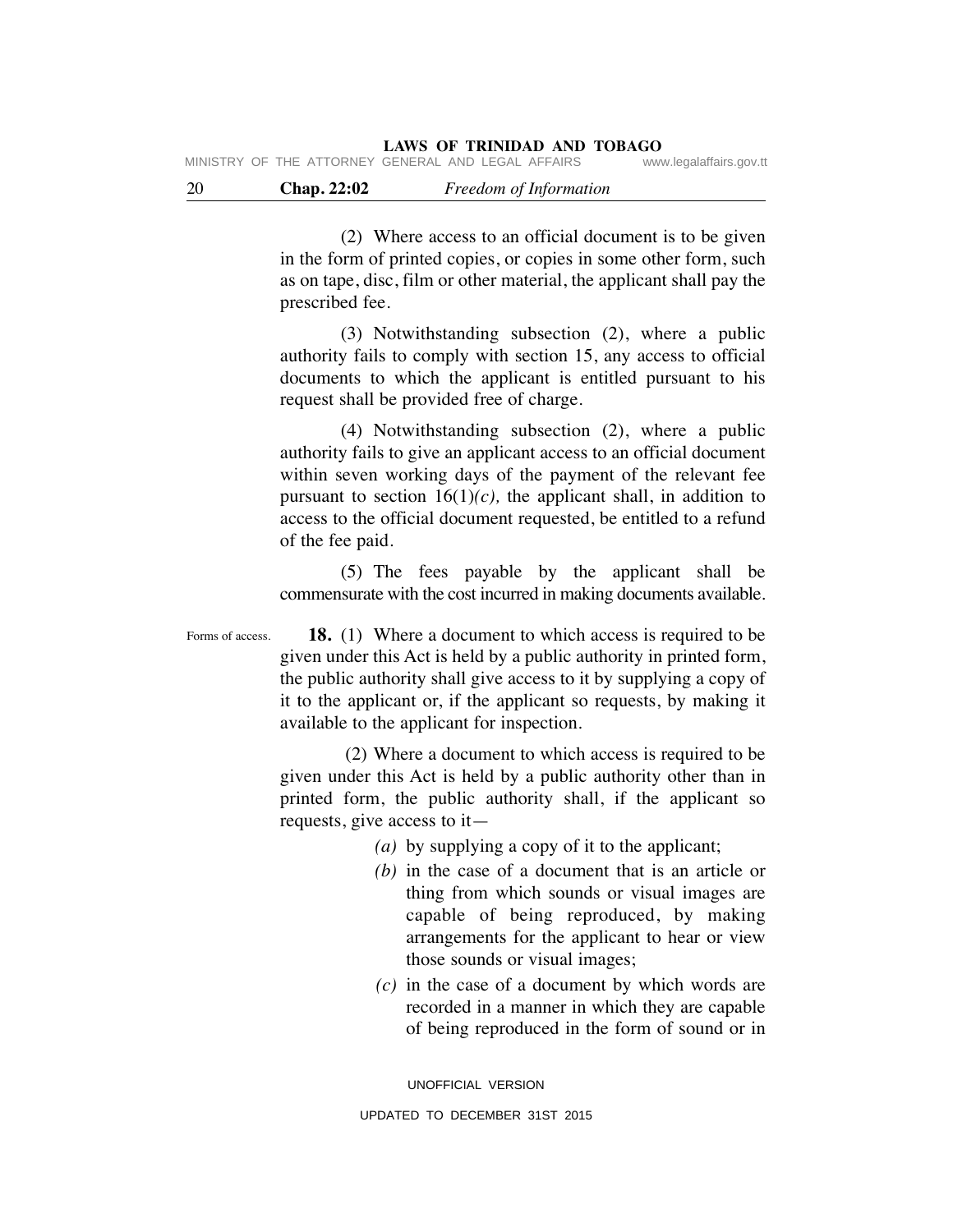| Freedom of Information                             | <b>Chap. 22:02</b>      |  |
|----------------------------------------------------|-------------------------|--|
| MINISTRY OF THE ATTORNEY GENERAL AND LEGAL AFFAIRS | www.legalaffairs.gov.tt |  |

which words are contained in the form of shorthand writing or in codified form, by supplying a printed transcript of the words recorded or contained in the document.

(3) Subject to this section and to section  $16(2)$ , where the applicant has requested access in a particular form, access shall be given in that form.

**LAWS OF TRINIDAD AND TOBAGO**

(4) If the form of access requested by the applicant—

- *(a)* would interfere unreasonably with the operations of the public authority;
- *(b)* would be detrimental to the preservation of the document or having regard to the physical nature of the document, would not be appropriate; or
- *(c)* would involve an infringement of copyright subsisting in a person other than the State,

access in that form shall be refused but access may be given in another form.

19. (1) A public authority which receives a request may Deferment of access. defer the provision of access to the document concerned if the document has been prepared—

- *(a)* for presentation to Parliament;
- *(b)* for release to the media; or
- *(c)* solely for inclusion, in the same or in an amended form in a document to be prepared for a purpose specified in paragraph *(a)* or *(b),*

and the document is yet to be presented or released, or included in a document to be presented or released, as the case may be.

 (2) Where the provision of access to a document is deferred in accordance with subsection (1), the public authority shall, in informing the applicant of the reasons for the decision, indicate, as far as practicable, the period for which the deferment will operate.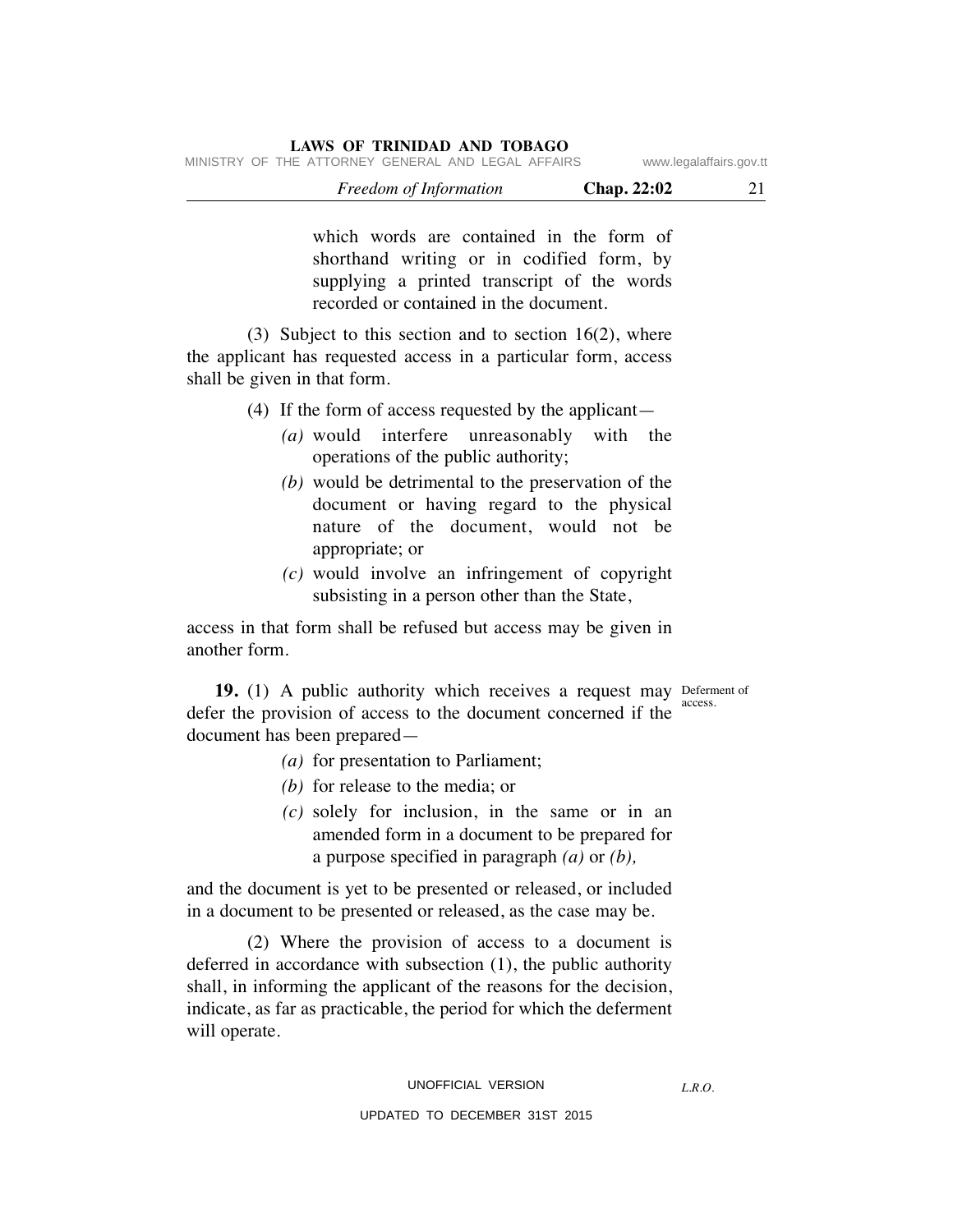| $\sim$ |  | $\sim$ $\sim$                                      |  |  |                         |
|--------|--|----------------------------------------------------|--|--|-------------------------|
|        |  | MINISTRY OF THE ATTORNEY GENERAL AND LEGAL AFFAIRS |  |  | www.legalaffairs.gov.tt |
|        |  |                                                    |  |  |                         |

22 **Chap. 22:02** *Freedom of Information*

Repeated requests.

 **20.** (1) A public authority dealing with a request under this Part for access to documents, or an application under section 36 for the correction of personal information, may refuse to grant access to documents, or to correct information, in accordance with the request or application, without having caused the processing of the request or application to have been undertaken or at any later time, if the public authority is satisfied that—

- *(a)* the request or application is made by, or on behalf of, a person who, on at least one previous occasion, has made a request or application to the public authority, or to a predecessor of the public authority, for access to the same documents or for the same correction;
- *(b)* the request or application was refused and the High Court, on reviewing the decision to refuse the request or application, confirmed the decision; and
- *(c)* there are no reasonable grounds for making the request or application again.

 (2) A public authority shall give notice of a refusal under subsection (1) and shall inform the applicant of—

- *(a)* the reason for the refusal; and
- *(b)* the right to apply to the High Court for judicial review of the decision and the time within which the application for review is required to be made.

 **21.** (1) A public authority dealing with a request may refuse to grant access to documents in accordance with the request, without having caused the processing of the request to have been undertaken, if the public authority is satisfied that the work involved in processing the request would substantially and unreasonably divert the resources of the public authority from its other operations and if before refusing to provide information on these grounds the authority has taken reasonable steps to assist the applicant to reformulate the application so as to avoid causing such interference.

UNOFFICIAL VERSION

UPDATED TO DECEMBER 31ST 2015

Requests may be refused in certain cases.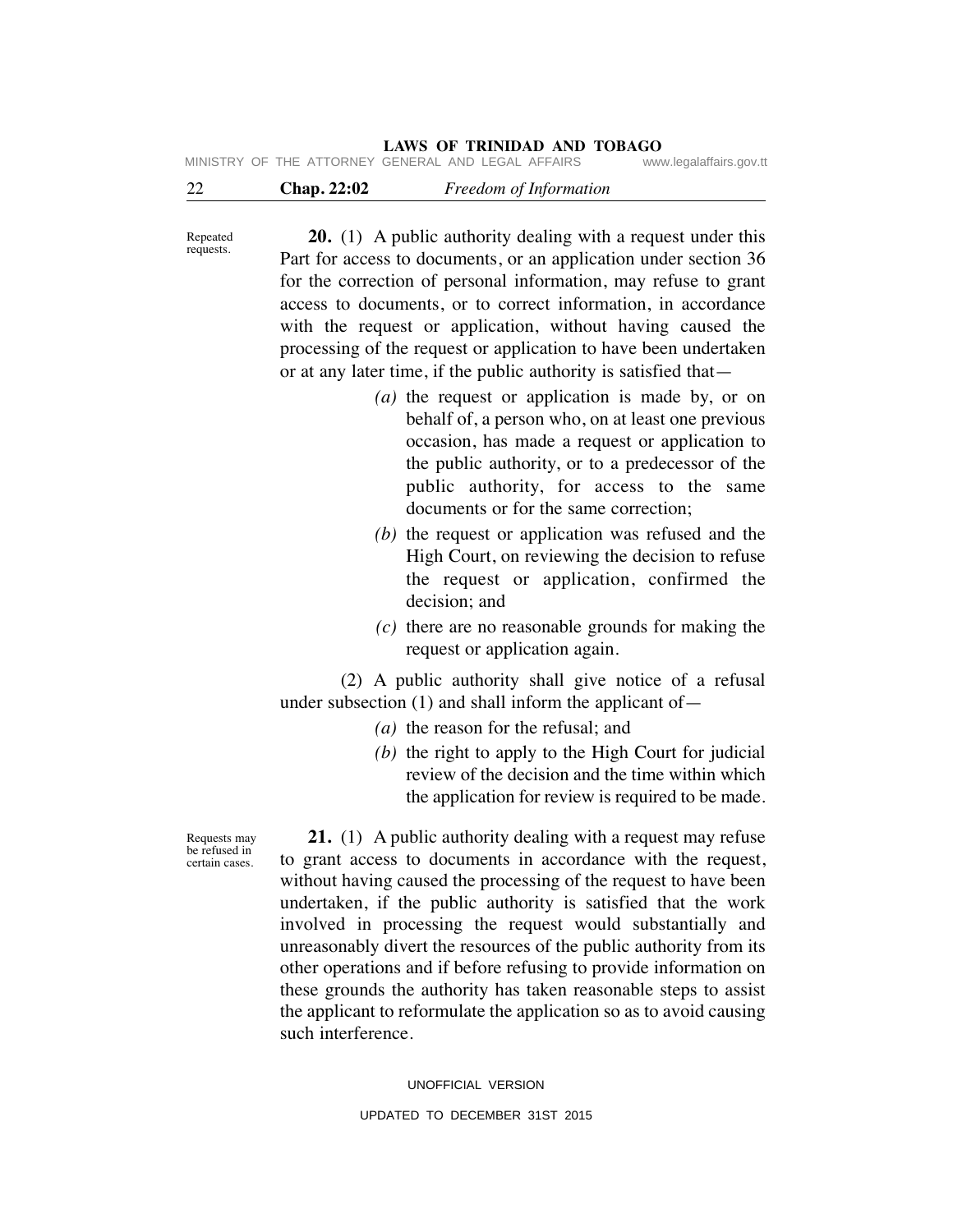|                         |                    | LAWS OF TRINIDAD AND TOBAGO                        |
|-------------------------|--------------------|----------------------------------------------------|
| www.legalaffairs.gov.tt |                    | MINISTRY OF THE ATTORNEY GENERAL AND LEGAL AFFAIRS |
| 23                      | <b>Chap. 22:02</b> | Freedom of Information                             |

 (2) Subject to subsection (3) but without limiting the matters to which a public authority may have regard in deciding whether to refuse under subsection (1) to grant access to the documents to which the request relates, the public authority is to have regard to the resources that would have to be used—

- *(a)* in identifying, locating or collating the documents within the filing system of the public authority; or
- *(b)* in deciding whether to grant, refuse or defer access to documents to which the request relates, or to grant access to edited copies of such documents, including resources that would have to be used—
	- (i) in examining documents;
	- (ii) in consulting with any person or body in relation to the request;
- *(c)* in making a copy, or an edited copy of the documents; or
- *(d)* in notifying any interim or final decision on the request.

 (3) The public authority shall not have regard to any maximum amount prescribed in Regulations, payable as a fee in relation to the request.

 (4) In deciding whether to refuse, under subsection (1), to grant access to documents, a public authority shall not have regard to—

- *(a)* any reasons that the applicant gives for requesting access; or
- *(b)* the public authority's belief as to what are the applicant's reasons for requesting access.

 (5) A public authority may refuse to grant access to the documents in accordance with the request without having identified any or all of the documents to which the request relates and without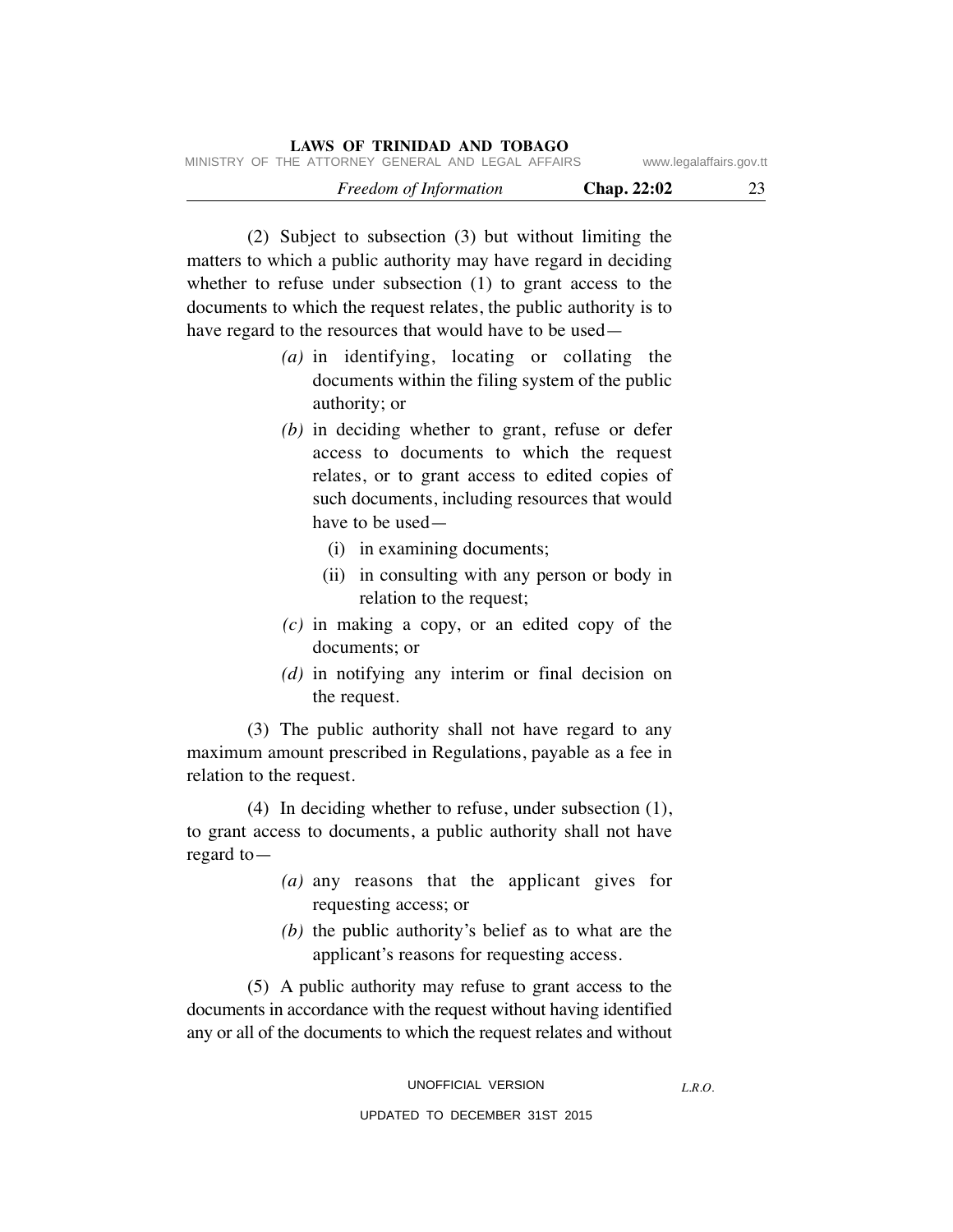|  | MINISTRY OF THE ATTORNEY GENERAL AND LEGAL AFFAIRS |  |  | www.legalaffairs.gov.tt |
|--|----------------------------------------------------|--|--|-------------------------|
|  |                                                    |  |  |                         |

| 24 | <b>Chap. 22:02</b> | Freedom of Information |
|----|--------------------|------------------------|
|    |                    |                        |

specifying, in respect of each document, the provision or provisions of this Act under which that document is claimed be an exempt document if—

- *(a)* it is apparent from the nature of the documents as described in the request that all of the documents to which the request relates are exempt documents; and
- *(b)* either—
	- (i) it is apparent from the nature of the documents as so described that no obligation would arise under section 16(2) in relation to any of those documents to grant access to an edited copy of the document; or
	- (ii) it is apparent from the request or as a result of consultation by the public authority with the applicant, that the applicant would not wish to have access to an edited copy of the document.

 (6) A public authority shall not refuse to grant access to a document under subsection (1) unless the public authority has—

- *(a)* given the applicant a written notice—
	- (i) stating the intention to refuse access; and
	- (ii) identifying an officer of the public authority with whom the applicant may consult with a view to making the request in a form that would remove the ground for refusal;
- *(b)* given the applicant a reasonable opportunity so to consult; and
- *(c)* as far as is reasonably practicable, provide the applicant with any information that would assist the making of the request in a form that would remove the ground for refusal.

 (7) For the purposes of section 15, the period commencing on the day an applicant is given notice under subsection (6)*(a)* and

> UNOFFICIAL VERSION UPDATED TO DECEMBER 31ST 2015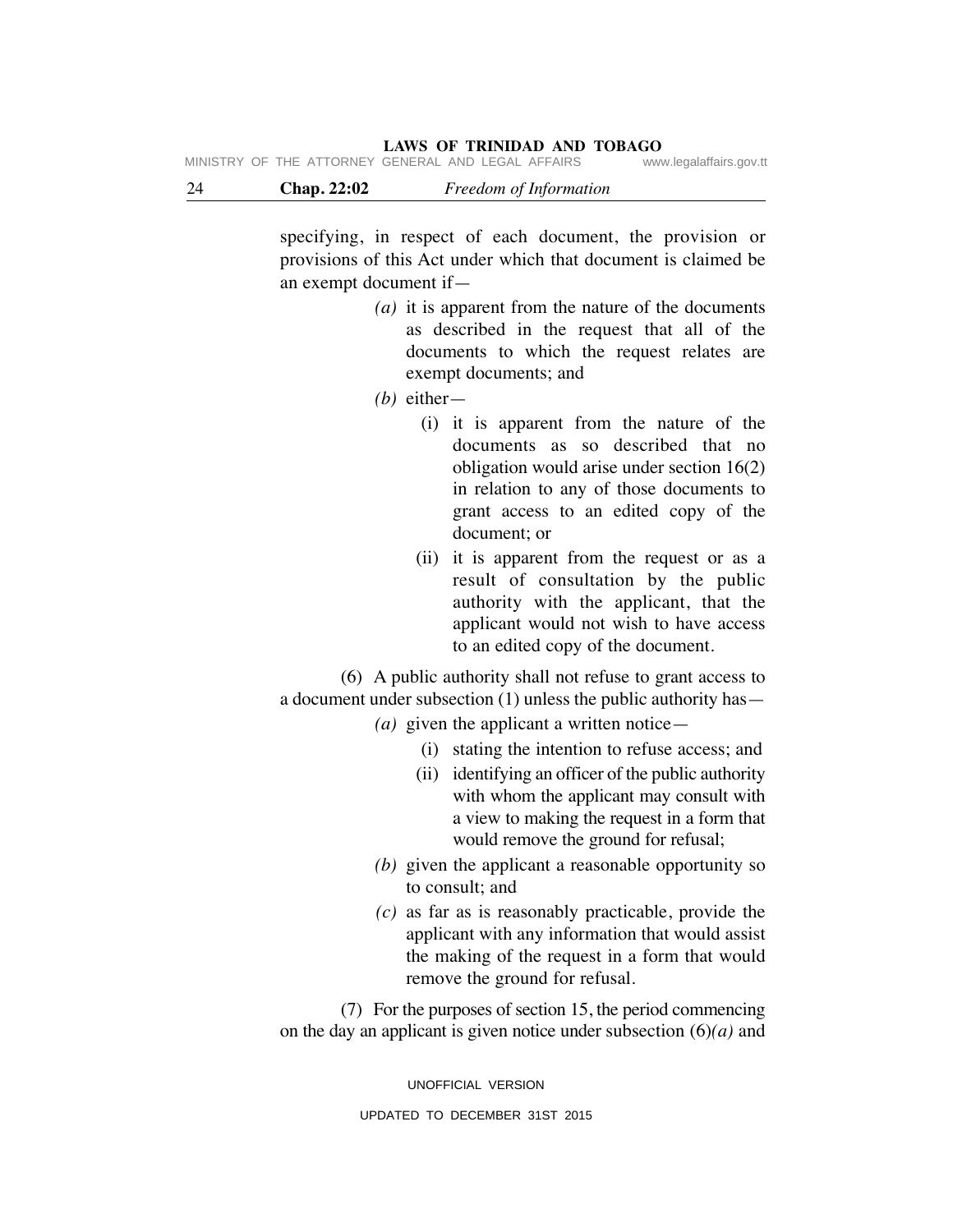| MINISTRY OF THE ATTORNEY GENERAL AND LEGAL AFFAIRS | LAWS OF IKINIDAD AND TODAGO |                    | www.legalaffairs.gov.tt |
|----------------------------------------------------|-----------------------------|--------------------|-------------------------|
|                                                    | Freedom of Information      | <b>Chap. 22:02</b> | 25                      |

ending on the day the applicant confirms or alters the request following the consultation referred to in subsection (6) is to be disregarded in the computation of the thirty-day period referred to in section 15.

**LAWS OF TRINIDAD AND TOBAGO**

**22.** (1) A decision in respect of a request made to a public Decision to be authority may be made, on behalf of the public authority, by the  $\frac{a_{\text{under}}}{a_{\text{under}}}}$ responsible Minister, a Permanent Secretary, a Head of Department, a Chief Executive Officer or a designated officer of the public authority or by an officer of the public authority acting within the scope of authority exercisable by him in accordance with arrangements approved by the responsible Minister, a Permanent Secretary, a Head of Department or a Chief Executive Officer.

 (2) Where a request is made to a public authority for a document, and no arrangements in respect of documents of that type have been made and published under the Regulations, a decision on that request shall, for the purpose of enabling an application for judicial review to be made, be deemed to have been made by the responsible Minister of the public authority.

**23.** (1) Where in relation to a request for access to a Reasons to be document of a public authority, a decision is made under this Part deferment or that the applicant is not entitled to access to the document in accordance with the request or that provision of access to the document be deferred or that no such document exists, the public authority shall cause the applicant to be given notice in writing of the decision, and the notice shall—

- *(a)* state the findings on any material question of fact, referring to the material on which those findings were based, and the reasons for the decision;
- *(b)* where the decision relates to a public authority, state the name and designation of the person giving the decision;
- *(c)* where the decision does not relate to a request for access to a document which if it existed, would be an exempt document but access is given to a

UNOFFICIAL VERSION

*L.R.O.* 

UPDATED TO DECEMBER 31ST 2015

made by person.

given for refusal.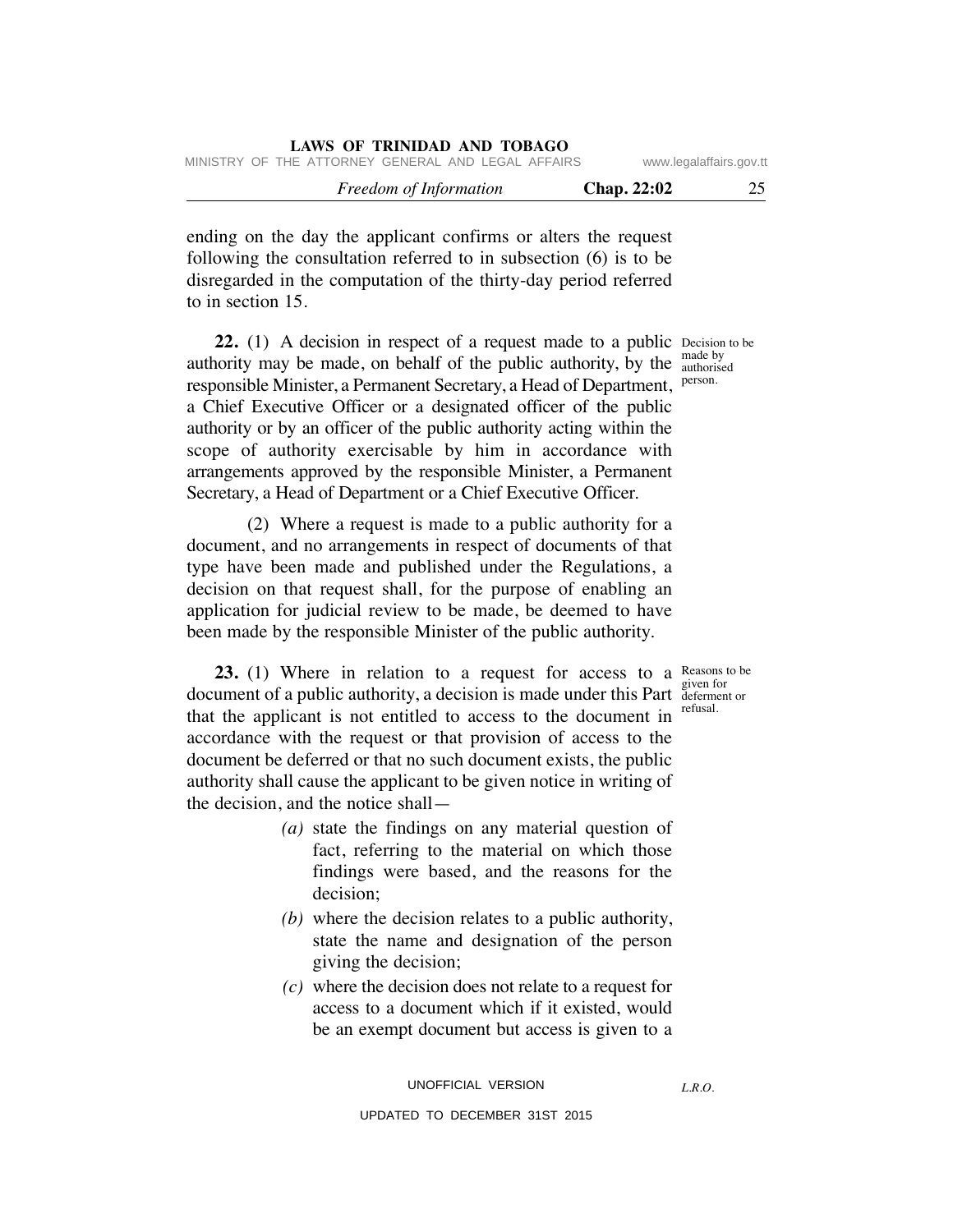|                       |             | LAWS OF TRINIDAD AND TOBAGO<br>MINISTRY OF THE ATTORNEY GENERAL AND LEGAL AFFAIRS<br>www.legalaffairs.gov.tt                                                                                                                                                                                                                                                                                                                                                                                                                                               |
|-----------------------|-------------|------------------------------------------------------------------------------------------------------------------------------------------------------------------------------------------------------------------------------------------------------------------------------------------------------------------------------------------------------------------------------------------------------------------------------------------------------------------------------------------------------------------------------------------------------------|
| 26                    | Chap. 22:02 | Freedom of Information                                                                                                                                                                                                                                                                                                                                                                                                                                                                                                                                     |
|                       |             | document in accordance with section $16(2)$ , state<br>that the document is a copy of a document from<br>which exempt information has been deleted;<br>(d) inform the applicant of his right to apply to the<br>High Court for judicial review of the decision<br>and the time within which the application for<br>review is required to be made;<br>$(e)$ where the decision is to the effect that the<br>document does not exist or cannot, after a<br>thorough and diligent search, be located, inform<br>the applicant of his right to complain to the |
|                       |             | Ombudsman.<br>(2) In a notice under subsection $(1)$ , a public authority —<br>$(a)$ shall not be required to include any matter that<br>is of such a nature that its inclusion in a<br>document of a public authority would cause that                                                                                                                                                                                                                                                                                                                    |
|                       |             | document to be an exempt document;<br>(b) if the decision relates to a request for access to a<br>document which is an exempt document under<br>section 24, 25 or 28 or which, if it existed, would<br>be an exempt document under section 24, 25 or<br>28, may state the decision in terms which neither<br>confirm nor deny the existence of any document.                                                                                                                                                                                               |
|                       |             | <b>PART IV</b>                                                                                                                                                                                                                                                                                                                                                                                                                                                                                                                                             |
|                       |             | <b>EXEMPT DOCUMENTS</b>                                                                                                                                                                                                                                                                                                                                                                                                                                                                                                                                    |
| Cabinet<br>documents. |             | <b>24.</b> (1) A document is an exempt document if it is $-$<br>$(a)$ the official record of any deliberation or                                                                                                                                                                                                                                                                                                                                                                                                                                           |

## decision of Cabinet;  *(b)* a document that has been prepared by a Minister of Government or on his behalf or by a public authority for the purpose of submission for consideration by Cabinet or a document which has been considered by Cabinet and which is related to issues that are or have been

UNOFFICIAL VERSION

before Cabinet;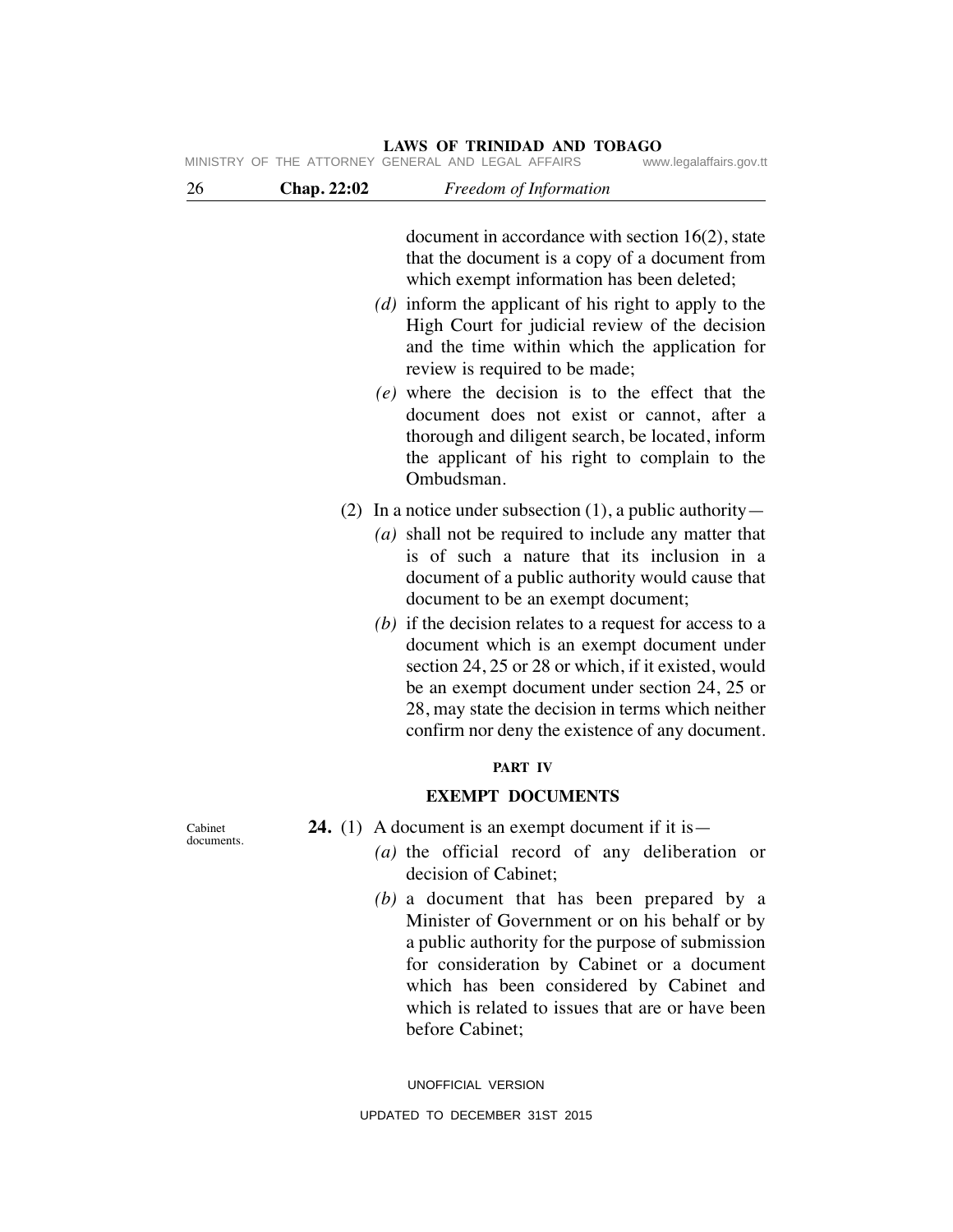| www.legalaffairs.gov.tt |                    | MINISTRY OF THE ATTORNEY GENERAL AND LEGAL AFFAIRS                                                                                          |
|-------------------------|--------------------|---------------------------------------------------------------------------------------------------------------------------------------------|
| 27                      | <b>Chap. 22:02</b> | Freedom of Information                                                                                                                      |
|                         |                    | $(c)$ a document prepared for the purpose of briefing<br>a Minister of Government in relation to issues to<br>be considered by Cabinet;     |
|                         |                    | (d) a document that is a copy or draft of, or contains<br>extracts from, a document referred to in<br>paragraph $(a)$ , $(b)$ or $(c)$ ; or |
|                         |                    | $(e)$ a document the disclosure of which would involve<br>the disclosure of any deliberation or decision of                                 |

the disclosure of any deliberation or decision of Cabinet, other than a document by which a decision of Cabinet was officially published.

 (2) Subsection (1) shall cease to apply to a document brought into existence on or after the commencement of this Act when a period of ten years has elapsed since the last day of the year in which the document came into existence.

 (3) Subsection (1) does not apply to a document that contains purely statistical, technical or scientific material unless the disclosure of the document would involve the disclosure of any deliberation or decision of Cabinet.

 (4) For the purposes of this Act, a certificate signed by the Secretary to Cabinet certifying that a document as described in a request would, if it existed be one of a kind referred to in subsection (1), establishes that, if such a document exists, it is an exempt document.

- (5) In this section—
	- *(a)* "Cabinet" includes a committee or subcommittee of Cabinet;
	- *(b)* a reference to a document includes a reference to a document whether created before or after the commencement of this Act.

**25.** (1) A document is an exempt document if it contains Defence and security information, the disclosure of which would be likely to prejudice  $\frac{3}{\text{documents}}$ the defence of the Republic of Trinidad and Tobago.

[14 of 2003].

*L.R.O.* 

 (2) A document is an exempt document if it contains information, the disclosure of which would be likely to prejudice the lawful activities of the security or intelligence services.

#### UNOFFICIAL VERSION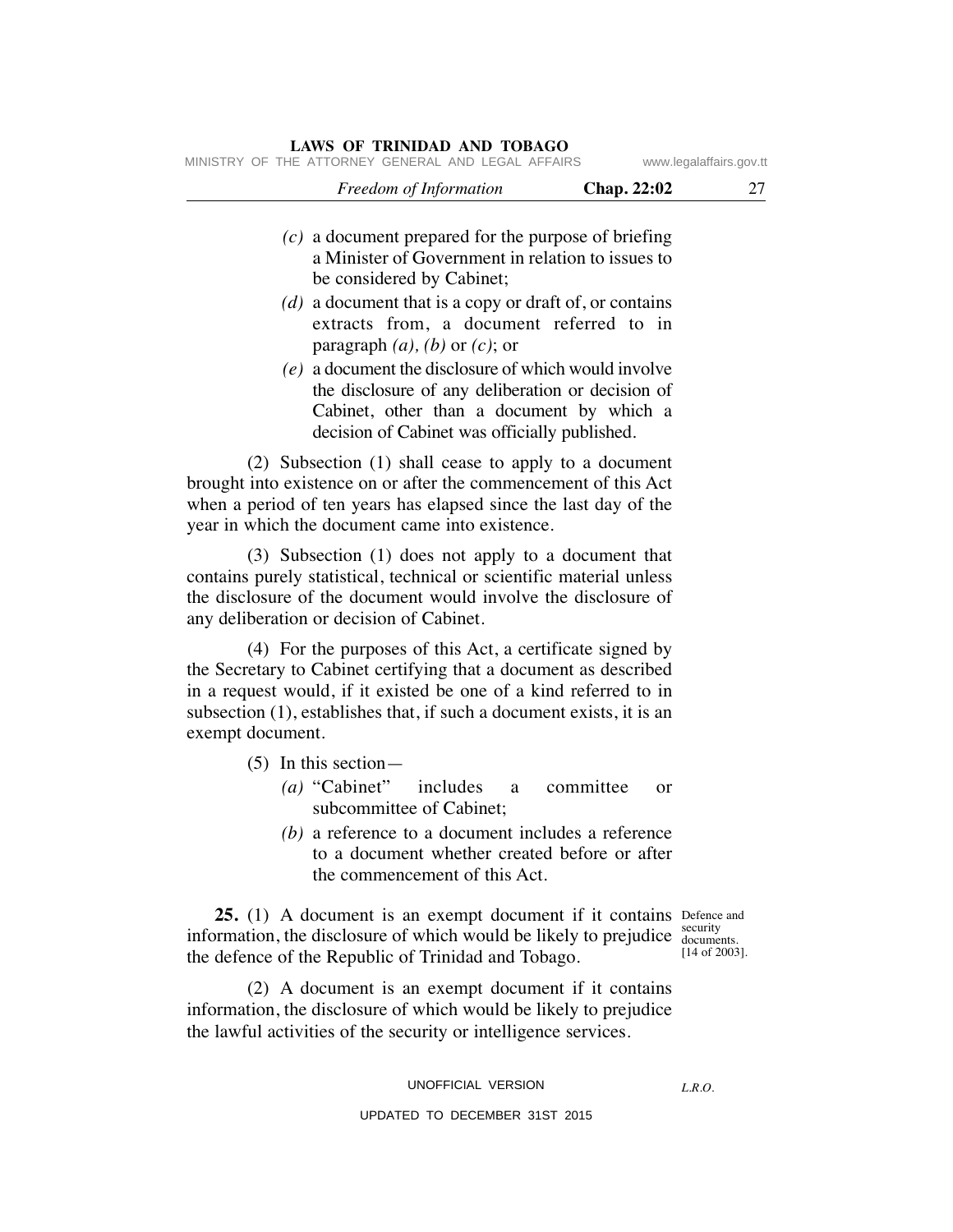| -28 | <b>Chap. 22:02</b> | Freedom of Information                              |                        |
|-----|--------------------|-----------------------------------------------------|------------------------|
|     |                    | IVIINDIRI UF INE AIIURNEI GENERAL AND LEGAL AFFAIRS | www.legalalialis.gov.l |

 (3) For the purposes of this Act, a certificate signed by the Minister to whom responsibility is assigned certifying that a document as described in a request would, if it existed, be one of a kind referred to in subsection (1) or (2), established that if such a document exists, it is an exempt document.

International relations documents.

 **26.** A document is an exempt document if disclosure under this Act would be contrary to the public interest and disclosure—

- *(a)* would prejudice relations between the Government of the Republic of Trinidad and Tobago and the government of any other State;
- *(b)* would prejudice relations between the Government of the Republic of Trinidad and Tobago and an international organisation of States or a body thereof;
- *(c)* would divulge any information or matter communicated in confidence by or on behalf of the government of another State to the Government of the Republic of Trinidad and Tobago or to a person receiving a communication on behalf of the government of that State; or
- *(d)* would divulge any information communicated in confidence by or on behalf of an international organisation of States or a body thereof to the Government of the Republic of Trinidad and Tobago or to a person receiving a communication on behalf of that international organisation or body.

Internal working documents.

 **27.** (1) Subject to this section, a document is an exempt document if it is a document the disclosure of which under this Act—

> *(a)* would disclose matter in the nature of opinion, advice or recommendation prepared by an officer or Minister of Government, or consultation or deliberation that has taken place between officers, Ministers of Government, or an officer and a

UNOFFICIAL VERSION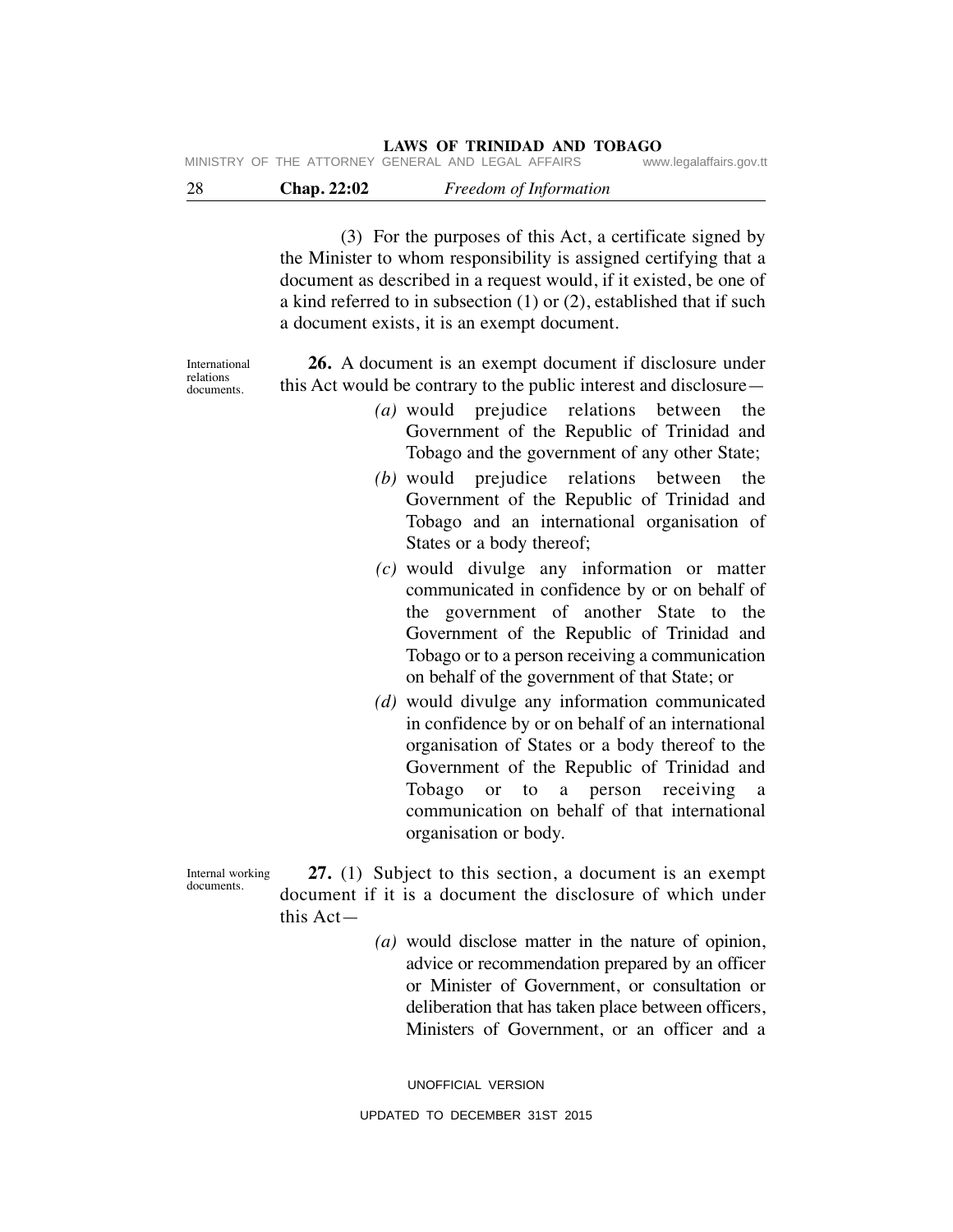| MINISTRY OF THE ATTORNEY GENERAL AND LEGAL AFFAIRS |                        |                    | www.legalaffairs.gov.tt |
|----------------------------------------------------|------------------------|--------------------|-------------------------|
|                                                    | Freedom of Information | <b>Chap. 22:02</b> | 29                      |

Minister of Government, in the course of, or for the purpose of, the deliberative processes involved in the functions of a public authority; and

 *(b)* would be contrary to the public interest.

 (2) In the case of a document of the kind referred to in section 8(1), the matter referred to in subsection  $(1)(a)$  does not include—

**LAWS OF TRINIDAD AND TOBAGO**

- *(a)* matter that is provided for the use or guidance of, or is used or may be used for, the purpose of making decisions or recommendations, or enforcing written laws or schemes, referred to in section  $8(1)$ ;
- *(b)* factual information;
- *(c)* the analysis, interpretation or evaluation of, or any projection based on factual information;
- *(d)* a statistical survey;
- *(e)* a report by a valuator, whether or not the valuator is an officer of the public authority;
- *(f)* an environmental impact statement or similar record;
- *(g)* a report of a test carried out on a product for the purpose of purchasing equipment for a public authority or a consumer test report;
- *(h)* a report or study on the performance or efficiency of a public authority, whether the report or study is of a general nature or is in respect of a particular programme or policy;
- *(i)* a feasibility or other technical study, including a cost estimate, relating to a policy or project of a public authority;
- *(j)* a report containing the results of field research undertaken before the formulation of a policy proposal;
- *(k)* a final plan or proposal to change a programme of a public authority, or for the establishment of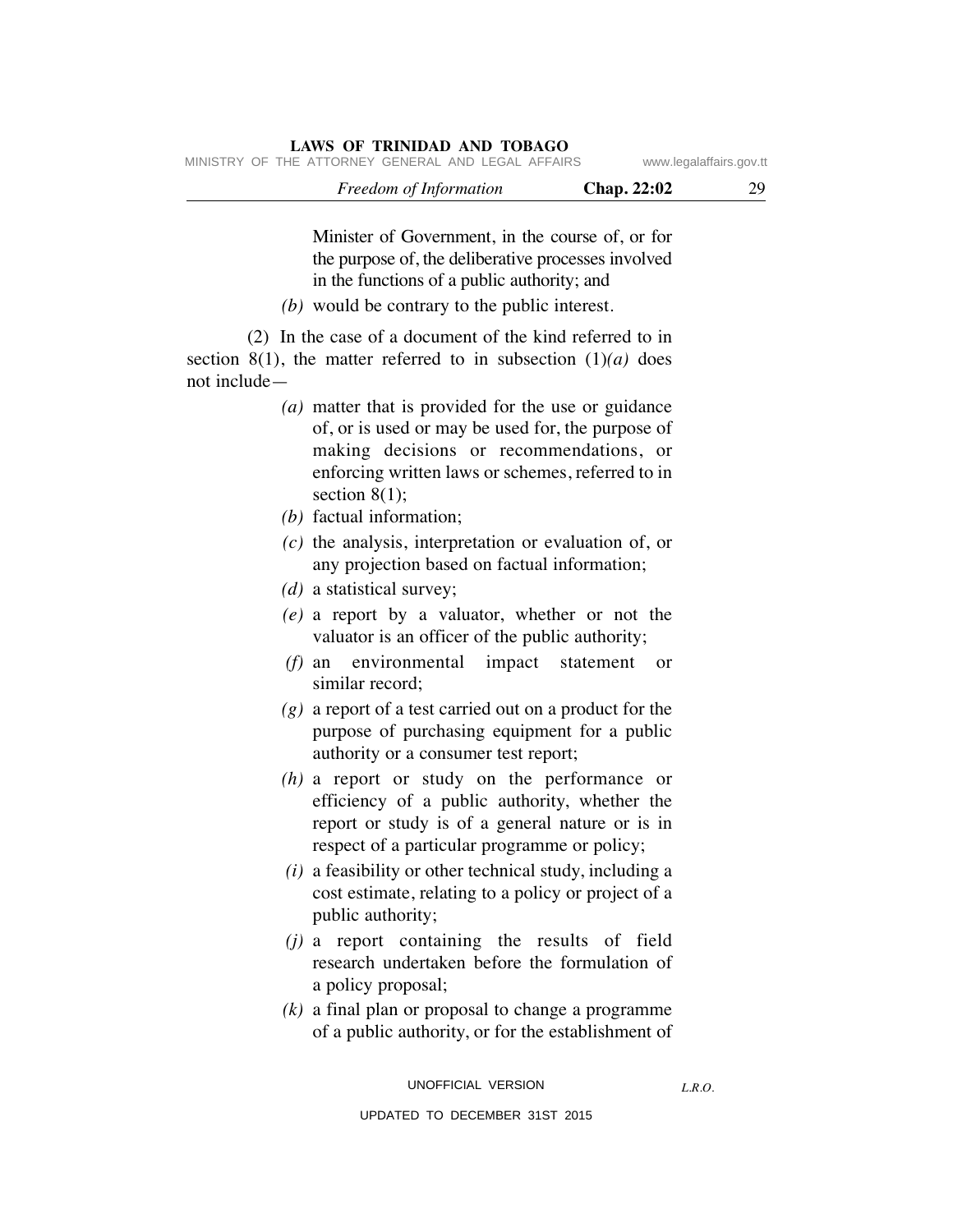|    |             | LAWS OF TRINIDAD AND TOBAGO<br>MINISTRY OF THE ATTORNEY GENERAL AND LEGAL AFFAIRS<br>www.legalaffairs.gov.tt                                                                                                                                                                                                                                                                                                |
|----|-------------|-------------------------------------------------------------------------------------------------------------------------------------------------------------------------------------------------------------------------------------------------------------------------------------------------------------------------------------------------------------------------------------------------------------|
| 30 | Chap. 22:02 | Freedom of Information                                                                                                                                                                                                                                                                                                                                                                                      |
|    |             | a new programme, including a budgetary<br>estimate for the programme, whether or not the<br>plan or proposal is subject to approval, unless the<br>plan or proposal is to be submitted to Cabinet or<br>a committee or subcommittee of Cabinet;                                                                                                                                                             |
|    |             | $(l)$ a report of an inter-departmental committee task<br>force within a public authority, which has been<br>established for the purpose of preparing a report<br>on a particular topic, unless the report is to be<br>submitted to Cabinet or a committee or sub-<br>committee of Cabinet;                                                                                                                 |
|    |             | $(m)$ a report of a committee, council or other body<br>which is attached to a public authority and<br>which has been established for the purpose of<br>undertaking inquiries and making reports and<br>recommendations to the public authority;                                                                                                                                                            |
|    |             | $(n)$ the reasons for a final decision, order or ruling<br>of a public authority made during or at the<br>conclusion of the exercise of discretionary<br>power conferred by or under a written law or<br>scheme administered by the public authority,<br>whether or not the written law or scheme allows<br>an appeal to be taken against the decision, order<br>or ruling, and whether or not the reasons— |
|    |             | (i) are contained in an internal memorandum<br>of the public authority or in a letter from<br>an officer or employee of the public<br>authority; or                                                                                                                                                                                                                                                         |
|    |             | were given by the officer who made the<br>(ii)<br>decision, order<br>ruling<br><b>or</b><br>or<br>were<br>incorporated by reference into<br>the                                                                                                                                                                                                                                                             |

 (3) Where a decision is made under Part III that an applicant is not entitled to access to a document by reason of the application of this section, the notice under section 23 shall state the public interest considerations on which the decision is based.

decision, order or ruling.

UNOFFICIAL VERSION UPDATED TO DECEMBER 31ST 2015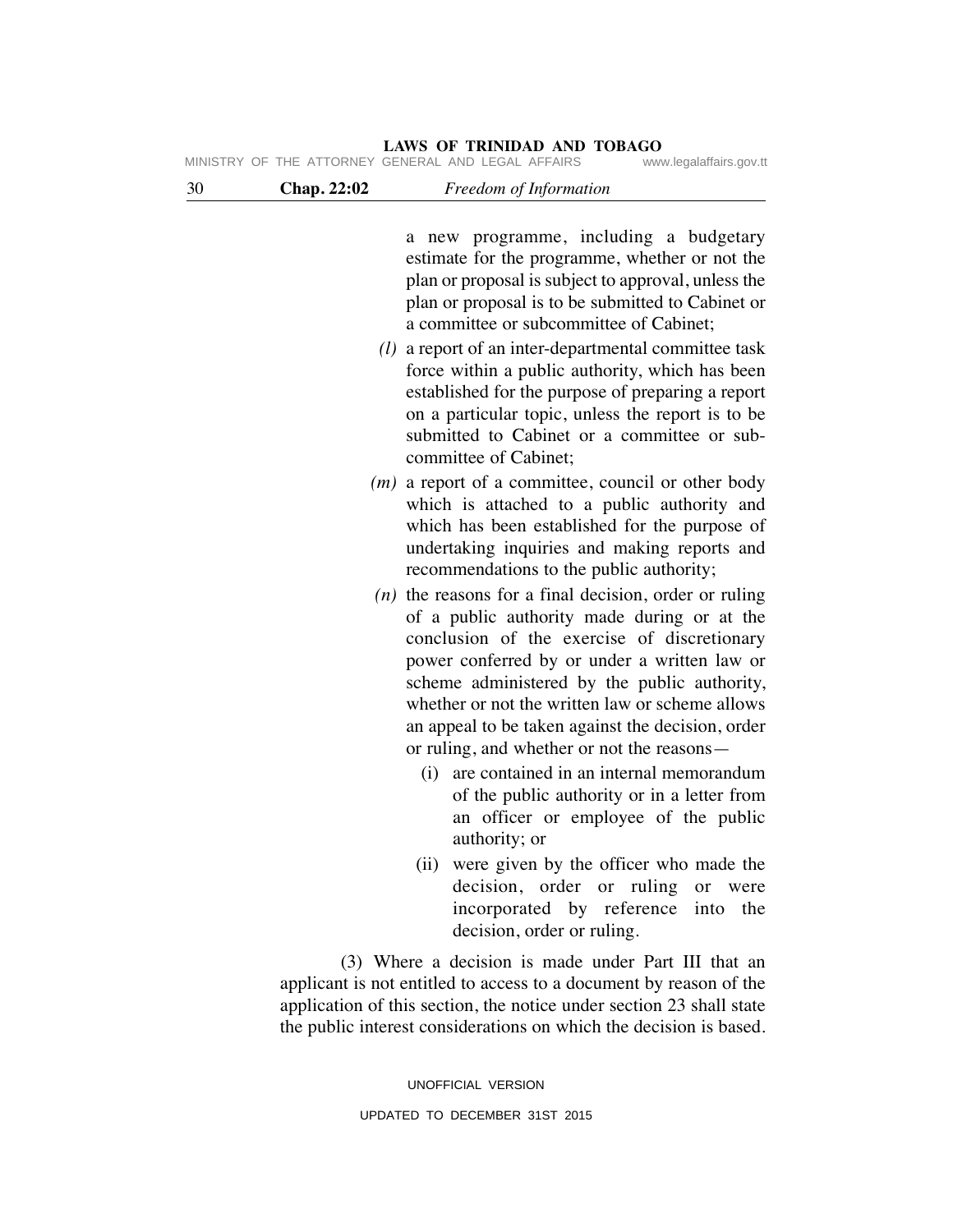| LAWS OF INIMPAD AND TODAGO                         |             |                         |
|----------------------------------------------------|-------------|-------------------------|
| MINISTRY OF THE ATTORNEY GENERAL AND LEGAL AFFAIRS |             | www.legalaffairs.gov.tt |
| Freedom of Information                             | Chap. 22:02 | 31                      |

 (4) Subsection (1) shall cease to apply to a document brought into existence on or after the commencement of this Act when a period of ten years has elapsed since the last day of the year in which the document came into existence.

**LAWS OF TRINIDAD AND TOBAGO**

**28.** (1) Subject to this section, a document is an exempt Law enforcement document if its disclosure under this Act would, or would be  $\frac{C_{\text{color}}}{\text{color}{time}}$ reasonably likely to—

- *(a)* prejudice the investigation of a breach or possible breach of the law or prejudice the enforcement or proper administration of the law in a particular instance;
- *(b)* prejudice the fair trial of a person or the impartial adjudication of a particular case;
- *(c)* disclose, or enable a person to ascertain, the identity of a confidential source of information in relation to the enforcement or administration of the law;
- *(d)* disclose methods or procedures for preventing, detecting, investigating, or dealing with matters arising out of breaches or evasions of the law the disclosure of which would, or would be reasonably likely to, prejudice the effectiveness of those methods or procedures; or
- *(e)* endanger the lives or physical safety of persons engaged in or in connection with law enforcement or persons who have provided confidential information in relation to the enforcement or administration of the law.
- (2) This section does not apply to any document that is—
	- *(a)* a document revealing that the scope of a law enforcement investigation has exceeded the limits imposed by law;
	- *(b)* a document revealing the use of illegal methods or procedures for preventing, detecting, investigating, or dealing with matters arising out of breaches or evasions of the law;

*L.R.O.*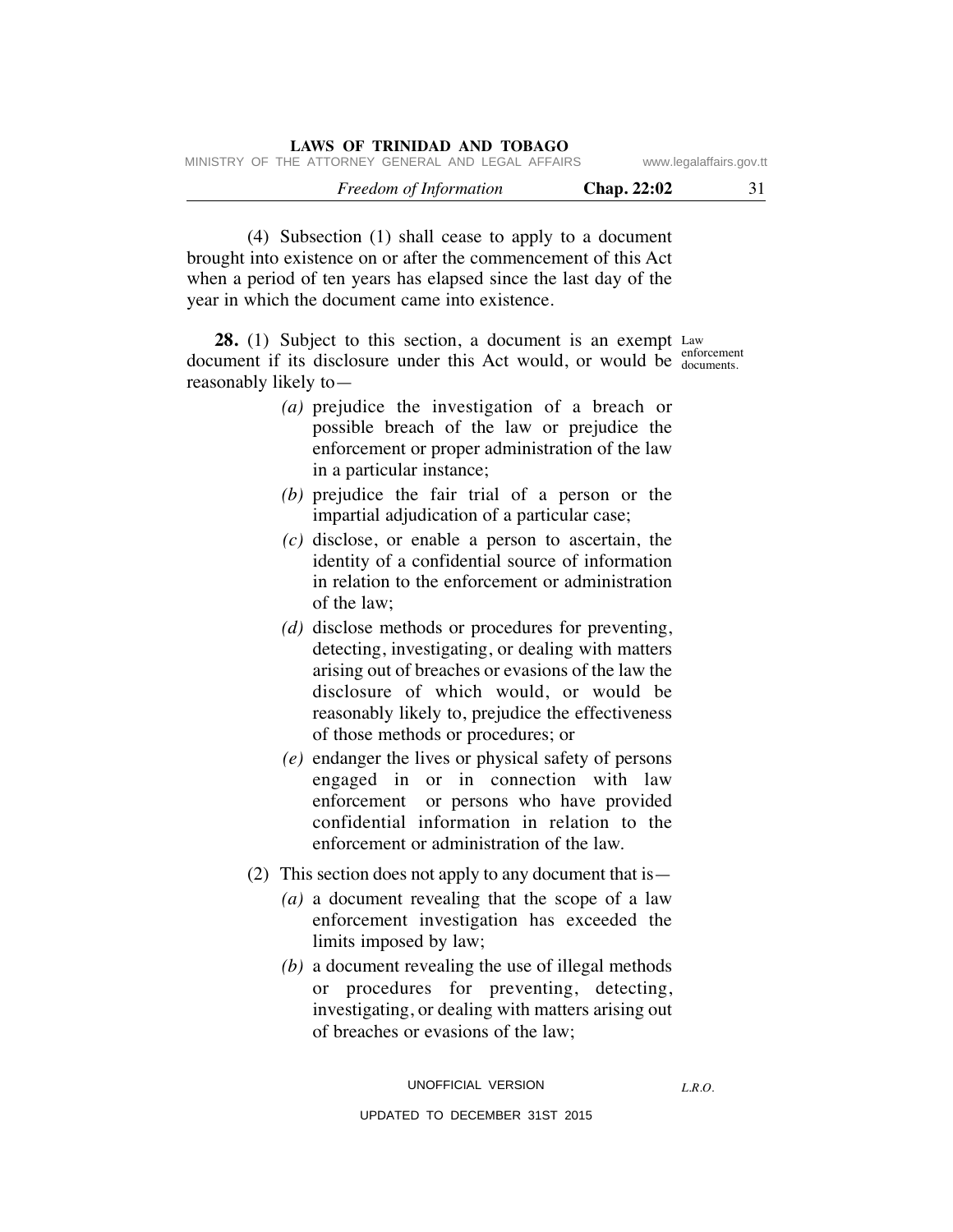| 32                                                                                 | Chap. 22:02 | Freedom of Information                                                                                                                                                                                                                                                                           |
|------------------------------------------------------------------------------------|-------------|--------------------------------------------------------------------------------------------------------------------------------------------------------------------------------------------------------------------------------------------------------------------------------------------------|
|                                                                                    |             | $(c)$ a document containing any general outline of<br>the structure of any programme adopted by a<br>public authority for investigating breaches of, or<br>enforcing or administering the law;                                                                                                   |
|                                                                                    |             | $(d)$ a report on the degree of success achieved in any<br>programme adopted by a public authority for<br>investigating breaches of, or enforcing or<br>administering the law;                                                                                                                   |
|                                                                                    |             | $(e)$ a report prepared in the course of routine law<br>enforcement inspections or investigations by a<br>public authority which has the function of<br>enforcing and regulating compliance with a<br>particular law other than the criminal law;                                                |
|                                                                                    |             | $(f)$ a report on a law enforcement investigation,<br>where the substance of the report has been<br>disclosed to the person who, or the body which,<br>was the subject of the investigation, if it is in the<br>public interest that access to the document<br>should be granted under this Act. |
| Documents<br>affecting legal<br>proceedings or<br>subject to legal<br>professional |             | <b>29.</b> (1) A document is an exempt document if it is of such a<br>nature that it would be privileged from production in legal<br>proceedings on the ground of legal professional privilege.                                                                                                  |
| privilege.                                                                         |             | (2) A document of the kind referred to in section $8(1)$ is<br>not an exempt document by virtue of subsection (1) by reason                                                                                                                                                                      |

not an exempt document by virtue of subsection (1) by reason only of the inclusion in the document of matter that is used or to be used for the purpose of the making of decisions or recommendations referred to in section 8(1).

Documents affecting personal privacy.

 **30.** (1) A document is an exempt document if its disclosure under this Act would involve the unreasonable disclosure of personal information of any individual (including a deceased individual).

 (2) Subject to subsection (4), the provisions of subsection (1) do not have effect in relation to a request by a person for access to a document by reason only of the inclusion in the document of matter relating to that person.

> UNOFFICIAL VERSION UPDATED TO DECEMBER 31ST 2015

#### **LAWS OF TRINIDAD AND TOBAGO**<br>GENERAL AND LEGAL AFFAIRS www.legalaffairs.gov.tt MINISTRY OF THE ATTORNEY GENERAL AND LEGAL AFFAIRS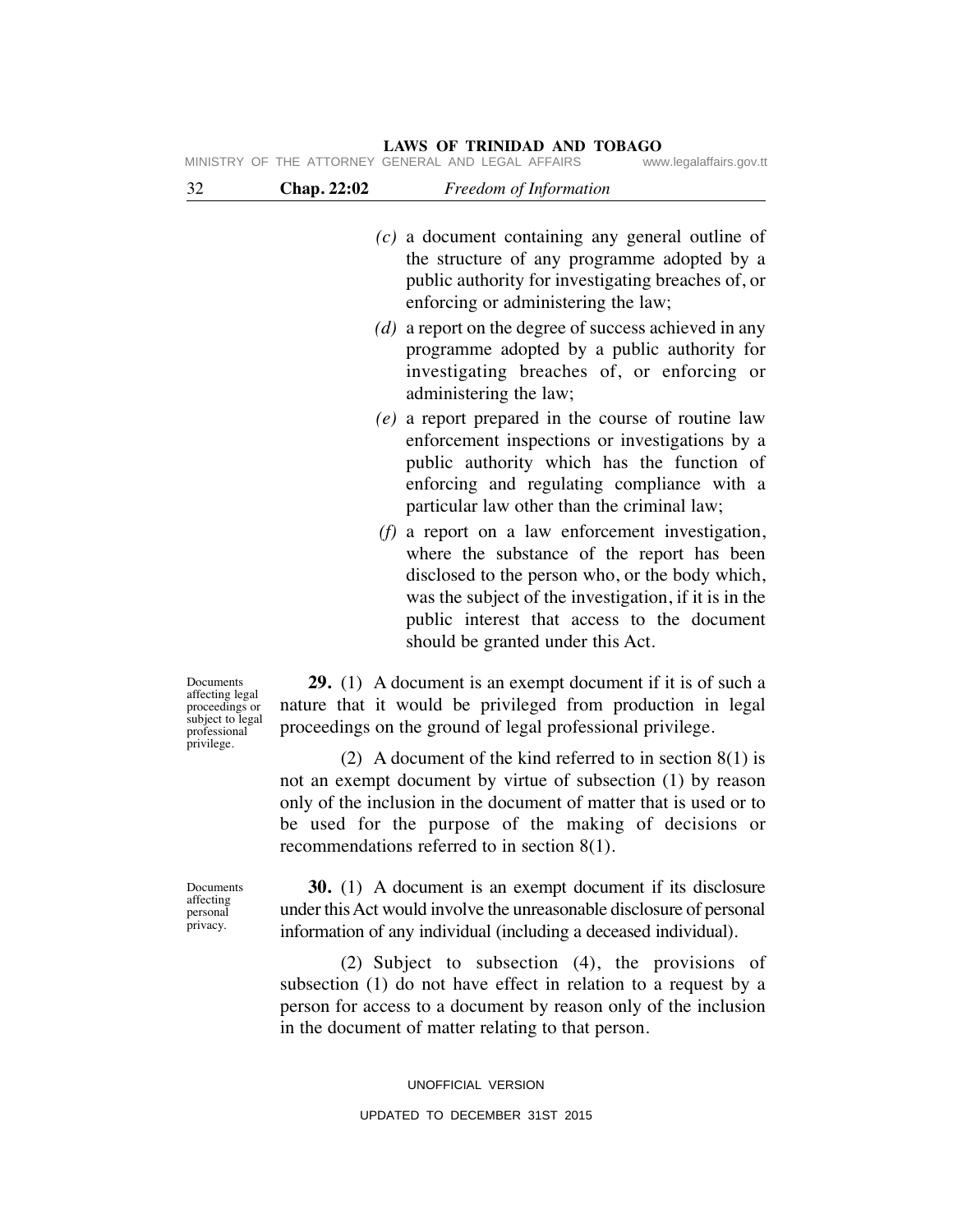|                         |                    | LAWS OF TRINIDAD AND TOBAGO                        |  |
|-------------------------|--------------------|----------------------------------------------------|--|
| www.legalaffairs.gov.tt |                    | MINISTRY OF THE ATTORNEY GENERAL AND LEGAL AFFAIRS |  |
| 33                      | <b>Chap. 22:02</b> | Freedom of Information                             |  |

 (3) Where a request by a person other than a person referred to in subsection (2) is made to a public authority for access to a document containing personal information of any individual (including a deceased individual) and the public authority decides to grant access to the document, the public authority shall, if practicable, notify the individual who is the subject of that information (or in the case of a deceased individual, that individual's next-of-kin) of the decision and of the right to apply to the High Court for judicial review of the decision and the time within which the application for review is required to be made.

 (4) Nothing in this Act shall be taken to require a public authority to give information as to the existence or non-existence of a document of a kind referred to in subsection (1) where information as to the existence or non-existence of that document, if included in a document of a public authority, would cause the last-mentioned document to be an exempt document by virtue of this section.

**31.** (1) A document is an exempt document if its Documents relating to trade disclosure under this Act would disclose information acquired  $\frac{\text{learning}}{\text{secrets}}$ . by a public authority from a business, commercial or financial undertaking, and—

- *(a)* the information relates to trade secrets or other matters of a business, commercial or financial nature; or
- *(b)* the disclosure of the information under this Act would be likely to expose the undertaking to disadvantage.

 (2) In deciding whether disclosure of information would expose an undertaking to disadvantage, for the purposes of paragraph *(b)* of subsection (1), a public authority may take account of any of the following considerations:

- *(a)* whether the information is generally available to competitors of the undertaking;
- *(b)* whether the information would be exempt information if it were generated by a public authority;

*L.R.O.*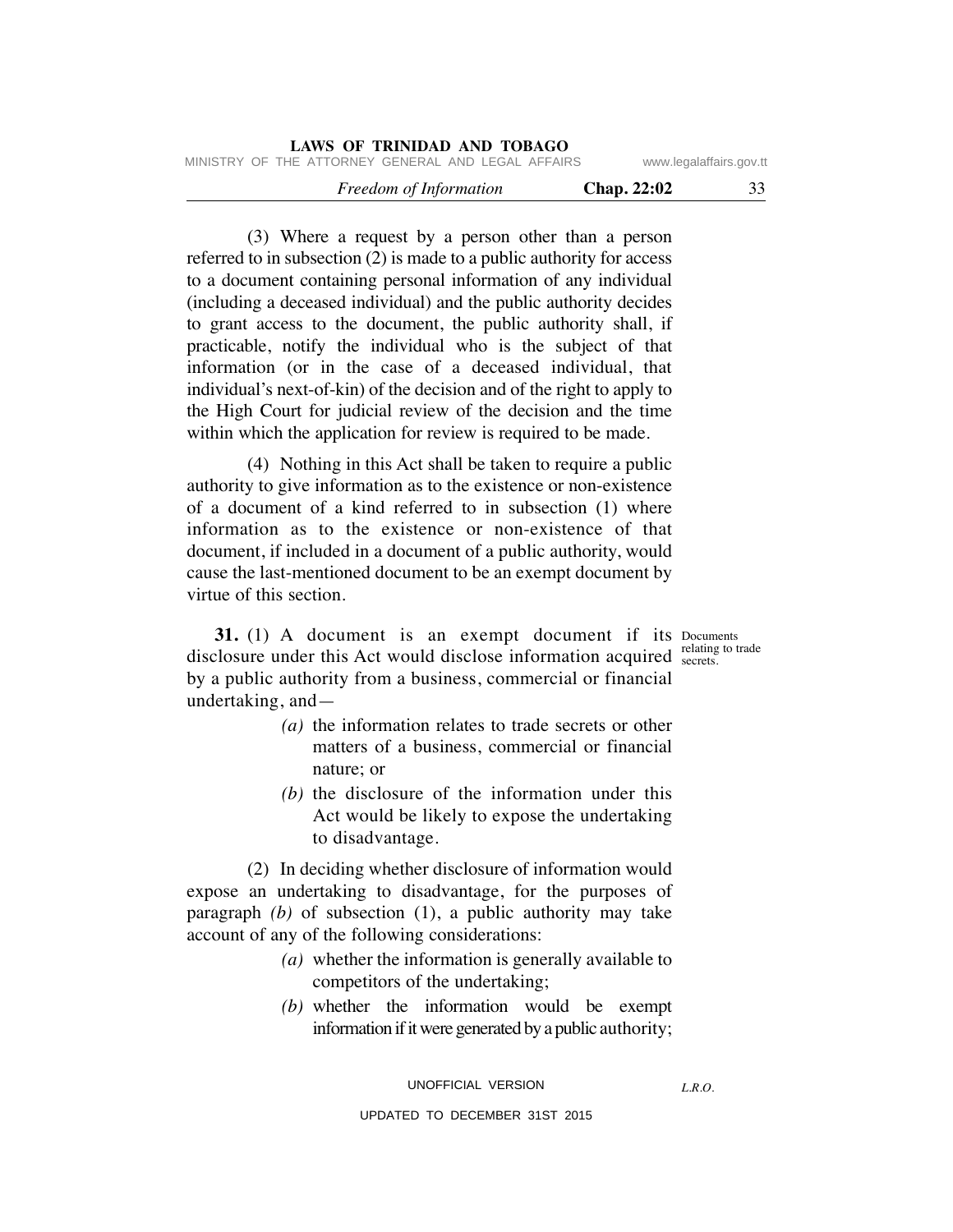|    |                    | LAWS OF TRINIDAD AND TOBAGO<br>MINISTRY OF THE ATTORNEY GENERAL AND LEGAL AFFAIRS | www.legalaffairs.gov.tt |
|----|--------------------|-----------------------------------------------------------------------------------|-------------------------|
| 34 | <b>Chap. 22:02</b> | Freedom of Information                                                            |                         |
|    |                    |                                                                                   |                         |

- *(c)* whether the information could be disclosed without causing substantial harm to the competitive position of the undertaking; and
- *(d)* whether there are any considerations in the public interest in favour of disclosure which outweigh considerations of competitive disadvantage to the undertaking, for instance, the public interest in evaluating aspects of regulation by a public authority of corporate practices or environmental controls,

and of any consideration or considerations which in the opinion of the public authority is or are relevant.

 (3) Prior to making a determination under subsection (1) as to whether the disclosure of information would expose an undertaking to disadvantage, a public authority shall notify the undertaking which has supplied the relevant document or documents that the public authority has received a request for access to the document and shall—

- *(a)* seek the undertaking's view as to whether disclosure should occur; and
- *(b)* notify the undertaking where the public authority after consultation has decided to disclose the document and in such a case notify the undertaking of the right to apply to the High Court for judicial review of the decision and the time within which the application for review is required to be made.
- (4) A document is an exempt document if—
	- *(a)* it contains—
		- (i) a trade secret of a public authority; or
		- (ii) in the case of a public authority engaged in trade or commerce, information of a business, commercial or financial, nature,

that would if disclosed under this Act be likely to expose the public authority to disadvantage;

UNOFFICIAL VERSION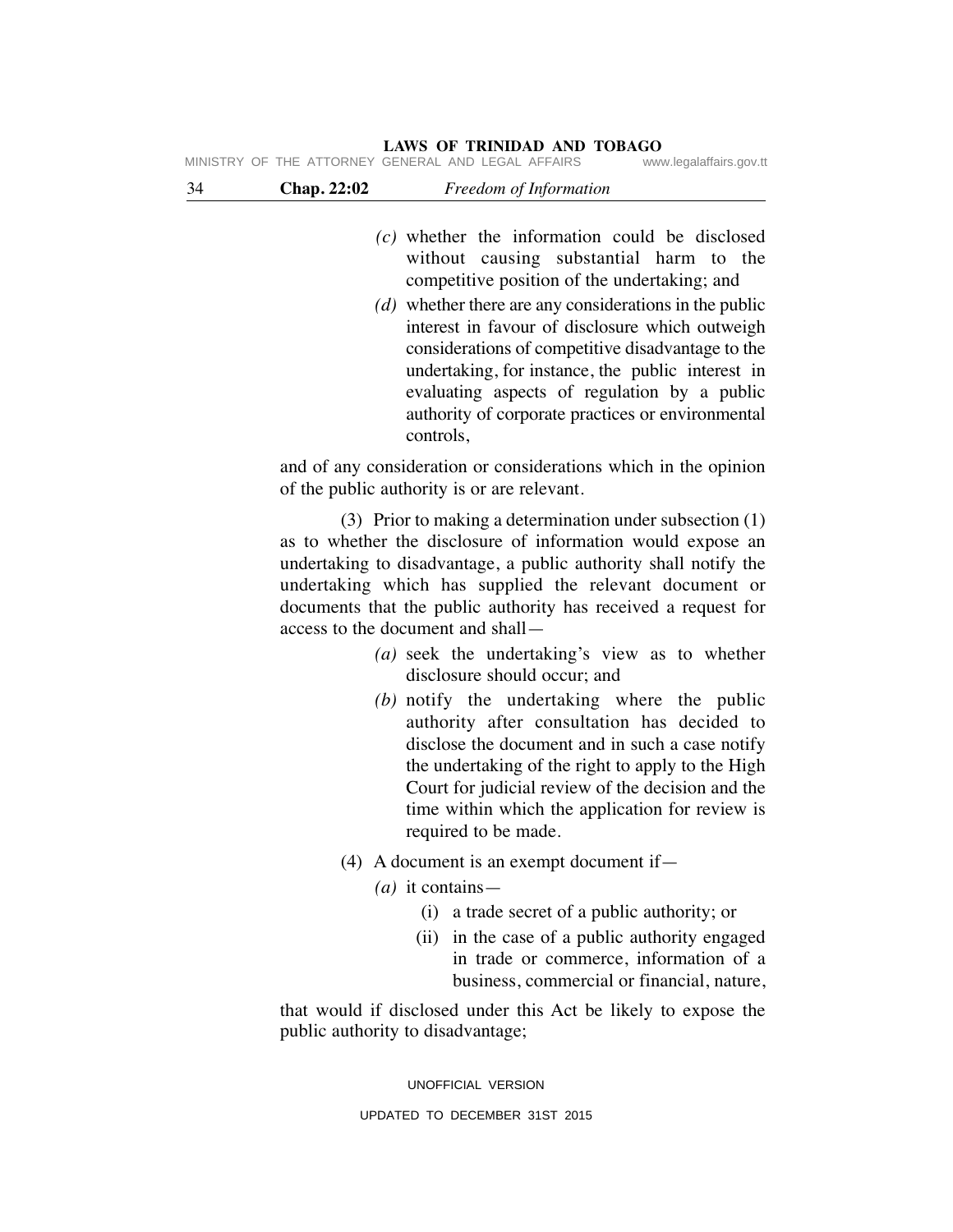- *(b)* it contains the results of scientific or technical research undertaken by a public authority, and—
	- (i) the research could lead to a patentable invention;
	- (ii) the disclosure of the results in an incomplete state under this Act would be reasonably likely to expose a business, commercial or financial undertaking unreasonably to disadvantage;
	- (iii) the disclosure of the results before the completion of the research would be reasonably likely to expose the public authority unreasonably to disadvantage; or
- *(c)* it is an examination paper, a paper submitted by a student in the course of an examination, an examiner's report or similar document and the use or uses for which the document was prepared have not been completed.

**32.** (1) A document is an exempt document if its disclosure Documents under this Act would divulge any information or matter material communicated in confidence by or on behalf of a person or a confidence. government to a public authority, and—

containing obtained in

- *(a)* the information would be exempt information if it were generated by a public authority; or
- *(b)* the disclosure of the information under this Act would be contrary to the public interest by reason that the disclosure would be reasonably likely to impair the ability of a public authority to obtain similar information in the future.
- (2) This section does not apply to information—
	- *(a)* acquired by a public authority from a business, commercial or financial undertaking; and
	- *(b)* that relates to trade secrets or other matters of a business, commercial or financial nature.

UNOFFICIAL VERSION UPDATED TO DECEMBER 31ST 2015

*L.R.O.*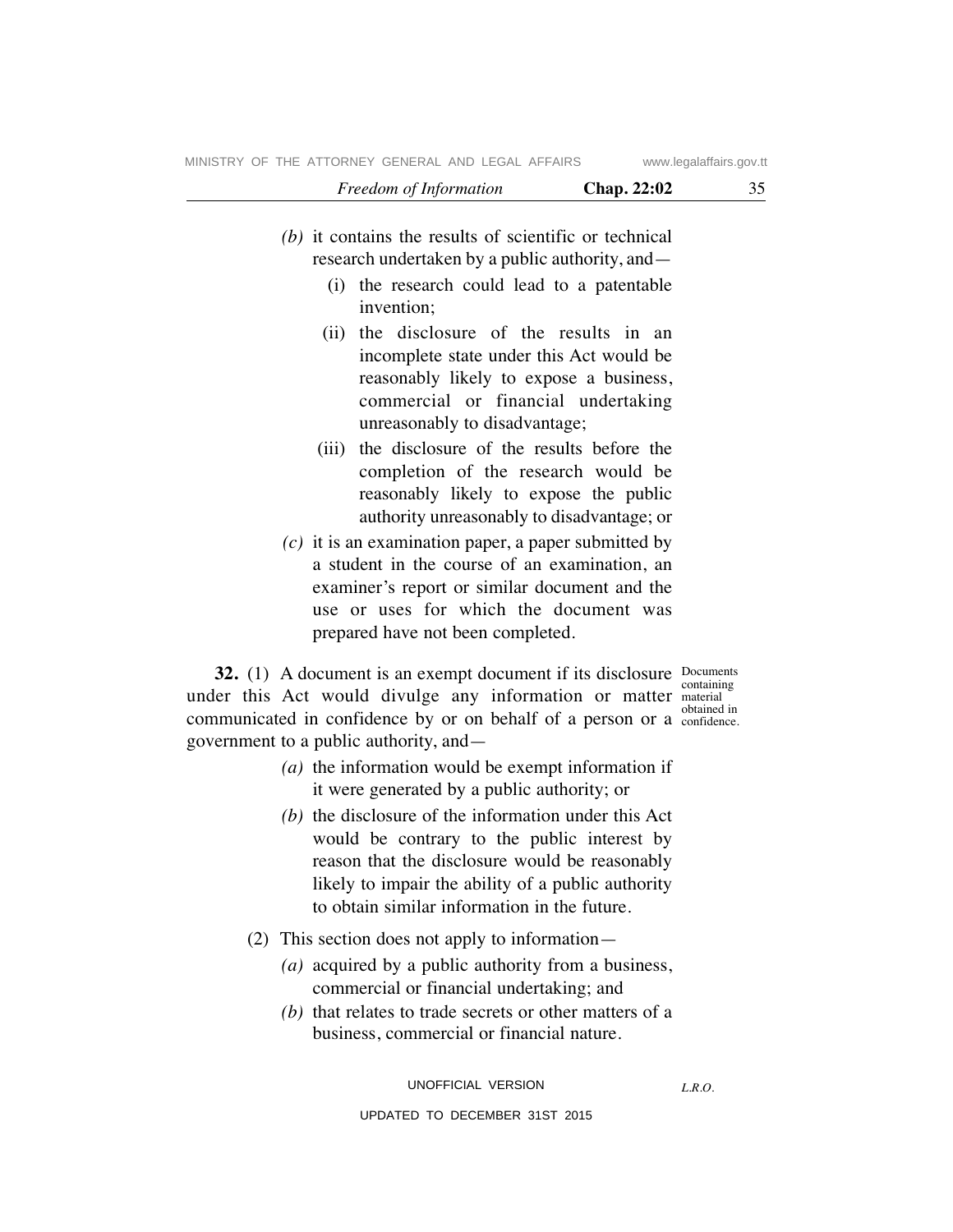| 36                                                                                                                                                                                | Chap. 22:02 | Freedom of Information                                                                                                                                                                                                                                                                                                                                                                                                                                                                                                                                                                                                             |
|-----------------------------------------------------------------------------------------------------------------------------------------------------------------------------------|-------------|------------------------------------------------------------------------------------------------------------------------------------------------------------------------------------------------------------------------------------------------------------------------------------------------------------------------------------------------------------------------------------------------------------------------------------------------------------------------------------------------------------------------------------------------------------------------------------------------------------------------------------|
| Documents<br>affecting the<br>economy,<br>commercial<br>affairs and<br>certain<br>documents<br>concerning<br>operations of<br>public<br>authorities.<br>$[92 \text{ of } 2000]$ . |             | <b>33.</b> (1) A document is an exempt document if $-$<br>(a) its premature disclosure under this Act would be<br>contrary to the public interest by reason that the<br>disclosure would be reasonably likely to have a<br>substantial adverse effect on the economy of<br>Trinidad and Tobago, including but not limited<br>to, the premature disclosure of proposed<br>introduction, abolition or variation of any tax,<br>duty, interest rate, exchange rate or instrument                                                                                                                                                      |
|                                                                                                                                                                                   |             | of economic management;<br>(b) its disclosure under this Act would be contrary<br>to the financial interests of the public authority<br>by giving an unreasonable advantage to any<br>person in relation to a contract which that person<br>is seeking to enter into with the public authority<br>for the acquisition or disposal of property or the<br>supply of goods or services;                                                                                                                                                                                                                                               |
|                                                                                                                                                                                   |             | $(c)$ its disclosure under this Act, by revealing<br>information to a competitor of the public<br>authority, would be likely to prejudice the lawful<br>commercial activities of the public authority;                                                                                                                                                                                                                                                                                                                                                                                                                             |
|                                                                                                                                                                                   | (d)         | subject to subsection $(4)$ , it contains information<br>obtained by a public authority from a third party<br>who has consistently treated it as confidential<br>and the disclosure of that information to a<br>competitor of a third party, would be likely to<br>prejudice the lawful commercial or professional<br>activities of the third party;                                                                                                                                                                                                                                                                               |
|                                                                                                                                                                                   |             | $(e)$ its disclosure under this Act would be contrary to<br>the public interest by reason that it would disclose<br>instructions issued to, or provided for the use or<br>guidance of, officers of a public authority on the<br>procedures to be followed or the criteria to be<br>applied in negotiation, including financial,<br>commercial and labour negotiation, in the<br>execution of contracts, in<br>the<br>defence.<br>prosecution and settlement of cases, and in<br>similar activities relating to the financial property<br>or personal management and assessment interests<br>of the State or of a public authority. |
|                                                                                                                                                                                   |             | UNOFFICIAL VERSION                                                                                                                                                                                                                                                                                                                                                                                                                                                                                                                                                                                                                 |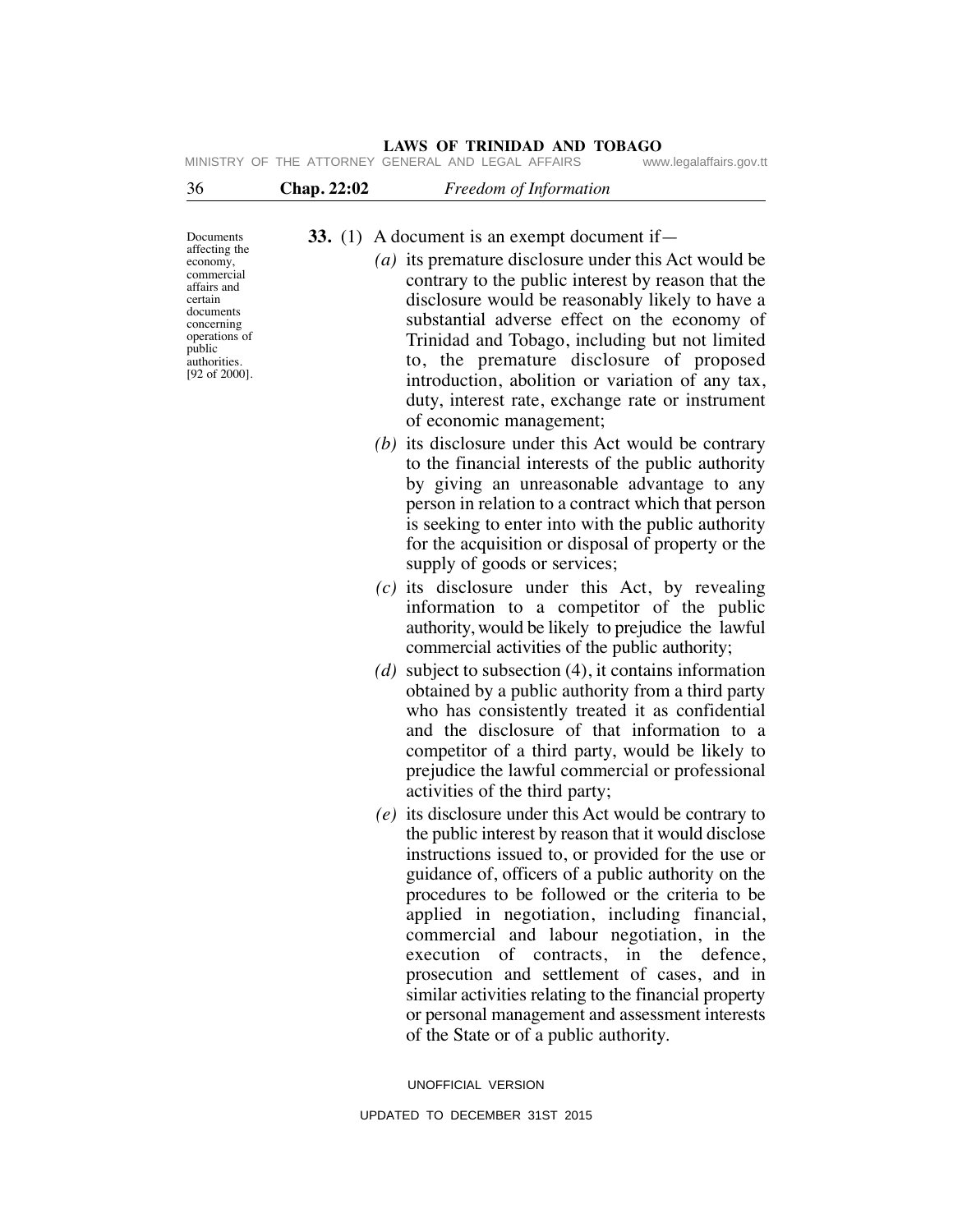| Freedom of Information | Chap. 22:02 |  |
|------------------------|-------------|--|
|------------------------|-------------|--|

 (2) Subsections (1)*(c)* and *(d)* do not apply to the disclosure of information which—

- *(a)* relates to the quality, suitability or safety of the goods or services supplied by the public authority if the prejudice referred to in subsection  $(1)(c)$  or  $(d)$ , as the case may be, would be likely to result from the exercise of more informed choice by persons seeking to acquire those goods or services; or
- *(b)* consists of the results of any investigation carried out by, or any information supplied to, the public authority concerning a public safety hazard.

 (3) For the purposes of subsection (2)*(b)*, "public safety hazard" includes the hazard to the public associated with any product which is offered for sale or otherwise available to the public, or with any substance which is released into the environment or workplace or is present in food intended for human consumption, or with any form of public transport, or with any installation or manufacturing process or substance used therein, and for the purposes of this subsection "the public" includes persons in their place of work.

 (4) A document referred to in subsection (1)*(d)* is not an exempt document if the third party has consented to its disclosure to the applicant.

**34.** A document is an exempt document if there is in force a Documents to written law applying specifically to information of a kind contained provisions in the document and prohibiting persons referred to in the written law from disclosing information of that kind, whether the prohibition is absolute or is subject to exceptions or qualifications.

**35.** Notwithstanding any law to the contrary a public Disclosure of exempt authority shall give access to an exempt document where there is document in the public interest. [92 of 2000]. reasonable evidence that significant—

> *(a)* abuse of authority or neglect in the performance of official duty; or

> > UNOFFICIAL VERSION

*L.R.O.* 

UPDATED TO DECEMBER 31ST 2015

which secrecy apply.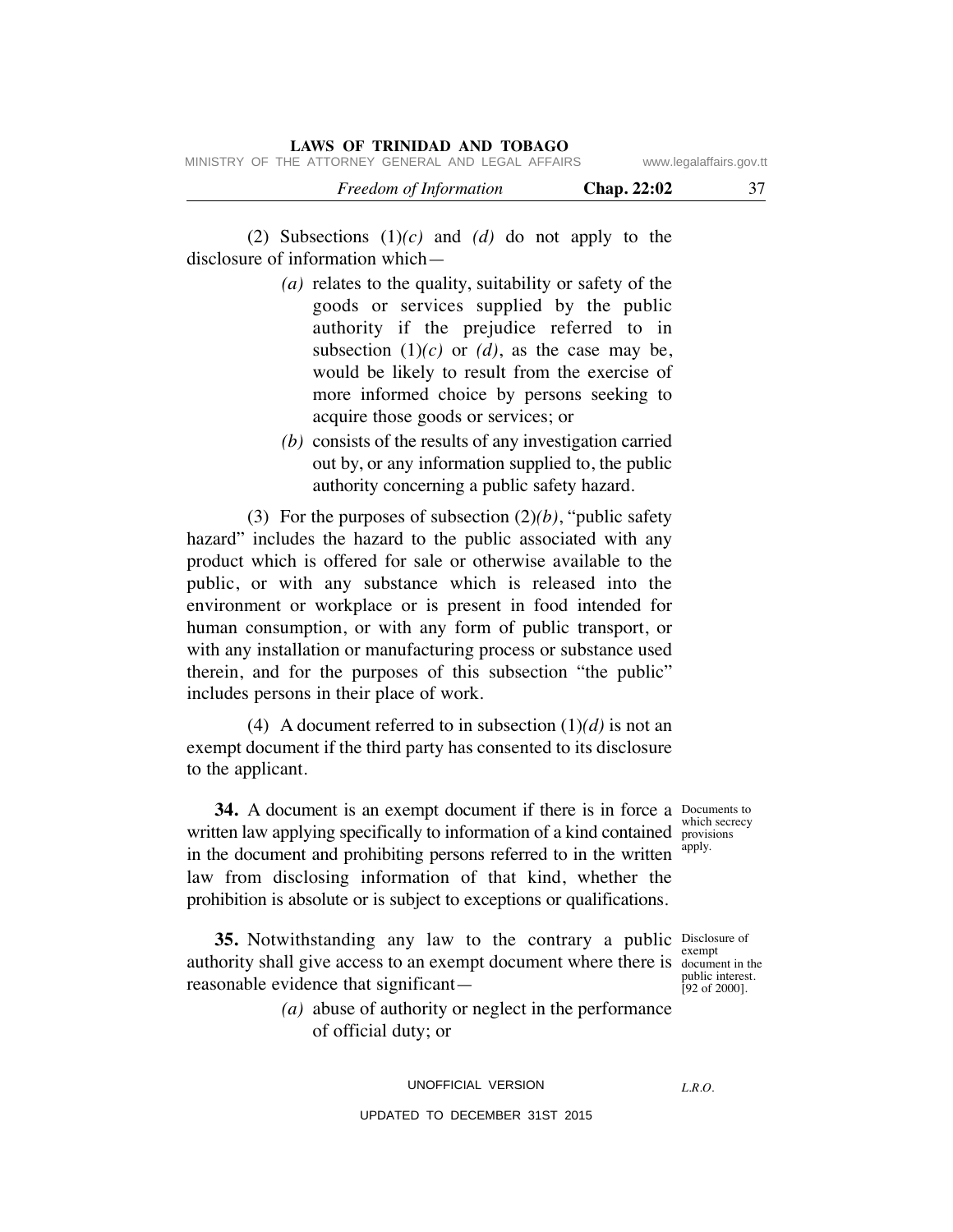| 38 | Chap. 22:02 | Freedom of Information                             |                         |
|----|-------------|----------------------------------------------------|-------------------------|
|    |             | MINISTRY OF THE ATTORNEY GENERAL AND LEGAL AFFAIRS | www.legalaffairs.gov.tt |

- *(b)* injustice to an individual; or
- *(c)* danger to the health or safety of an individual or of the public; or
- *(d)* unauthorised use of public funds,

has or is likely to have occurred or in the circumstances giving access to the document is justified in the public interest having regard both to any benefit and to any damage that may arise from doing so.

#### **PART V**

#### **MISCELLANEOUS**

 **36.** (1) Where a document (whether or not it is one to which access has been given under this Act) contains personal information of an individual and that individual alleges that the information is inaccurate, the public authority which holds the document may, on the application, in writing, of that individual, correct the information.

 (2) In subsection (1), "inaccurate" means incorrect, incomplete, misleading or not relevant to the purpose for which the document is held.

 (3) For the purpose of this section, information may be corrected by amending, supplementing or deleting it.

Broadcasting materials.

Correction of personal information.

> **37.** Notwithstanding any other provision of this Act, where a request is made for access to a document held by the National Broadcasting Network, that company shall not be required to give access under this Act to any part of the document which discloses the source of any information obtained in the course of making any programme or broadcast.

Protection against action for defamation.

 **38.** (1) Where access to a document has been given in accordance with the requirements of this Act or in good faith, in the belief that it was required to be given in accordance with this Act, unless malice is proved—

> *(a)* no action for defamation, breach of confidence or infringement of copyright may be brought against the public authority or against the responsible Minister, or an officer or employee of the public authority as a result of the giving of access;

UNOFFICIAL VERSION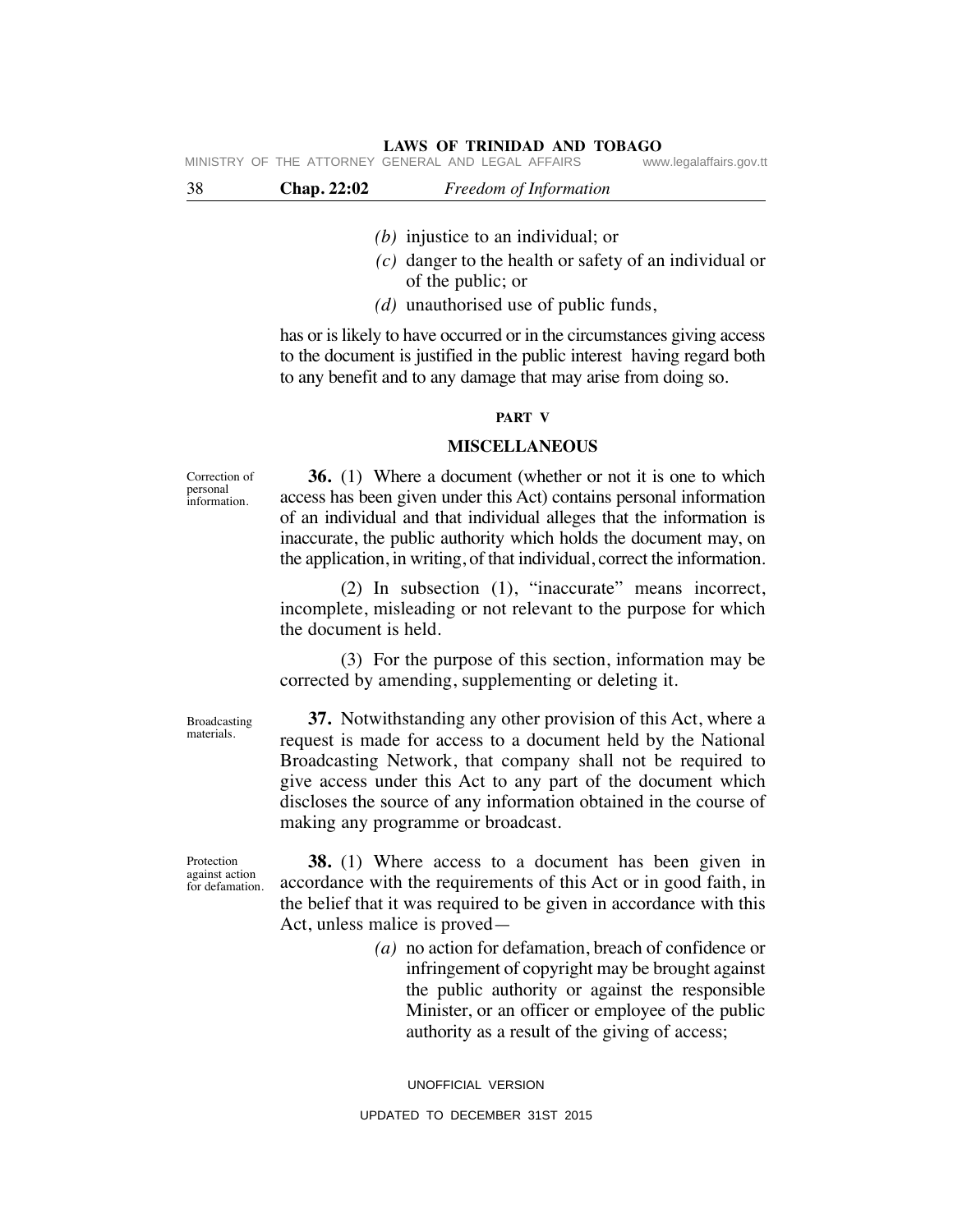|  |                                                    | <i>Freedom of Information</i> |  |  | <b>Chap.</b> 22:02 |                         |
|--|----------------------------------------------------|-------------------------------|--|--|--------------------|-------------------------|
|  | MINISTRY OF THE ATTORNEY GENERAL AND LEGAL AFFAIRS |                               |  |  |                    | www.legalaffairs.gov.tt |

- *(b)* no action for defamation or breach of confidence may be brought, in respect of any publication involved in the giving of access by the public authority, against—
	- (i) any person who was the author of the document; or
	- (ii) any person as a result of that person having supplied the document or the information contained in it to the public authority;
- *(c)* no person shall be guilty of an offence by reason only of having authorised, or having been involved in the giving of the access.

 (2) The giving of access to a document, including an exempt document, in consequence of a request shall not be taken for the purposes of the law relating to defamation, breach of confidence or copyright, to constitute an authorisation or approval of the publication of the document or its contents by the person to whom access is given.

 (3) Nothing in this Act affects any privilege, whether qualified or absolute, which may attach at common law to the publishing of a statement.

**38A.** (1) A person aggrieved by the refusal of a public authority Review by the [92 of 2000]. to grant access to an official document, may, within twenty-one days of receiving notice of the refusal under section 23(1), complain in writing to the Ombudsman and the Ombudsman shall, after examining the document if it exists, make such recommendations with respect to the granting of access to the document as he thinks fit within thirty days or as soon as practicable thereof.

 (2) In recommendations under subsection (1), the Ombudsman—

> *(a)* is not required to include any matter that is of such a nature that its inclusion in a document of a public authority would cause that document to be an exempt document;

Ombudsman.

*L.R.O.*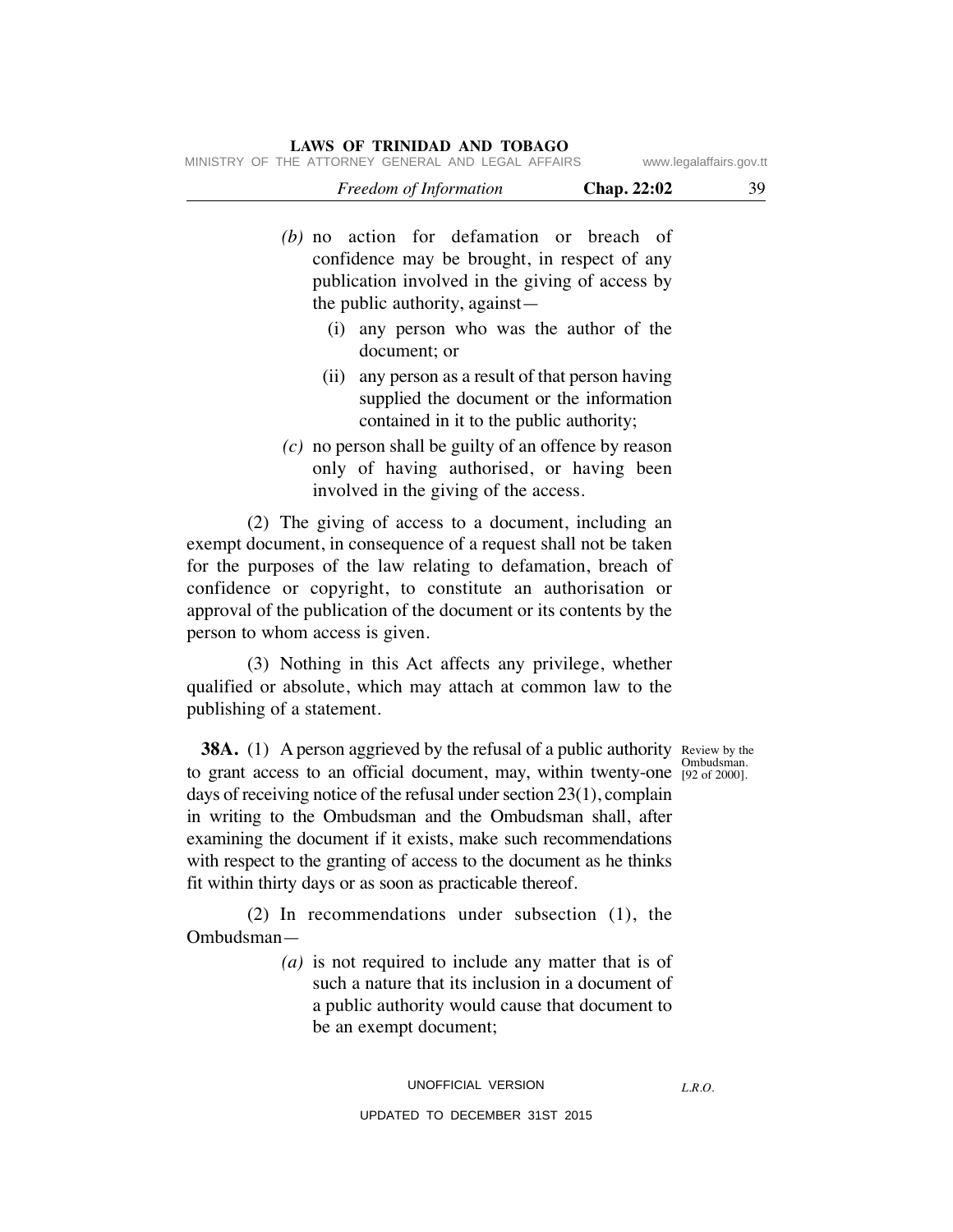MINISTRY OF THE ATTORNEY GENERAL AND LEGAL AFFAIRS

| 40<br><b>Chap. 22:02</b><br>Freedom of Information |  |
|----------------------------------------------------|--|
|----------------------------------------------------|--|

 *(b)* may state the recommendations in terms which neither confirm or deny the existence of any document, if the recommendations relate to a request for access to a document which is an exempt document under section 24, 25 or 28 or which, if it existed, would be an exempt document under section 24, 25 or 28.

(3) A public authority is required to consider the recommendations of the Ombudsman and, to such extent as it thinks fit, exercise its discretion in giving effect to the recommendations.

Judicial review.

 **39.** (1) For the removal of doubt, a person aggrieved by a decision of a public authority under this Act may apply to the High Court for judicial review of the decision.

 (2) Notwithstanding any other law to the contrary, where an application for judicial review of a decision of a public authority under this Act is made to the High Court, that application shall be heard and determined by a Judge in Chambers, unless the Court, with the consent of the parties, directs otherwise.

 (3) In this section, "decision of a public authority" includes the failure of a public authority to comply with section 15 or 16(1).

Report to Parliament.

 **40.** (1) The Minister shall, as soon as practicable after the end of each year, prepare a report on the operation of this Act during that year and cause a copy of the report to be laid before each House of the Parliament.

 (2) Each responsible Minister shall, in relation to the public authorities within his portfolio, furnish to the Minister such information as he requires for the purposes of the preparation of any report under this section and shall comply with any prescribed requirements concerning the furnishing of that information and the keeping of records for the purposes of this section.

 (3) A report under this section shall include in respect of the year to which the report relates the following:

> *(a)* the number of requests made to each public authority;

UNOFFICIAL VERSION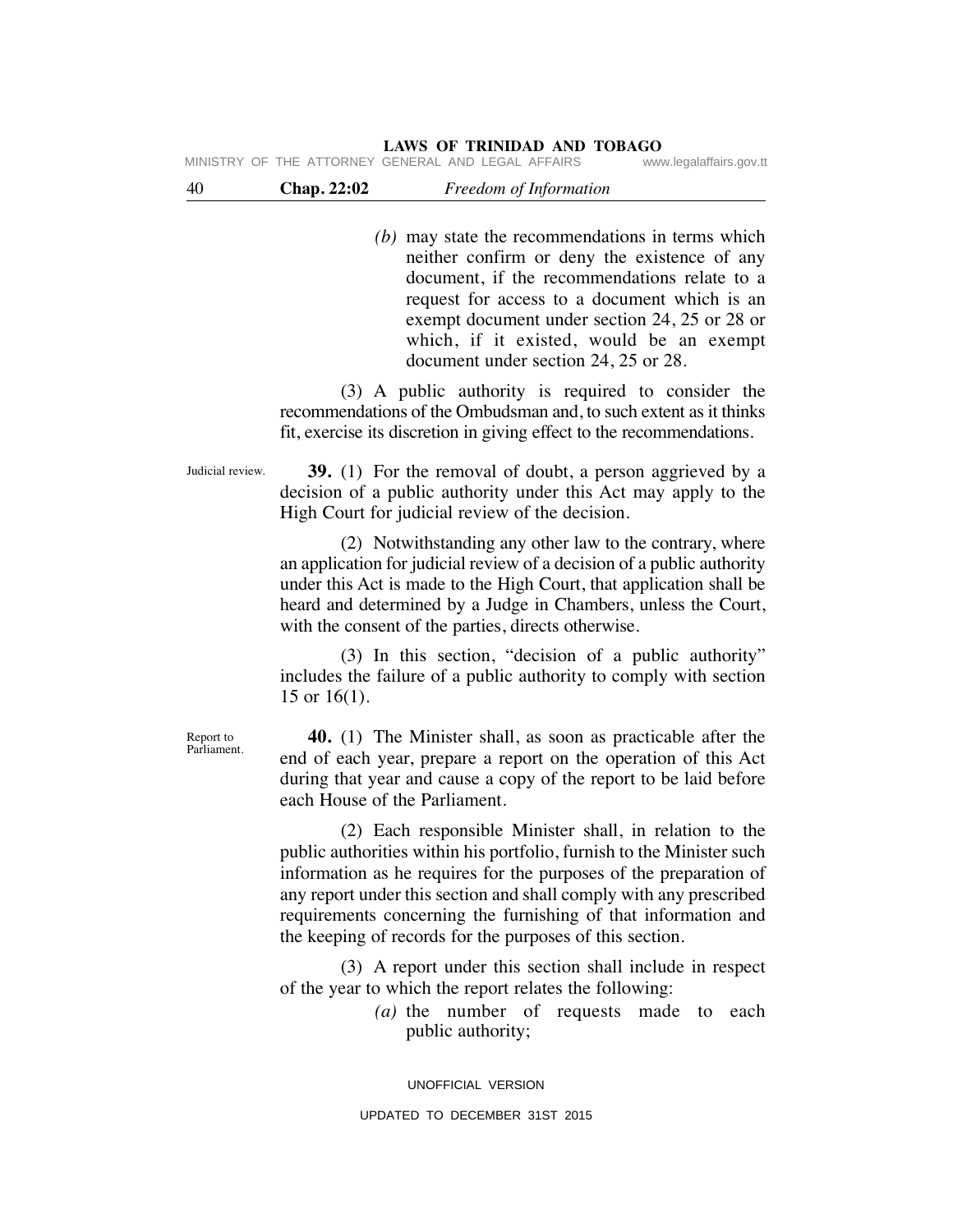*Freedom of Information* **Chap. 22:02** 41 MINISTRY OF THE ATTORNEY GENERAL AND LEGAL AFFAIRS www.legalaffairs.gov.tt

| r reeaom of Information                                                                                | Chap. $22:02$ | 41 |
|--------------------------------------------------------------------------------------------------------|---------------|----|
| $(b)$ the number of decisions that an applicant was                                                    |               |    |
| not entitled to access to a document pursuant to                                                       |               |    |
| a request, the provisions of this Act under which                                                      |               |    |
| these decisions were made and the number of                                                            |               |    |
| times each provision was invoked;                                                                      |               |    |
|                                                                                                        |               |    |
| $(c)$ the number of applications for judicial review of<br>decisions under this Act and the outcome of |               |    |
|                                                                                                        |               |    |
| those applications;                                                                                    |               |    |
| $(d)$ the number of complaints made to the                                                             |               |    |
| Ombudsman with respect to the operation of                                                             |               |    |
| this Act and the nature of those complaints;                                                           |               |    |
| $(e)$ the number of notices served upon each public                                                    |               |    |
| authority under section $10(1)$ and the number of                                                      |               |    |
| decisions by the public authority which were                                                           |               |    |
| adverse to the person's claim;                                                                         |               |    |
| $(f)$ particulars of any disciplinary action taken                                                     |               |    |
| against any officer in respect of                                                                      | the           |    |
| administration of this Act;                                                                            |               |    |
| $(g)$ the amount of charges collected by each public                                                   |               |    |
| authority under this Act;                                                                              |               |    |
| $(h)$ particulars of any reading room or other facility                                                |               |    |
| provided by each public authority for use by                                                           |               |    |
| applicants or members of the public, and the                                                           |               |    |
| publications, documents or other information                                                           |               |    |
| regularly on display in that reading room or                                                           |               |    |
| other facility; and                                                                                    |               |    |
| ( <i>i</i> ) any other facts which indicate an effort by                                               |               |    |
| public authorities to administer and implement                                                         |               |    |
| the spirit and intention of this Act.                                                                  |               |    |
| 41. (1) The Minister may make Regulations for giving Regulations.                                      |               |    |
| effect to the purposes of this Act and for prescribing anything                                        |               |    |
| required or authorised by this Act to be prescribed.                                                   |               |    |
|                                                                                                        |               |    |
| (2) Regulations made under this section shall be subject                                               |               |    |

to negative resolution of Parliament.

#### UNOFFICIAL VERSION

*L.R.O.*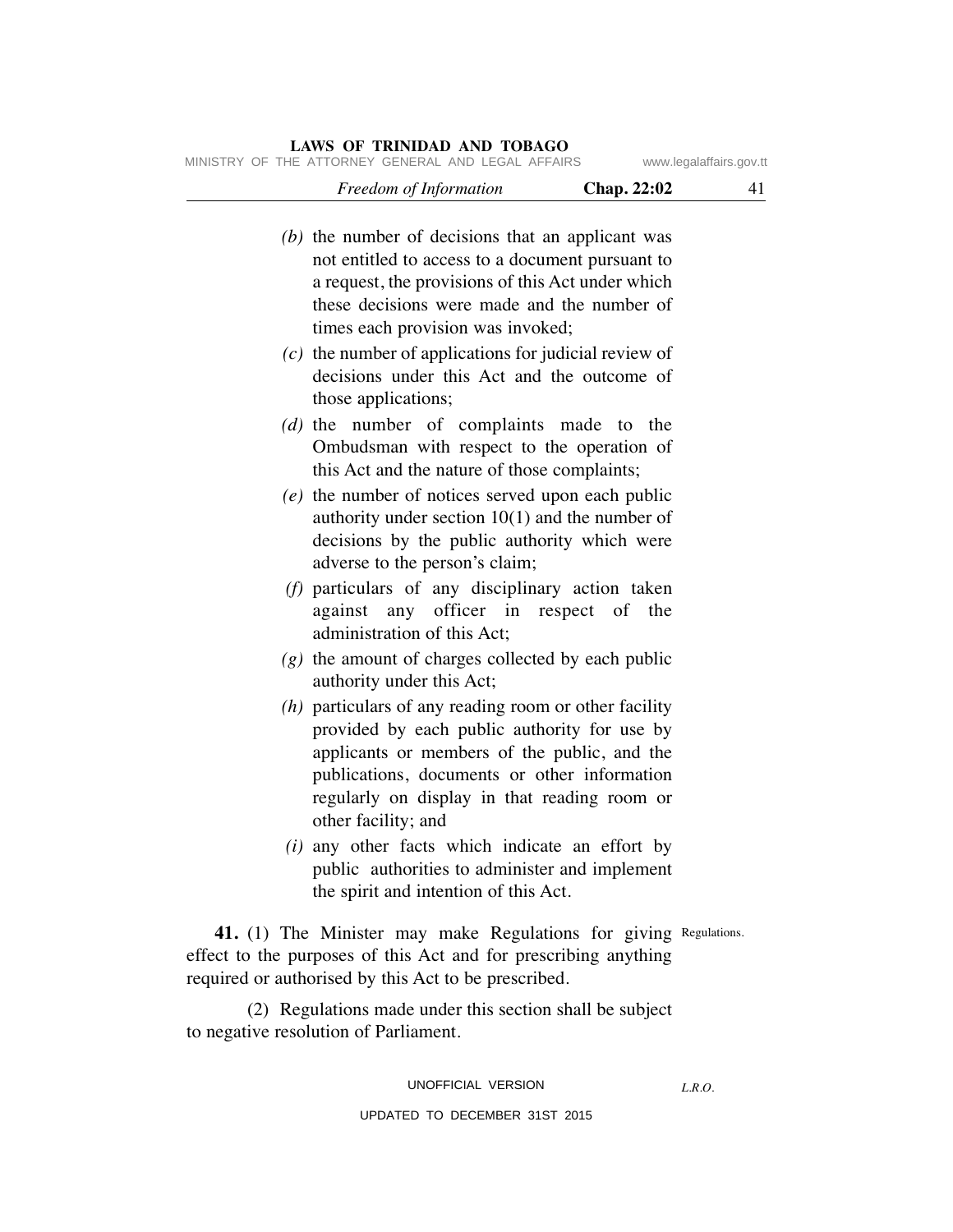| -42 | Chap. 22:02 | Freedom of Information                             |                         |
|-----|-------------|----------------------------------------------------|-------------------------|
|     |             | MINISTRY OF THE ATTORNEY GENERAL AND LEGAL AFFAIRS | www.legalaffairs.gov.tt |

Preservation of records and documents.

 **42.** (1) A public authority shall maintain and preserve records in relation to its functions and a copy of all official documents which are created by it or which come at any time into its possession, custody or power.

 (2) A person who wilfully destroys or damages a record or document required to be maintained and preserved under subsection (1), commits an offence and is liable on summary conviction to a fine of five thousand dollars and imprisonment for six months.

 (3) A person who knowingly destroys or damages a record or document which is required to be maintained and preserved under subsection (1) while a request for access to the record or document is pending commits an offence and is liable on summary conviction to a fine of ten thousand dollars and imprisonment for two years.

#### Section 13.

#### **SCHEDULE**

#### **FREEDOM OF INFORMATION ACT**

## **REQUEST FOR ACCESS TO OFFICIAL DOCUMENT(S) (PURSUANT TO SECTION 13)**

| 1. |                                                                                  |  |  |  |  |  |  |  |
|----|----------------------------------------------------------------------------------|--|--|--|--|--|--|--|
| 2. |                                                                                  |  |  |  |  |  |  |  |
| 3. |                                                                                  |  |  |  |  |  |  |  |
|    |                                                                                  |  |  |  |  |  |  |  |
|    |                                                                                  |  |  |  |  |  |  |  |
| 4. |                                                                                  |  |  |  |  |  |  |  |
|    |                                                                                  |  |  |  |  |  |  |  |
| 5. | <b>Description of Document(s) Requested</b><br><b>Form of Access</b><br>Doc. No. |  |  |  |  |  |  |  |
|    | 1.                                                                               |  |  |  |  |  |  |  |
|    | 2.                                                                               |  |  |  |  |  |  |  |
|    | 3.                                                                               |  |  |  |  |  |  |  |

UNOFFICIAL VERSION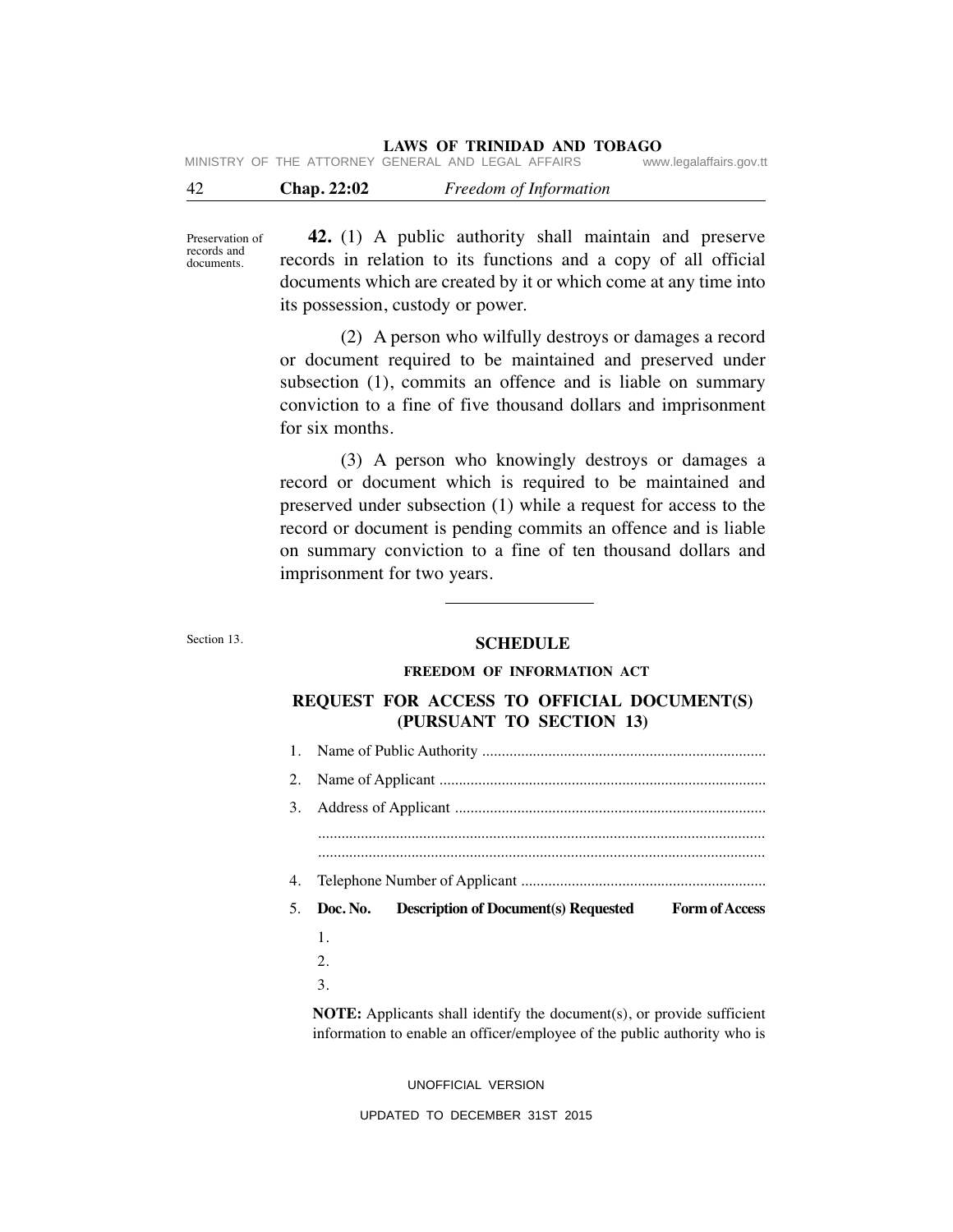|  |                                                    | <i>Freedom of Information</i> |  |  | <b>Chap. 22:02</b> |                         |  |
|--|----------------------------------------------------|-------------------------------|--|--|--------------------|-------------------------|--|
|  | MINISTRY OF THE ATTORNEY GENERAL AND LEGAL AFFAIRS |                               |  |  |                    | www.legalaffairs.gov.tt |  |

familiar with the relevant documents, to identify the document(s) requested with reasonable effort.

*Continue on a separate page if necessary*.

 Subject to the provisions of the Act, access to a document may be granted by supplying a printed copy of it or by making it available for inspection or, if appropriate, by supplying a copy of a tape, disc, film or other material containing the information, by supplying a transcript of such tape, disc, film or other material or by making arrangements for the hearing or viewing of such tape, disc, film or other material).

6. Assuming that all documents requested are exempt documents, give the Doc. No. of the documents described above of which you would like to have access to an edited version, if possible.

...................................................................................................................

**The making of this request is free of charge, but where access to a document is to be given in the form of a copy (printed or otherwise), the applicant shall be required to pay the prescribed fee.**

Date of Application .......................................................................................... Signature of Applicant .....................................................................................

UNOFFICIAL VERSION

*L.R.O.*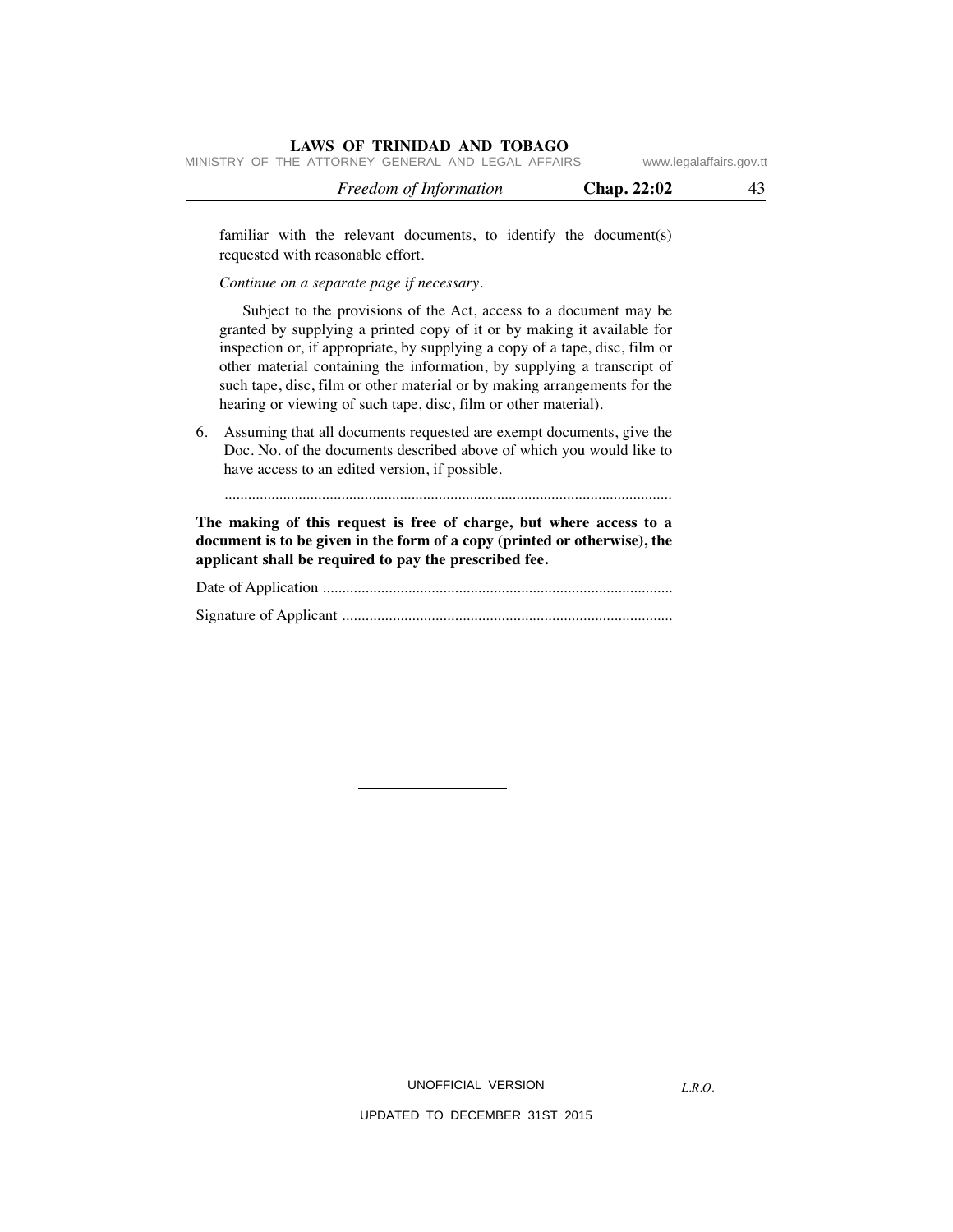|                                |                         | MINISTRY OF THE ATTORNEY GENERAL AND LEGAL AFFAIRS<br>www.legalaffairs.gov.tt                                                                                                                                                                                            |
|--------------------------------|-------------------------|--------------------------------------------------------------------------------------------------------------------------------------------------------------------------------------------------------------------------------------------------------------------------|
| 44                             | <b>Chap. 22:02</b>      | Freedom of Information                                                                                                                                                                                                                                                   |
|                                |                         | <b>SUBSIDIARY LEGISLATION</b>                                                                                                                                                                                                                                            |
| 114/2001.                      |                         | FREEDOM OF INFORMATION (PUBLICATION OF<br><b>ARRANGEMENTS) REGULATIONS</b>                                                                                                                                                                                               |
|                                |                         | made under section 41                                                                                                                                                                                                                                                    |
| Citation.                      |                         | 1. These Regulations may be cited as the Freedom of<br>Information (Publication of Arrangements) Regulations.                                                                                                                                                            |
| Interpretation.                |                         | 2. In these Regulations—                                                                                                                                                                                                                                                 |
| Ch.22:02.                      |                         | "Act" means the Freedom of Information Act;                                                                                                                                                                                                                              |
|                                | $22(1)$ of the Act;     | "arrangements" means the arrangements referred to in section                                                                                                                                                                                                             |
|                                | the Act; and            | "decision-maker" means a person referred to in section $22(1)$ of                                                                                                                                                                                                        |
|                                |                         | "publication" includes the subsequent publication of an<br>amendment of the arrangements.                                                                                                                                                                                |
| Publication of<br>arrangement. | authority shall-        | <b>3.</b> (1) Where, in compliance with section 22 of the Act, a<br>public authority makes arrangements identifying the scope of<br>authority exercised by the decision-maker in respect of a decision<br>to be made concerning an application under the Act, the public |
|                                |                         | $(a)$ notify the Minister; and                                                                                                                                                                                                                                           |
|                                |                         | $(b)$ publish the details of the arrangements by a<br>notice in the <i>Gazette</i> and in a daily newspaper<br>circulating in Trinidad and Tobago.                                                                                                                       |
|                                | (2)<br>$\text{contain}$ | The notice referred to in subregulation (1) shall                                                                                                                                                                                                                        |
|                                |                         | $(a)$ the name, designation and contact number of the<br>decision-maker within the public authority;                                                                                                                                                                     |
|                                |                         | $(b)$ a brief description of the level of decisions that<br>the decision-maker is authorised to make in<br>accordance with the arrangements; and                                                                                                                         |
|                                |                         | $(c)$ the location within the public authority where                                                                                                                                                                                                                     |

 *(c)* the location within the public authority where the arrangements can be examined.

UNOFFICIAL VERSION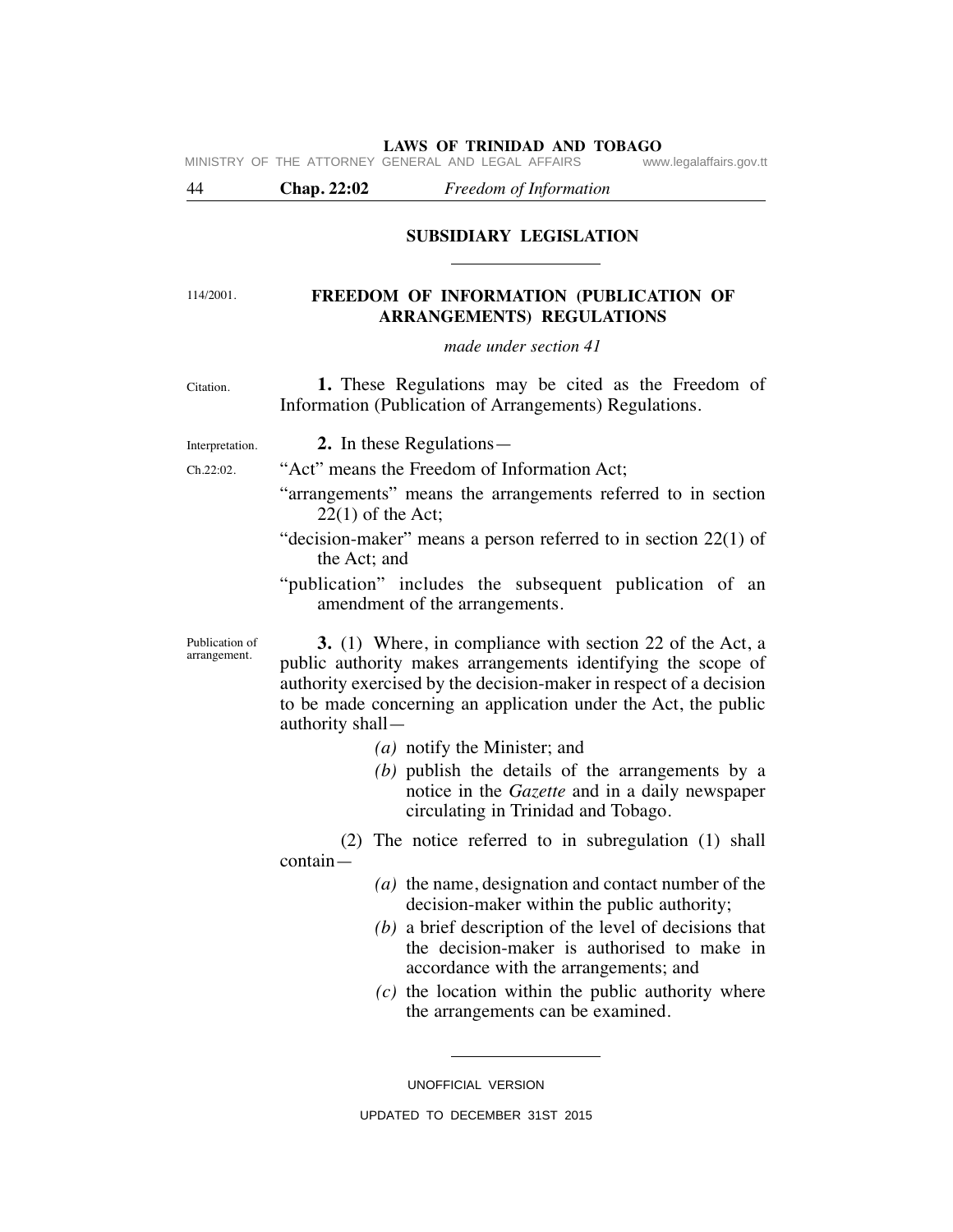MINISTRY OF THE ATTORNEY GENERAL AND LEGAL AFFAIRS www.legalaffairs.gov.tt

 *Freedom of Information* **Chap. 22:02** 45

**[Subsidiary]**

## **FREEDOM OF INFORMATION (FEES AND CHARGES) REGULATIONS**

#### ARRANGEMENT OF REGULATIONS

#### **REGULATION**

- 1. Citation.
- 2. Interpretation.
- 3. Liability to pay charges.
- 4. Waiver of charges.
- 5. Circumstances where not payable.
- 6. Charges applicable generally.
- 7. Liability for charges where access may be provided in more than one form.
- 8. Quantification charges where steps to make a decision have not been taken.
- 9. Charges to be paid before access is granted.

#### **SCHEDULE.**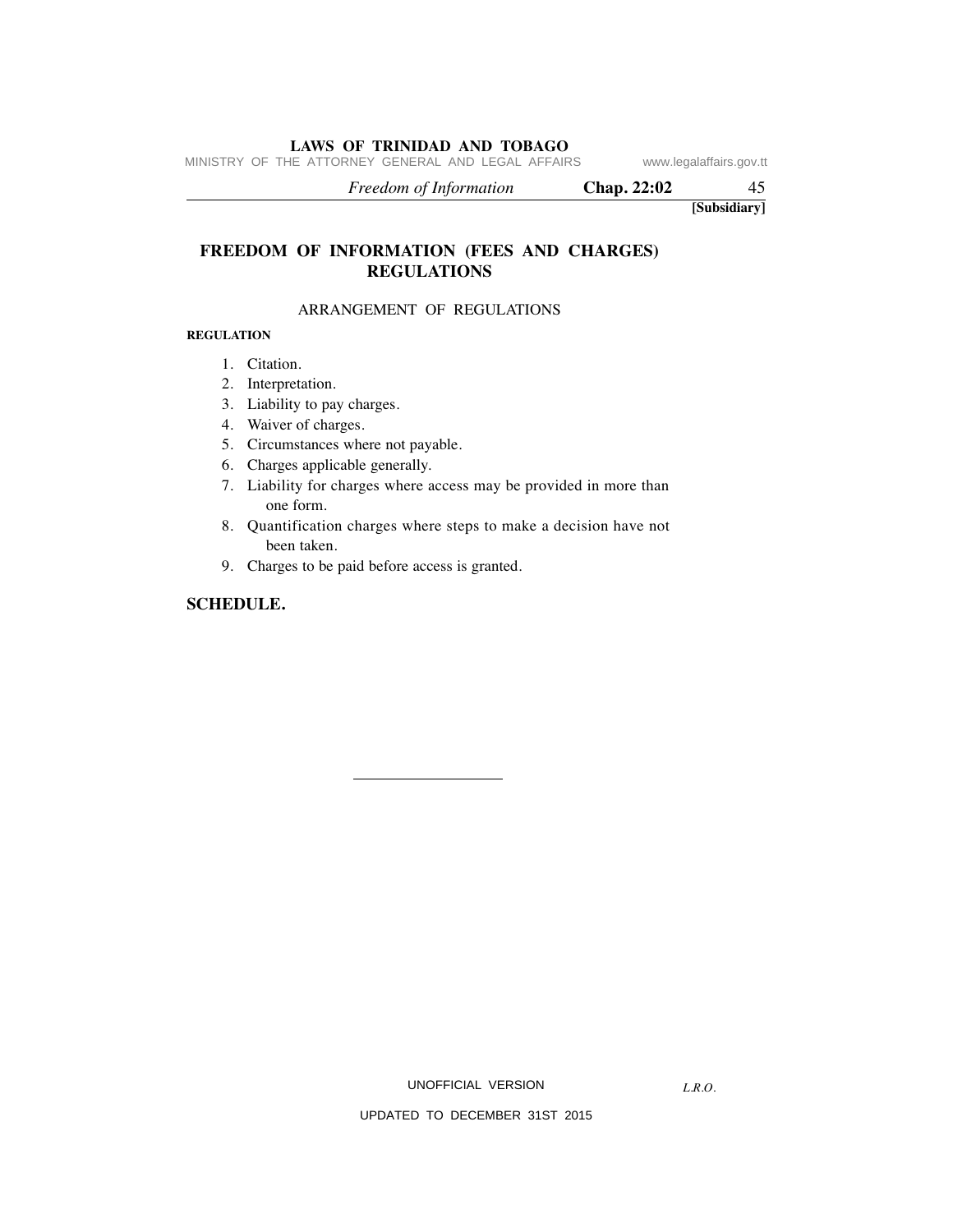| 46              | <b>Chap. 22:02</b>           | Freedom of Information                                                                                                                                                                                                                                                                                                              |
|-----------------|------------------------------|-------------------------------------------------------------------------------------------------------------------------------------------------------------------------------------------------------------------------------------------------------------------------------------------------------------------------------------|
| [Subsidiary]    |                              |                                                                                                                                                                                                                                                                                                                                     |
| 115/2001.       |                              | FREEDOM OF INFORMATION (FEES AND CHARGES)<br><b>REGULATIONS</b><br>made under section 41                                                                                                                                                                                                                                            |
|                 |                              |                                                                                                                                                                                                                                                                                                                                     |
| Citation.       |                              | 1. These Regulations may be cited as the Freedom of<br>Information (Fees and Charges) Regulations.                                                                                                                                                                                                                                  |
| Interpretation. |                              | 2. $(1)$ In these Regulations —                                                                                                                                                                                                                                                                                                     |
| Ch. 22:02.      |                              | "Act" means the Freedom of Information Act;                                                                                                                                                                                                                                                                                         |
|                 |                              | "notice" means the notice to the applicant under section 15 of the<br>Act notifying him of the approval or refusal of his request;                                                                                                                                                                                                  |
| Schedule.       | Schedule;                    | "prescribed amount" means the amount prescribed in the                                                                                                                                                                                                                                                                              |
|                 | persons of inadequate means; | "prescribed benefit" means a pension, allowance, benefit or any<br>other payment by the State to provide income support to                                                                                                                                                                                                          |
|                 |                              | "relevant time" means the time indicated in the notice notifying<br>the applicant of the fee payable; and                                                                                                                                                                                                                           |
|                 | section 13 of the Act.       | "request" means an application for access to a document under                                                                                                                                                                                                                                                                       |
|                 | not include-                 | (2) In these Regulations, a reference to the time spent by<br>a public authority in searching for or retrieving a document does                                                                                                                                                                                                     |
|                 |                              | (a) where the document is not found in the place in<br>which, according to the filing system of the<br>public authority it ought to be located, any time<br>other than the time it should have taken to<br>search for or to retrieve the document had it<br>been located in the correct place according to<br>the filing system; or |
|                 |                              | $(b)$ where the filing system ought reasonably to<br>have indicated, but does not indicate, the place<br>in which the document is located, any time other                                                                                                                                                                           |
|                 |                              | UNOFFICIAL VERSION                                                                                                                                                                                                                                                                                                                  |
|                 |                              |                                                                                                                                                                                                                                                                                                                                     |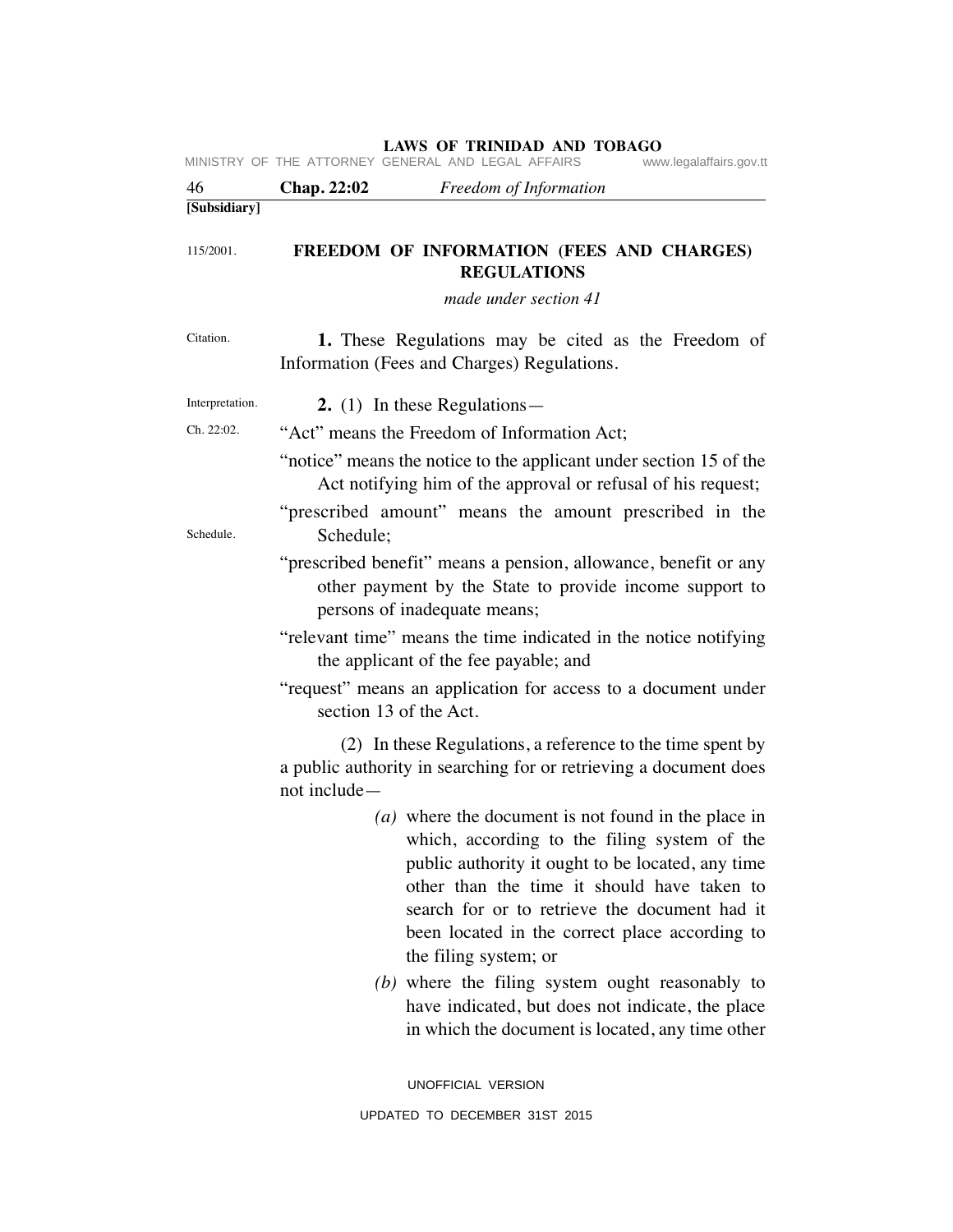| Freedom of Information (Fees and Charges) Regulations |  |                                                    |                        |  |  |  |  | [Subsidiary]       |                         |
|-------------------------------------------------------|--|----------------------------------------------------|------------------------|--|--|--|--|--------------------|-------------------------|
|                                                       |  |                                                    | Freedom of Information |  |  |  |  | <b>Chap. 22:02</b> | 47                      |
|                                                       |  | MINISTRY OF THE ATTORNEY GENERAL AND LEGAL AFFAIRS |                        |  |  |  |  |                    | www.legalaffairs.gov.tt |

than the time that would have been spent by the public authority in searching for or retrieving the document if the relevant filing system had indicated the place in which the document is located and the document had been found in that place.

**3.** (1) Subject to these Regulations, an applicant is liable to Liability to pay charges. pay a charge in the amount or at the rate fixed by, or in accordance with, the Schedule.

 (2) A reference in the Schedule to a maximum charge in respect of a request for access, does not apply to an applicant whose continued presence in Trinidad and Tobago is subject to a limitation as to time that is imposed by law.

**4.** Where an applicant has made a request for access to a waiver of document, the public authority may decide whether the applicant is liable to pay any of the charges applicable under these Regulations where the charges impose a hardship on an applicant who is a recipient of prescribed benefits.

**5.** Where a public authority provides access to a Circumstances where not document in the public authority, the public authority shall not payable. impose a charge.

**6.** Subject to these Regulations the charges set out in the Charges Schedule are applicable in respect of the provision of copies of *senerally*. documents to which a request relates.

**7.** Where—

- (*a*) access to a document to which a request relates  $\alpha$  access may be may be provided in any of two or more forms;
	- *(b)* the applicant has not requested access to the document in any particular form; and

UNOFFICIAL VERSION

#### UPDATED TO DECEMBER 31ST 2015

Liability for charges where provided in more than one form.

charges.

applicable generally.

*L.R.O.* 

Schedule.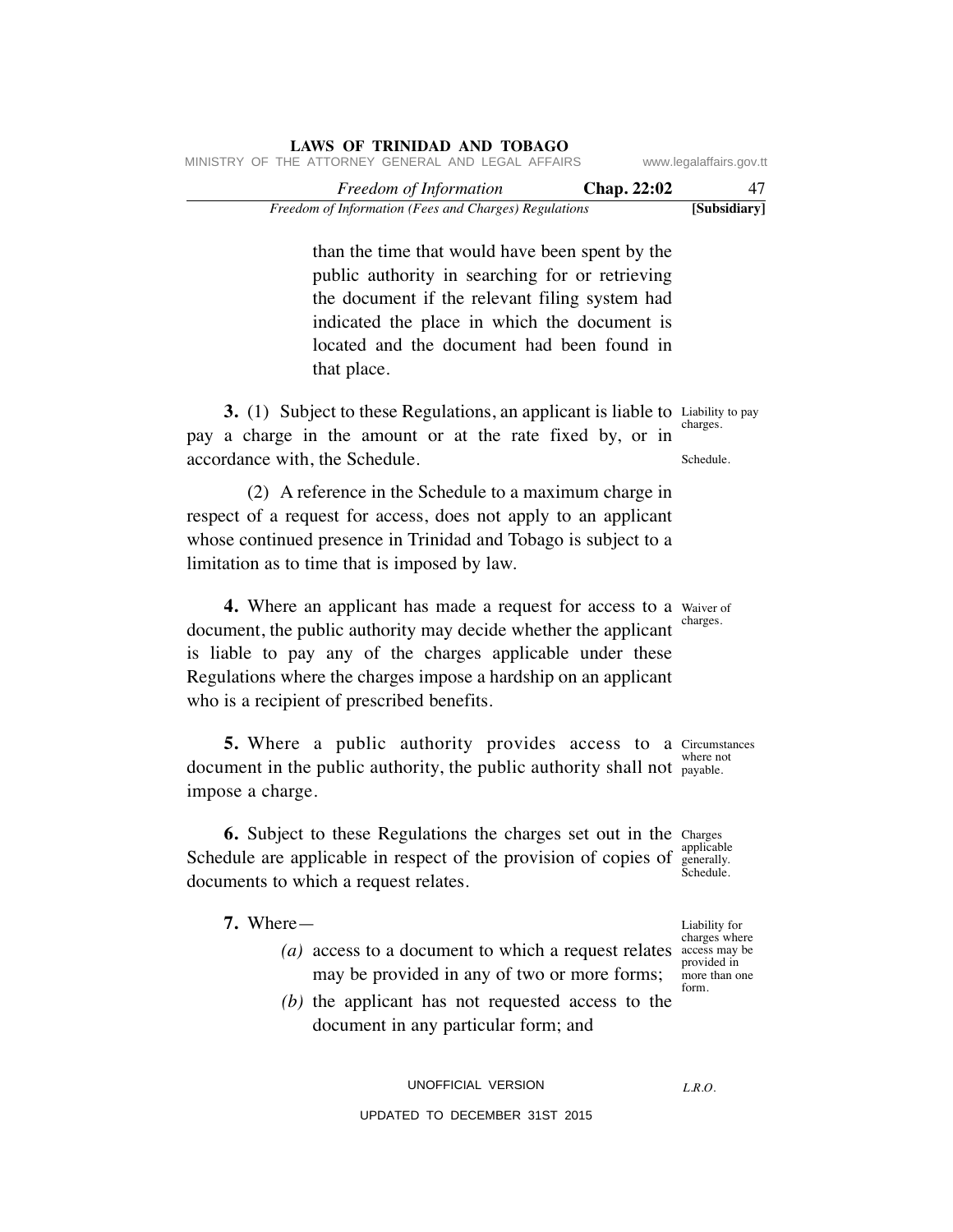|                    |                               | www.legalaffairs.gov.tt                                                                                                                                                                                                                                                                                                                                                                                                                                           |
|--------------------|-------------------------------|-------------------------------------------------------------------------------------------------------------------------------------------------------------------------------------------------------------------------------------------------------------------------------------------------------------------------------------------------------------------------------------------------------------------------------------------------------------------|
| <b>Chap. 22:02</b> | <i>Freedom of Information</i> |                                                                                                                                                                                                                                                                                                                                                                                                                                                                   |
|                    |                               |                                                                                                                                                                                                                                                                                                                                                                                                                                                                   |
|                    |                               |                                                                                                                                                                                                                                                                                                                                                                                                                                                                   |
|                    |                               |                                                                                                                                                                                                                                                                                                                                                                                                                                                                   |
|                    |                               | THE ATTORNEY GENERAL AND LEGAL AFFAIRS<br>Freedom of Information (Fees and Charges) Regulations<br>$(c)$ the amount of charge, but for this regulation, for<br>which the applicant would be liable to pay for<br>the provision of access in the form selected by<br>the public authority exceeds the lowest amount<br>of the charge that the applicant would have been<br>liable to pay in respect of the request if access<br>had been given in some other form, |

the applicant is liable only for the minimum prescribed amount.

 **8.** Where at the time the public authority notifies an applicant of the fee in respect of the request and the public authority has not taken any or all of the steps necessary to enable the public authority to make a decision on the request, the public authority may fix as the amount of the charge such amount as would be ascertained in accordance with the Schedule as if, at the relevant time, all the steps that would, in the opinion of the public authority enable a

**LAWS OF TRINIDAD AND TOBAGO**

Quantification charges where steps to make a decision have not been taken.

Schedule.

Charges to be paid before access is granted.

 **9.** Where an applicant is liable to pay a charge in respect of a request the charge shall be paid to the relevant authority after the request, but before the copy of the document is provided.

decision to be made on the request, had been taken.

UPDATED TO DECEMBER 31ST 2015

UNOFFICIAL VERSION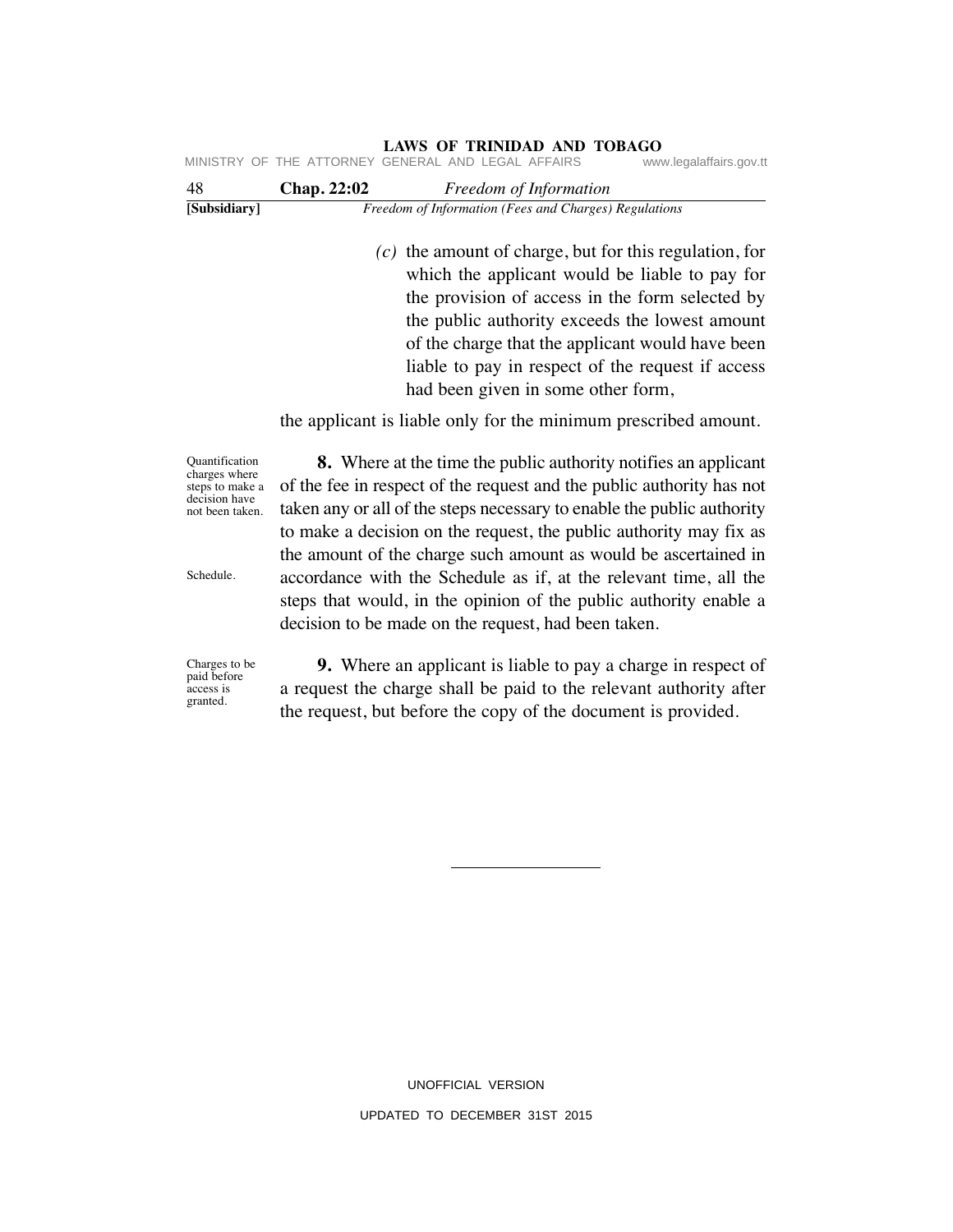|             | MINISTRY OF THE ATTORNEY GENERAL AND LEGAL AFFAIRS                                                                                                                                                                                                                                                                                                                                                                                                                                                       |                                                                                                 | www.legalaffairs.gov.tt |
|-------------|----------------------------------------------------------------------------------------------------------------------------------------------------------------------------------------------------------------------------------------------------------------------------------------------------------------------------------------------------------------------------------------------------------------------------------------------------------------------------------------------------------|-------------------------------------------------------------------------------------------------|-------------------------|
|             | Freedom of Information                                                                                                                                                                                                                                                                                                                                                                                                                                                                                   | Chap. 22:02                                                                                     | 49                      |
|             | Freedom of Information (Fees and Charges) Regulations                                                                                                                                                                                                                                                                                                                                                                                                                                                    |                                                                                                 | [Subsidiary]            |
|             | <b>SCHEDULE</b>                                                                                                                                                                                                                                                                                                                                                                                                                                                                                          |                                                                                                 | Regulation 3.           |
|             | PART A-CHARGE FOR SEARCH AND<br><b>RETRIEVAL OF DOCUMENT</b>                                                                                                                                                                                                                                                                                                                                                                                                                                             |                                                                                                 |                         |
| <b>Item</b> | Description of Charge                                                                                                                                                                                                                                                                                                                                                                                                                                                                                    | Rate<br>of Charge                                                                               |                         |
| 1.          | Charge for searching/retrieval of document (other<br>than personal document)                                                                                                                                                                                                                                                                                                                                                                                                                             |                                                                                                 |                         |
|             | Where the request relates to a document other than<br>a document in relation to which a charge is applicable<br>under items $2$ and $3$ —a charge in respect of the time<br>spent by the public authority in searching for or<br>retrieving the document.                                                                                                                                                                                                                                                | $$15.00$ per<br>hour or<br>part<br>thereof.                                                     |                         |
| 2.          | Charge for searching/retrieving for personal document                                                                                                                                                                                                                                                                                                                                                                                                                                                    |                                                                                                 |                         |
|             | If request relates to a document that contains<br>personal information about the applicant—time spent<br>by the public authority in searching for or retrieving<br>the document.                                                                                                                                                                                                                                                                                                                         | \$15.00 for<br>each<br>hour or<br>part<br>thereof<br>with a<br>maximum<br>charge<br>of \$30.00. |                         |
| 3.          | Charge for time spent in ascertaining whether<br>document should be accessible (other than that<br>relating to personal information)                                                                                                                                                                                                                                                                                                                                                                     |                                                                                                 |                         |
|             | A charge in respect of the time that is spent (other<br>than on an application for the review of a decision) by<br>a public authority in deciding whether to grant, refuse<br>or defer access to the document or to grant access to a<br>copy of the document with deletions, including time<br>spent in $-$<br>$(a)$ examining the document;<br>$(b)$ consulting with any person or body;<br>$(c)$ making a copy with deletions; or<br>$(d)$ notifying any interim or final decision on the<br>request. | \$20.00 per<br>hour or<br>part<br>thereof.                                                      |                         |
|             | UNOFFICIAL VERSION                                                                                                                                                                                                                                                                                                                                                                                                                                                                                       |                                                                                                 | L.R.O.                  |

*L.R.O.*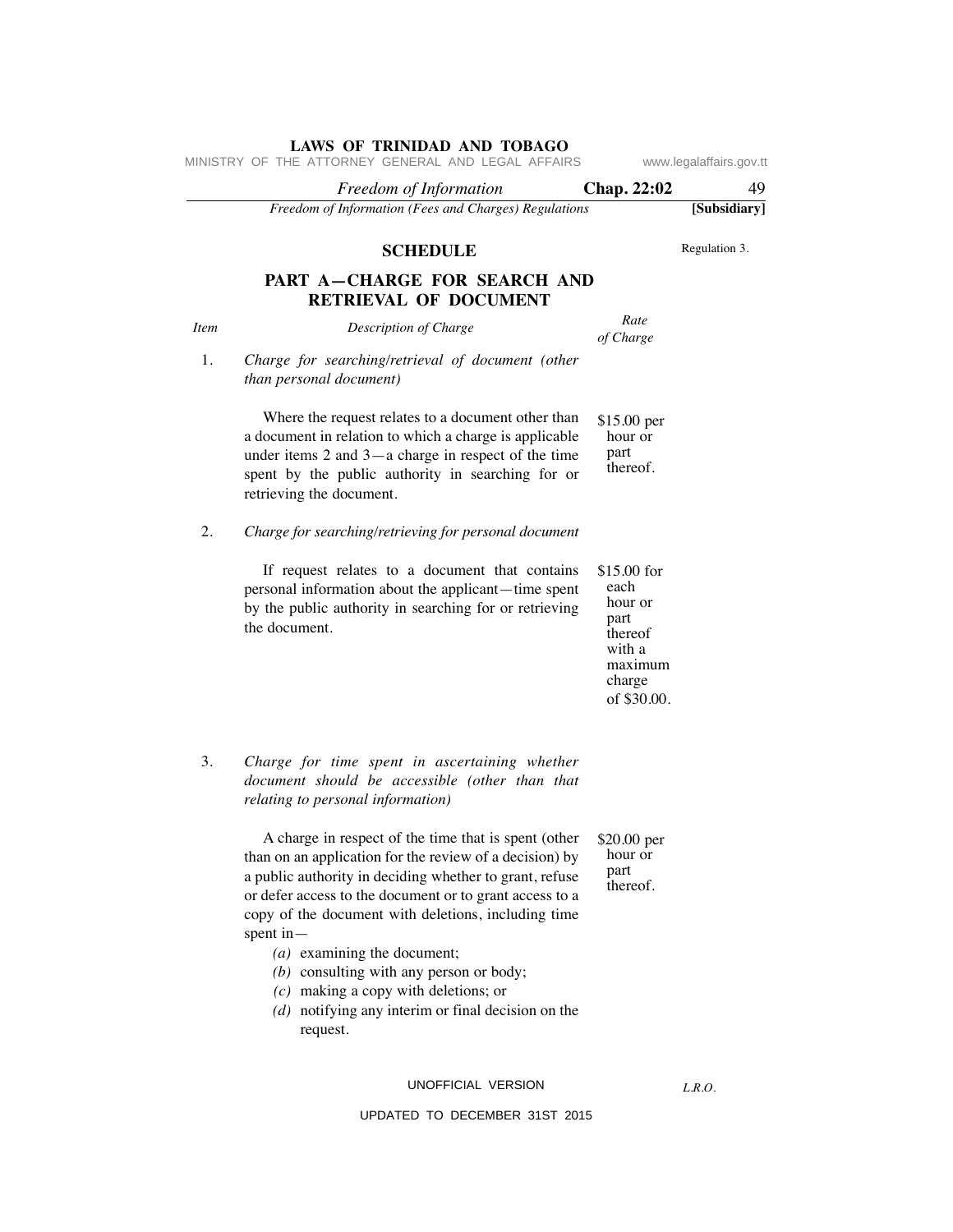| 50           | Chap. 22:02 |                | Freedom of Information                                                                                                                                                                                                                                                                                                                                                                                                                                                                                             |                                                                                                                    |
|--------------|-------------|----------------|--------------------------------------------------------------------------------------------------------------------------------------------------------------------------------------------------------------------------------------------------------------------------------------------------------------------------------------------------------------------------------------------------------------------------------------------------------------------------------------------------------------------|--------------------------------------------------------------------------------------------------------------------|
| [Subsidiary] |             |                | Freedom of Information (Fees and Charges) Regulations                                                                                                                                                                                                                                                                                                                                                                                                                                                              |                                                                                                                    |
|              | <b>Item</b> |                | Description of Charge                                                                                                                                                                                                                                                                                                                                                                                                                                                                                              | Rate<br>of Charge                                                                                                  |
|              | 4.          |                | Charge for time spent in deciding whether document<br>with personal information should be accessible                                                                                                                                                                                                                                                                                                                                                                                                               |                                                                                                                    |
|              |             |                | If the document referred to contains personal<br>information about the applicant, the time that is spent<br>in deciding whether to grant, refuse or defer access to<br>the document or to grant access to a copy of the<br>document with deletions.                                                                                                                                                                                                                                                                | \$20.00 per<br>hour, with a<br>maximum<br>charge of<br>\$40.00.                                                    |
|              |             |                | PART B-CHARGE FOR ACCESS/INSPECTION OF DOCUMENT                                                                                                                                                                                                                                                                                                                                                                                                                                                                    |                                                                                                                    |
|              | <b>Item</b> |                | Description of Charge                                                                                                                                                                                                                                                                                                                                                                                                                                                                                              | Rate<br>of Charge                                                                                                  |
|              | 1.          |                | Inspection of document under supervision of officer                                                                                                                                                                                                                                                                                                                                                                                                                                                                |                                                                                                                    |
|              |             |                | Where —<br>$(a)$ access to the document to which the request<br>relates is given in the form of an opportunity<br>inspect the document<br>under<br>the<br>to<br>supervision of an officer; or<br>$(b)$ in the case of a document that is an article or<br>thing with sounds or visual images under the<br>supervision of an officer, a charge in respect<br>of the period during which the officer<br>supervises the inspection, hearing or<br>viewing, as the case may be, if the period<br>exceeds half an hour. | \$30.00 if<br>the period<br>exceeds<br>half an<br>hour or<br>part<br>thereof.                                      |
|              | 2.          |                | Photocopy of existing document                                                                                                                                                                                                                                                                                                                                                                                                                                                                                     |                                                                                                                    |
|              |             | the applicant. | Where the request relates to a written document $25$ cents<br>and access to the document is given in the form of a<br>photocopy of the document—a charge in respect of<br>the number of pages of the photocopy provided to                                                                                                                                                                                                                                                                                         | per page.                                                                                                          |
|              | 3.          |                | Copy of document provided (other than photocopy)<br>Where the request relates to written document and<br>access in respect of the document is given in the form<br>of a copy (other than a photocopy) of the document,<br>for example a computer printout or e-mail printout.                                                                                                                                                                                                                                      | A charge in<br>respect of the<br>number of<br>pages of copy<br>provided to the<br>applicant at<br>\$2.00 per page. |

#### UNOFFICIAL VERSION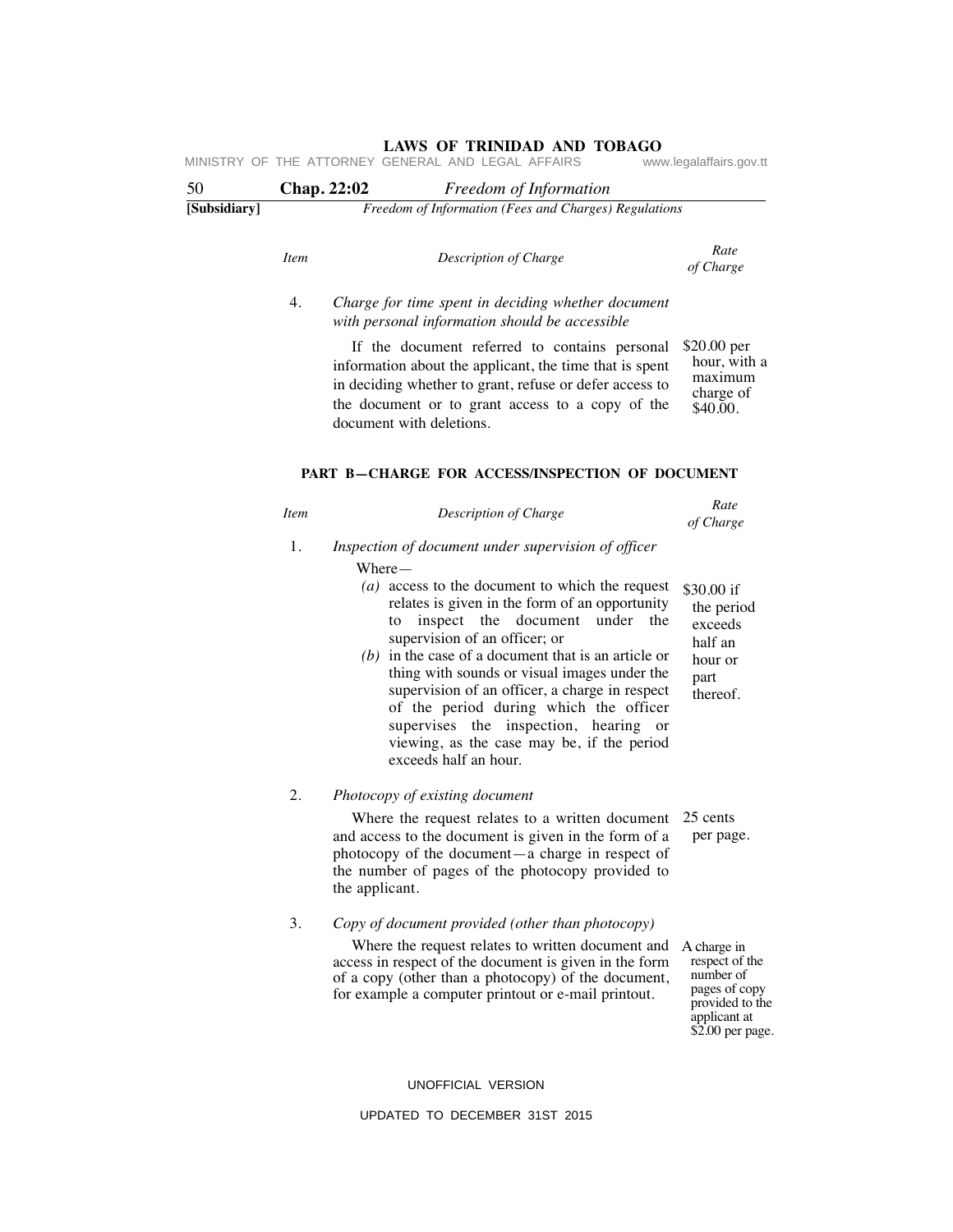|             | MINISTRY OF THE ATTORNEY GENERAL AND LEGAL AFFAIRS                                                                                                                                                                                                                                                                                                                                                                                       |                                                                                                                                                                                                                                                 | www.legalaffairs.gov.tt |
|-------------|------------------------------------------------------------------------------------------------------------------------------------------------------------------------------------------------------------------------------------------------------------------------------------------------------------------------------------------------------------------------------------------------------------------------------------------|-------------------------------------------------------------------------------------------------------------------------------------------------------------------------------------------------------------------------------------------------|-------------------------|
|             | Freedom of Information                                                                                                                                                                                                                                                                                                                                                                                                                   | <b>Chap. 22:02</b>                                                                                                                                                                                                                              | 51                      |
|             | Freedom of Information (Fees and Charges) Regulations                                                                                                                                                                                                                                                                                                                                                                                    |                                                                                                                                                                                                                                                 | [Subsidiary]            |
| <i>Item</i> | Description of Charge                                                                                                                                                                                                                                                                                                                                                                                                                    | Rate<br>of Charge                                                                                                                                                                                                                               |                         |
| 4.          | Charge for document with deletions (editing and<br><i>production charges)</i>                                                                                                                                                                                                                                                                                                                                                            |                                                                                                                                                                                                                                                 |                         |
|             | $Where-$<br>$(a)$ the request, is in respect of information (in<br>this item referred to as the "relevant<br>information") that is available in discrete<br>form, in a document produced (whether for<br>the purposes of the request or not) by the use<br>of a computer or other equipment that is<br>ordinarily available for retrieving<br>- or<br>collating stored information;<br>$(b)$ deletions are made from the document before | An amount<br>not<br>exceeding<br>the<br>actual<br>costs<br>incurred<br>by the<br>agency in<br>producing                                                                                                                                         |                         |
|             | access to it is given to the applicant; and<br>$(c)$ it is not reasonably practicable to make these<br>deletions otherwise than by the use of a<br>computer or other equipment referred to in<br>paragraph $(a)$ irrespective of the production<br>by the computer or other equipment of a<br>copy of the document with those deletions.                                                                                                 | a copy of<br>the<br>document<br>in<br>addition<br>to the fee<br>in item 3.                                                                                                                                                                      |                         |
| 5.          | Charge for production of computer tape/diskette/compact<br>disc                                                                                                                                                                                                                                                                                                                                                                          |                                                                                                                                                                                                                                                 |                         |
|             | A charge for the production by an agency of a copy<br>of a document in the form of a tape, diskette or<br>compact disc.                                                                                                                                                                                                                                                                                                                  | An amount<br>that does<br>not<br>exceed<br>the actual<br>costs<br>incurred<br>by the<br>agency,<br>1n<br>providing<br>the copy<br>of the<br>document<br>including<br>the<br>purchase<br>cost of the<br>tape,<br>diskette or<br>compact<br>disc. |                         |

#### UNOFFICIAL VERSION

*L.R.O.*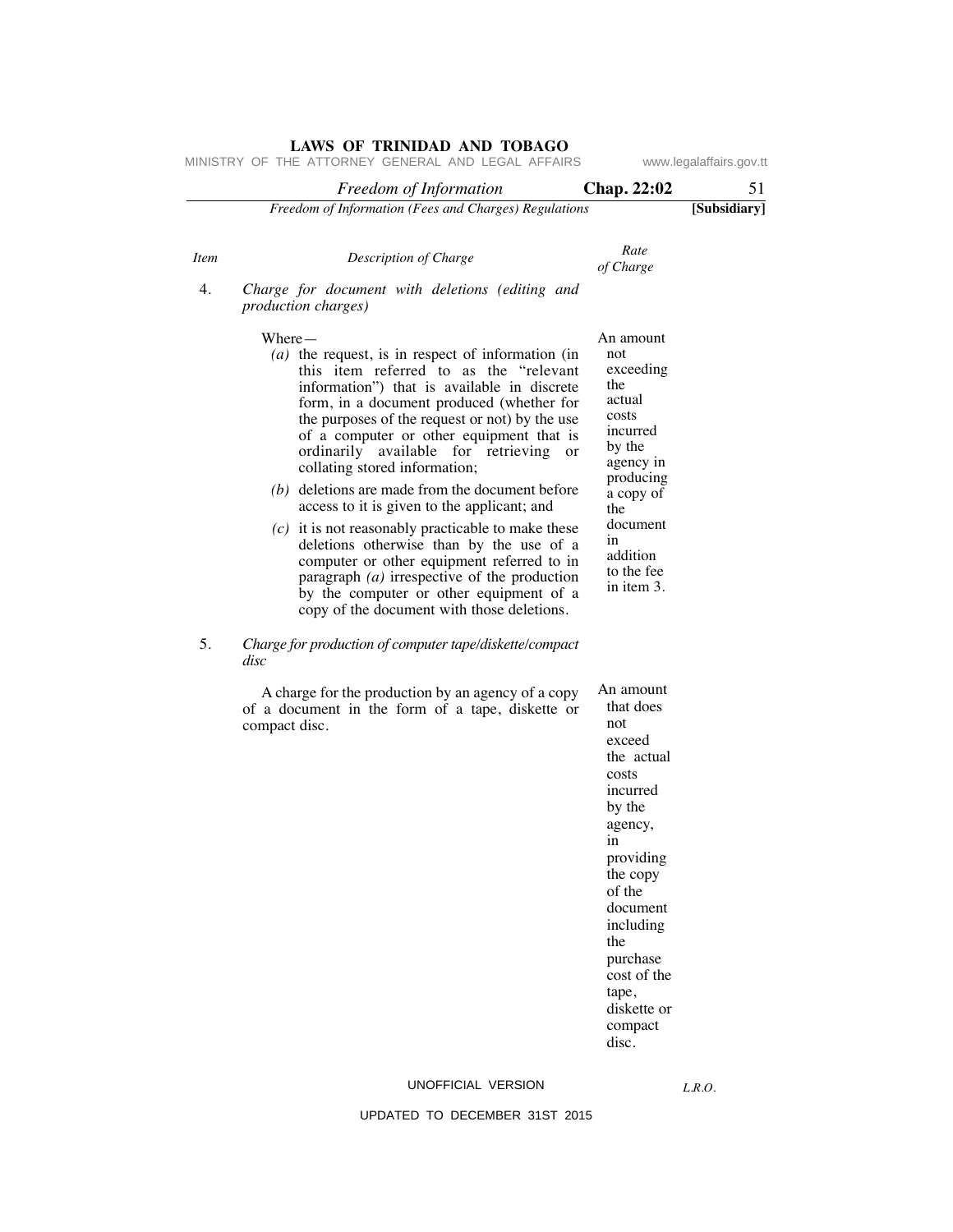| 52           | Chap. 22:02 |          | Freedom of Information                                                                                                                                                                                                                                                                                                                                                                                                |                                                                                                                                                                                                                                                       |
|--------------|-------------|----------|-----------------------------------------------------------------------------------------------------------------------------------------------------------------------------------------------------------------------------------------------------------------------------------------------------------------------------------------------------------------------------------------------------------------------|-------------------------------------------------------------------------------------------------------------------------------------------------------------------------------------------------------------------------------------------------------|
| [Subsidiary] |             |          | Freedom of Information (Fees and Charges) Regulations                                                                                                                                                                                                                                                                                                                                                                 |                                                                                                                                                                                                                                                       |
|              | <b>Item</b> |          | Description of Charge                                                                                                                                                                                                                                                                                                                                                                                                 | Rate<br>of Charge                                                                                                                                                                                                                                     |
|              | 6.          | $Where-$ | Charge for audio-visual access<br>(a) the request relates to a document that is an<br>article or thing from which sounds or visual<br>images are capable of being produced; and<br>$(b)$ access to the document is given in the form<br>of arrangements of the applicant to hear or<br>view those sounds or visual images.                                                                                            | An amount not<br>exceeding the<br>actual costs<br>incurred by<br>the public<br>authority in<br>respect of<br>those<br>arrangements.                                                                                                                   |
|              | 7.          |          | Copy of audio-visual document<br>$Where-$<br>(a) the request relates to a document that is an<br>article or thing from which sounds or visual<br>images are capable of being produced; and<br>$(b)$ access is given in the form of the provision of<br>a copy of the document.                                                                                                                                        | An amount not<br>exceeding the<br>actual costs<br>incurred by<br>the public<br>authority in<br>producing the<br>copy<br>(including,<br>where<br>applicable the<br>purchase cost<br>of any tape,<br>film or other<br>article or<br>thing<br>provided). |
|              | 8.          |          | Copy of transcript provided to applicant<br>Where-<br>(a) the request relates to a document by which of the<br>words are recorded in a manner in which<br>they are capable of being reproduced in the<br>form of a sound or in which words are<br>contained in the form of shorthand writing or<br>in coded form; and<br>$(b)$ access is to be given in the form of the<br>provision of a written transcript (with or | \$5.00 per page<br>transcript.                                                                                                                                                                                                                        |

UNOFFICIAL VERSION

contained in the document.

without deletions) of the words recorded or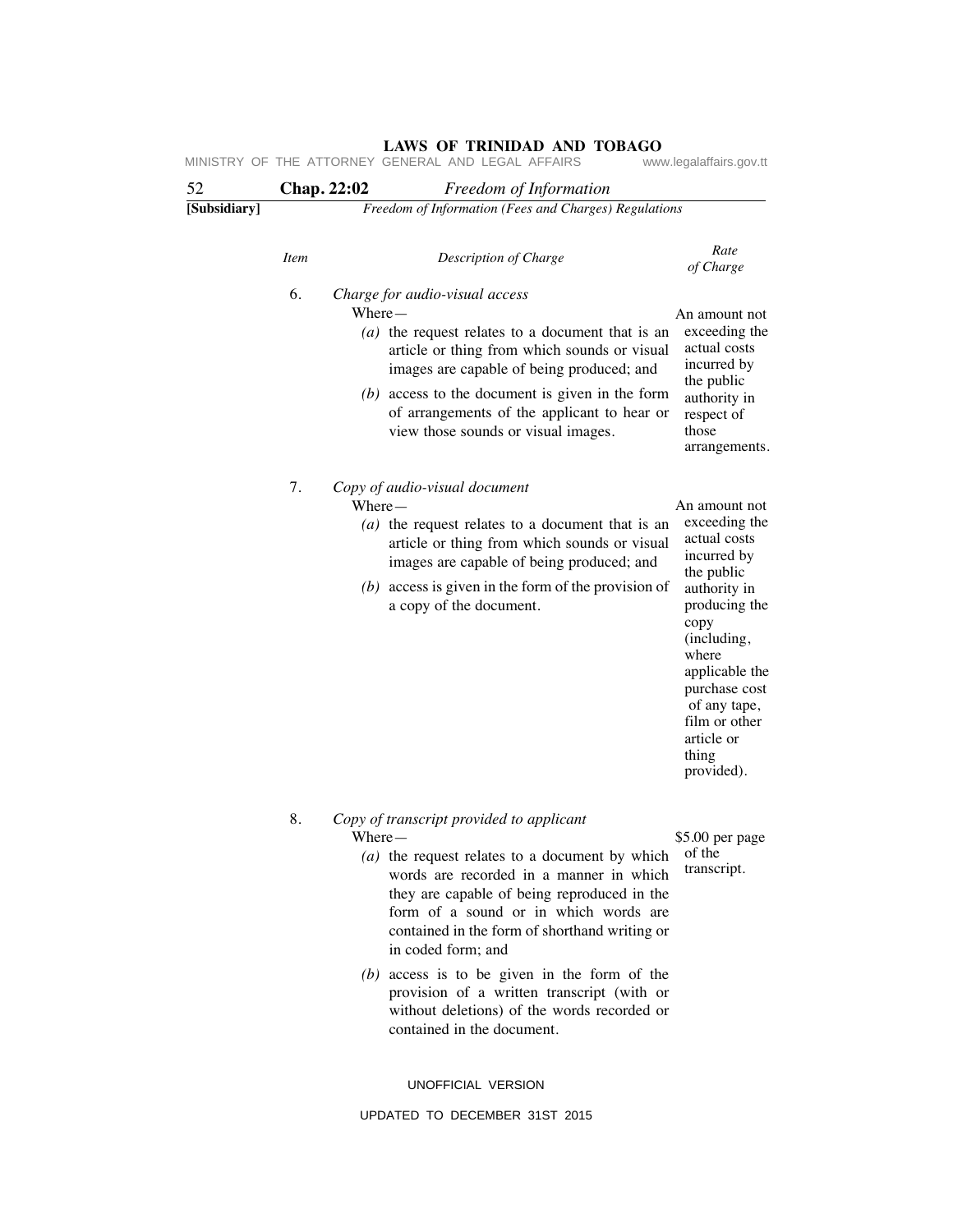|             | Freedom of Information                                                                | Chap. 22:02            | 53           |
|-------------|---------------------------------------------------------------------------------------|------------------------|--------------|
|             | Freedom of Information (Fees and Charges) Regulations                                 |                        | [Subsidiary] |
|             |                                                                                       |                        |              |
| <b>Item</b> | Description of Charge                                                                 | Rate<br>of Charge      |              |
| 9.          | Provision of blanks by applicant<br>When the applicant provides the diskette, tape or | Flat fee of            |              |
|             | compact disc.                                                                         | \$20.00                |              |
|             |                                                                                       | upon<br>the public     |              |
|             |                                                                                       | authority              |              |
|             |                                                                                       | being                  |              |
|             |                                                                                       | satisfied<br>that the  |              |
|             |                                                                                       | thing                  |              |
|             |                                                                                       | provided<br>by         |              |
|             |                                                                                       | the                    |              |
|             |                                                                                       | applicant              |              |
|             |                                                                                       | is<br>compatible       |              |
|             |                                                                                       | with                   |              |
|             |                                                                                       | existing<br>systems.   |              |
| 10.         | Posting of document                                                                   |                        |              |
|             | $Where-$<br>$(a)$ access to the document to which the request                         | A charge in            |              |
|             | relates is to be given in the form of the<br>provision of a copy of the document; and | respect of<br>the      |              |
|             | $(b)$ the copy so provided is, at the request of                                      | posting or<br>delivery |              |
|             | the applicant, to be sent by post or<br>delivered to him at a place other than at the | of the                 |              |
|             | location of request.                                                                  | copy not<br>exceeding  |              |
|             |                                                                                       | the cost of            |              |
|             |                                                                                       | post or<br>delivery.   |              |
|             |                                                                                       |                        |              |
|             |                                                                                       |                        |              |

UNOFFICIAL VERSION

*L.R.O.*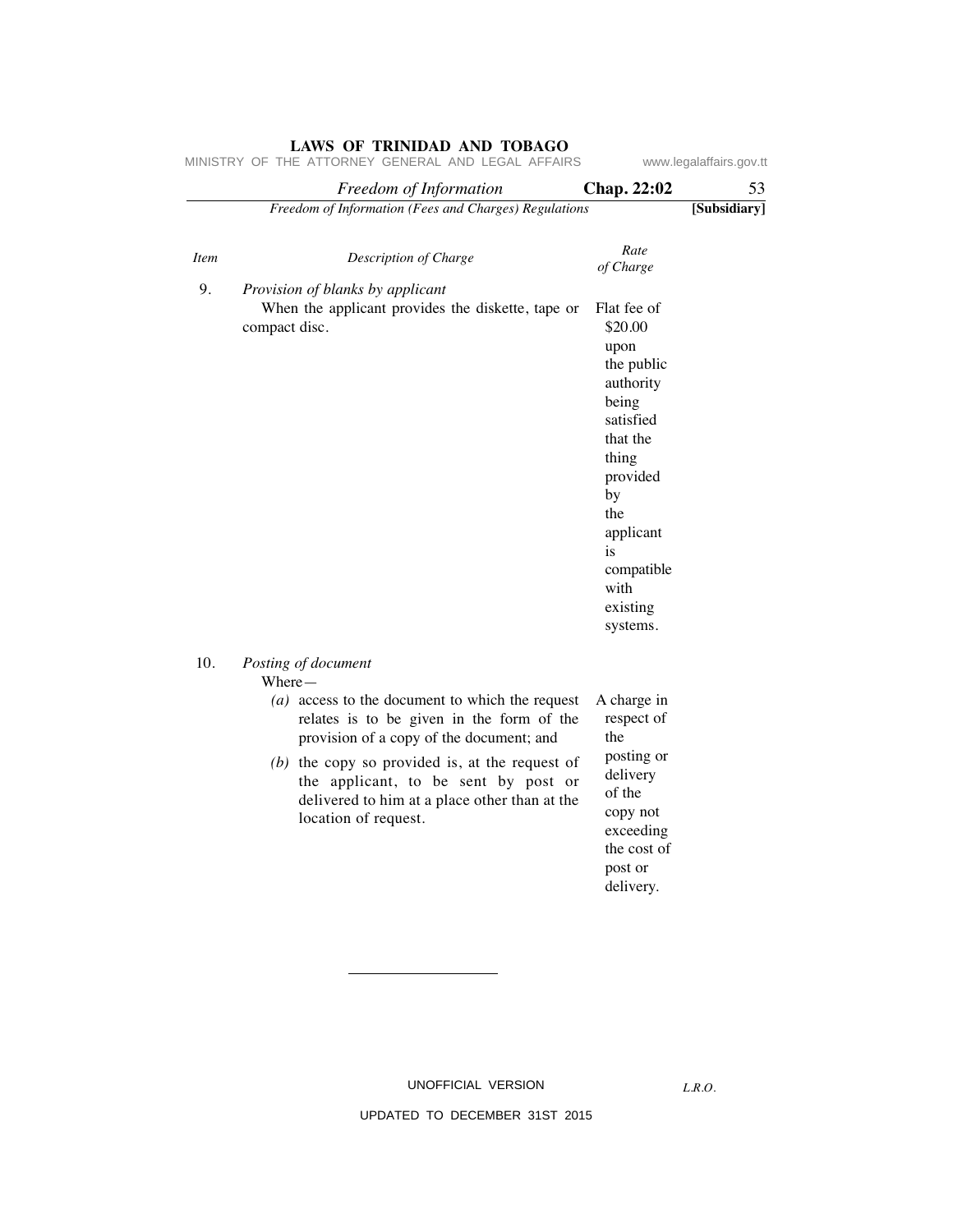|                                       | MINISTRY OF THE ATTORNEY GENERAL AND LEGAL AFFAIRS<br>www.legalaffairs.gov.tt                                                 |  |
|---------------------------------------|-------------------------------------------------------------------------------------------------------------------------------|--|
| 54                                    | Chap. 22:02<br>Freedom of Information                                                                                         |  |
| [Subsidiary]                          |                                                                                                                               |  |
| 21/2003.                              | FREEDOM OF INFORMATION (EXEMPTION)<br><b>ORDER</b>                                                                            |  |
|                                       | made under section $5(1)(c)$                                                                                                  |  |
| Citation.                             | 1. This Order may be cited as the Freedom of Information<br>(Exemption) Order.                                                |  |
| Exemption.<br>Ch. 22:02.<br>Schedule. | <b>2.</b> The public authorities listed in the Schedule are exempt<br>from the application of the Freedom of Information Act. |  |

#### **SCHEDULE**

First Citizens Bank Group First Citizens Holdings Limited First Citizens Bank Limited First Citizens Corporate Services Limited First Citizens Bank Mortgage and Trust Company Limited

The Trinidad and Tobago Unit Trust Corporation

The Export-Import Bank

The Agricultural Development Bank

The Trinidad and Tobago Mortgage Finance Company Limited

Taurus Services Limited

The Business Development Company Limited

(formerly the Small Business Development Company Limited)

The National Entrepreneurship Development Company Limited

National Enterprises Limited

UNOFFICIAL VERSION UPDATED TO DECEMBER 31ST 2015

Schedule.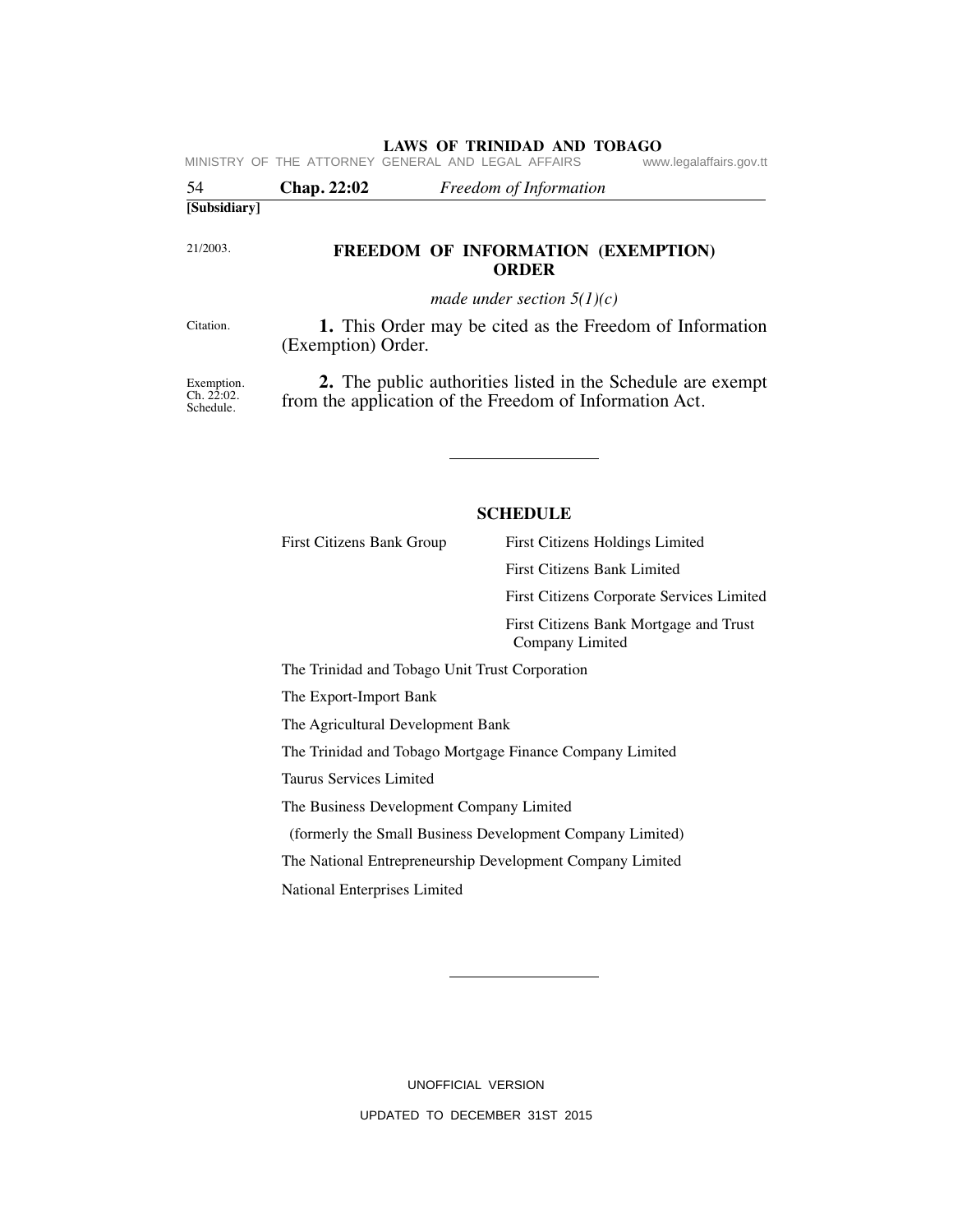MINISTRY OF THE ATTORNEY GENERAL AND LEGAL AFFAIRS www.legalaffairs.gov.tt

| Freedom of Information | Chap. 22:02 |              |
|------------------------|-------------|--------------|
|                        |             | [Subsidiary] |

#### 76/2004. **FREEDOM OF INFORMATION (EXEMPTION) (NO. 2) ORDER**

*made under section 5(1)(c)*

1. This Order may be cited as the Freedom of Information Citation. (Exemption) (No. 2) Order.

2. The Central Bank of Trinidad and Tobago is exempt from Exemption. Ch. 22:02. the application of the Freedom of Information Act.

#### 131/2005. **FREEDOM OF INFORMATION (EXEMPTION) (NO. 3) ORDER**

*made under section 5(1)(c)*

1. This Order may be cited as the Freedom of Information Citation. (Exemption) (No. 2) Order.

Exemption. Ch. 22:01. Ch. 22:02. **2.** The Integrity Commission established under the Integrity in Public Life Act, is exempt from the application of the Freedom of Information Act.

UNOFFICIAL VERSION

*L.R.O.*